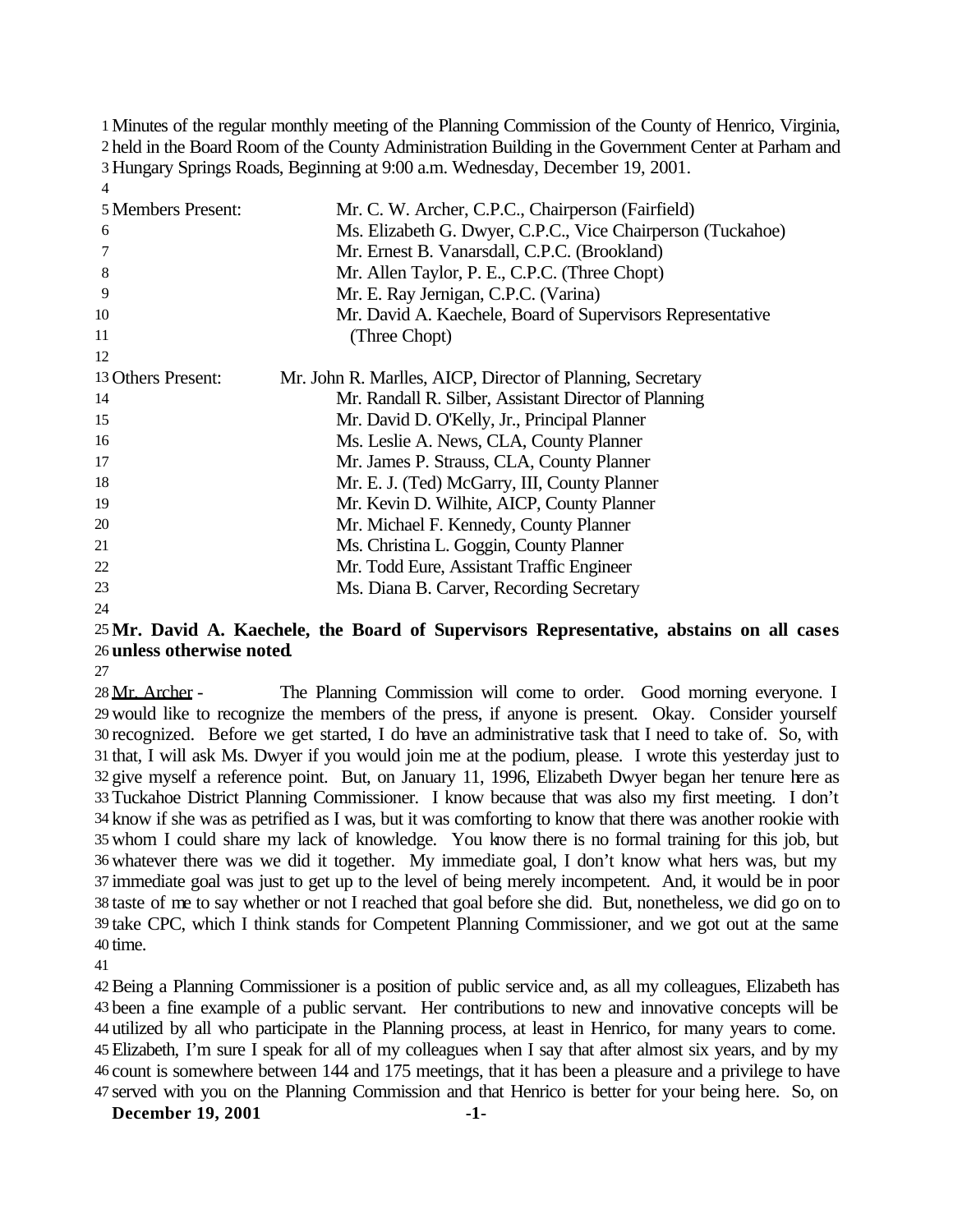behalf of the Planning Commission and the entire Planning Staff, I would like to present to you with this small memento recognizing your service her.

51 Ms. Dwyer - Thank you. 53 Mr. Archer - Thank you. You have five minutes. Is there any opposition? 

55 Ms. Dwyer - "Hardy Trees & Shrubs." Christina and I were just talking about this yesterday on the phone. Oh, how wonderful, staff signed it. Thank you so much. It's beautiful. Well, I would like to take a few minutes to extend my thank you, since someone called for a speech. It's been a real privilege and honor to serve these past six years and I would like to thank Pat O'Bannon for having the confidence in me to appoint me those six years. I've been very proud to serve with Pat, whom I respect as a politician who has the rare combination of integrity and diligence and intelligence. Even though she is not here, I would like for her to receive the thanks. I just wanted to mention her. I want to thank my colleagues on the Commission with whom I have served over the years. It's been a real pleasure and I've learned a great deal from you. Particularly, I want to thank staff. I've come over the years to have a tremendous respect for staff for what you do everyday. It's been a lot of talk these days about unsung heros and I really think you make such a tremendous contribution to Henrico County and no one, except those that work with you directly everyday, I know that I have probably done enough over the years to express my appreciation for the hard work that you do and all of the heart that you put into your work. But, I just wanted to take this opportunity to thank you for teaching me and having patience with me over the years as well as for the contributions you make to all of Henrico County. Thank you.

 Now, Chris and I are just going to exchange gifts with each other today. We didn't bring anything for anyone else, so sorry. But, Chris, this is a small token of our esteem and our appreciation.

75 Mr. Archer - It's not supposed to be today.

 Ms. Dwyer - I know, but sometimes it's done in January and I wanted a chance to do it before I left. A small token of our appreciation for your service as an enlightened and lighthearted but serious, when appropriate, Chairman of the Planning Commission this past year.

| 80                  |                                                                                                           |
|---------------------|-----------------------------------------------------------------------------------------------------------|
| 81 Mr. Archer -     | Well, thank you so very much, I appreciate that. I don't have to open it do I?                            |
| 82                  |                                                                                                           |
| 83 Ms. Dwyer -      | Sure you do. Go on and open it.                                                                           |
| 84 Mr. Archer -     | I'll try not to tear this paper because I can use this to wrap a Christmas gift.                          |
| 85                  |                                                                                                           |
| 86 Mr. Vanarsdall - | You can use the ribbon too.                                                                               |
| 87                  |                                                                                                           |
| 88 Mr. Archer -     | Ahhh, this is really nice. "Great Projects." "The Epic Story of the Building of                           |
|                     | 89 America from the Taming of the Mississippi to the Invention of the Internet." This is very nice. Thank |
| 90 you so much.     |                                                                                                           |
| 91                  |                                                                                                           |
| 92 Mr. Vanarsdall - | We signed that one too.                                                                                   |
| 93                  |                                                                                                           |
| 94 Mr. Archer -     | Okay. It is signed. I think I'll take the time and read all of these right now.                           |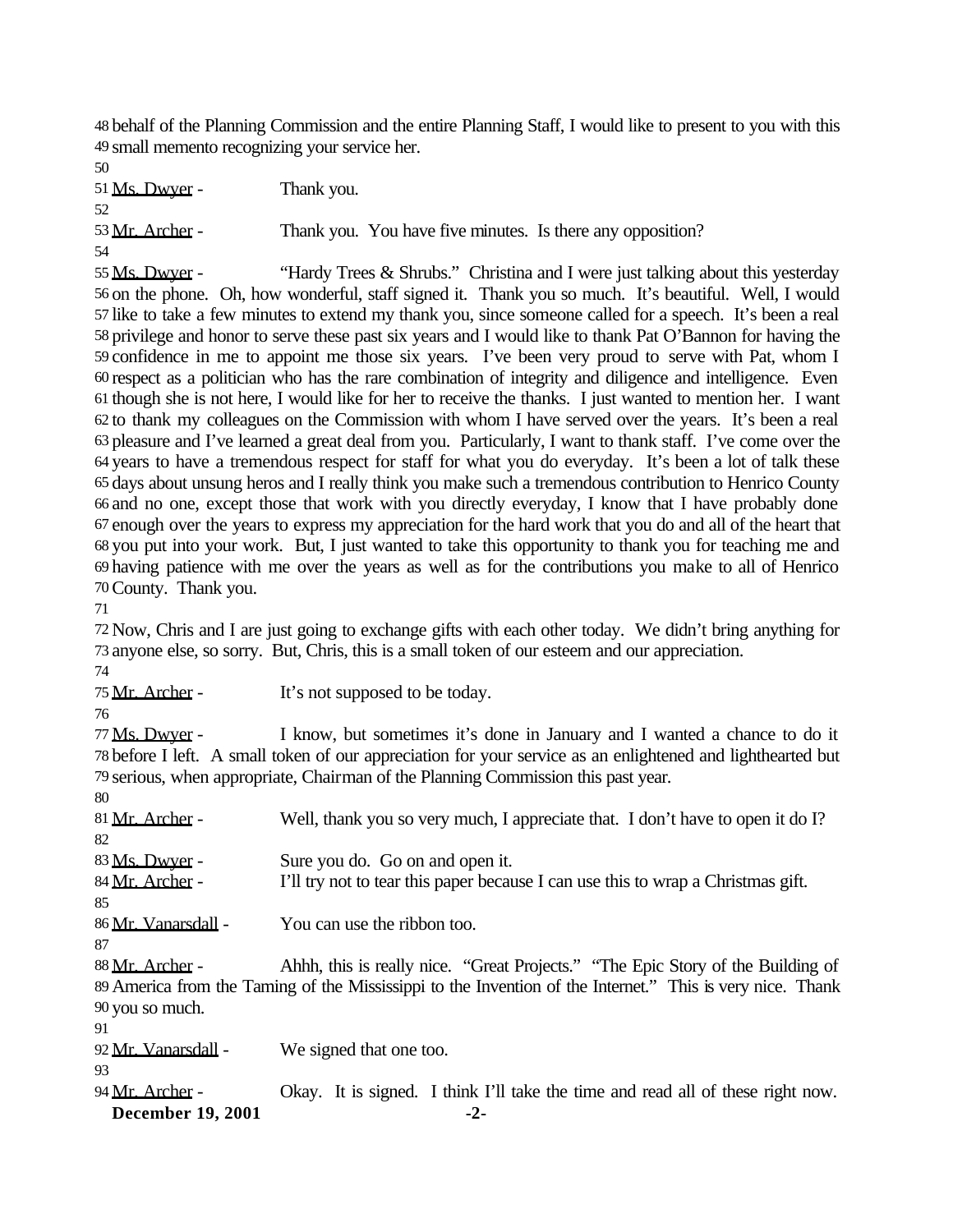95 Thank you so much, all of you. I appreciate that. Does this include Virginia Center too? Gosh, now I 96 feel like we need a brief recess. Well, Mr. Secretary, I have no idea where we are so I'll just turn this 97 over to you and let you go with it from this point.

98

99 Mr. Marlles - Thank you, Mr. Chairman. Good morning, Mr. Chairman and Commission 100 members, ladies and gentlemen. The first item on the agenda is the Request for Deferrals and 101Withdrawals and those will be presented by Mr. Michael Kennedy.

102

103 Mr. Kennedy - Good morning ladies and gentlemen. It is my pleasure to present the requests for 104 deferrals and withdrawals this month. The first request is on page six of your agenda.

105

# 106**TRANSFER OF APPROVAL**

107

| POD-15-75                    | <b>Hirschler Fleischer:</b> Request for approval of a transfer of approval, |
|------------------------------|-----------------------------------------------------------------------------|
| Reynolds Metal $-$ W.        | as required by Chapter 24, Section 24-106 of the Henrico County             |
| Broad Street $-6603 \& 6605$ | Code, from Reynolds Metals Company to Reynolds Development,                 |
| W. Broad Street              | LLC. The 19.384 acre site is located on the west side of Broad              |
|                              | Street (U.S. Route 250) bounded by Glenside Drive and 164 on                |
|                              | parcels 92-A-19 and 92-A-20. The zoning is M-1, Light Industrial            |
|                              | District. County water and sewer. (Three Chopt)                             |

108

109 Mr. Kennedy - The applicant requests deferral to the January 23, 2002, Planning Commission meeting. 110

111 Mr. Archer - Is there anyone in the audience in opposition to the deferral of this transfer of 112 approval request for POD-15-75, Reynolds Metal – W. Broad Street? No opposition. Mr. Taylor. 113

114 Mr. Taylor - Mr. Chairman, I will move that transfer of approval for POD-15-75, Reynold 115 Metals on W. Broad Street, be deferred to January 23 at the request of the applicant.

116

117 Mr. Vanarsdall - Second.

118

119 Mr. Archer - The motion was made by Mr. Taylor and seconded by Mr. Vanarsdall. All in 120 favor say aye…all opposed say nay. The ayes have it, the motion is granted.

121

122 Mr. Kennedy - Excuse me. I was just told that they have requested it until further notice. So, if you 123 could amend your motion. They are still in the process of settlement. They don't know if they will close 124 before the  $23<sup>rd</sup>$ .

125

126 Mr. Taylor - Fine. Mr. Chairman, I respectfully request that the transfer of approval to be 127 deferred until further notice.

128

129 Ms. Dwyer - Second.

130

131 Mr. Archer - Okay. The motion was by Mr. Taylor and seconded by Ms. Dwyer that the 132 deferral be until further notice. All in favor say aye...all opposed nay. The ayes have it.

133

134 Mr. Vanarsdall - Why did you say it was deferred until further notice?

**December 19, 2001 -3-**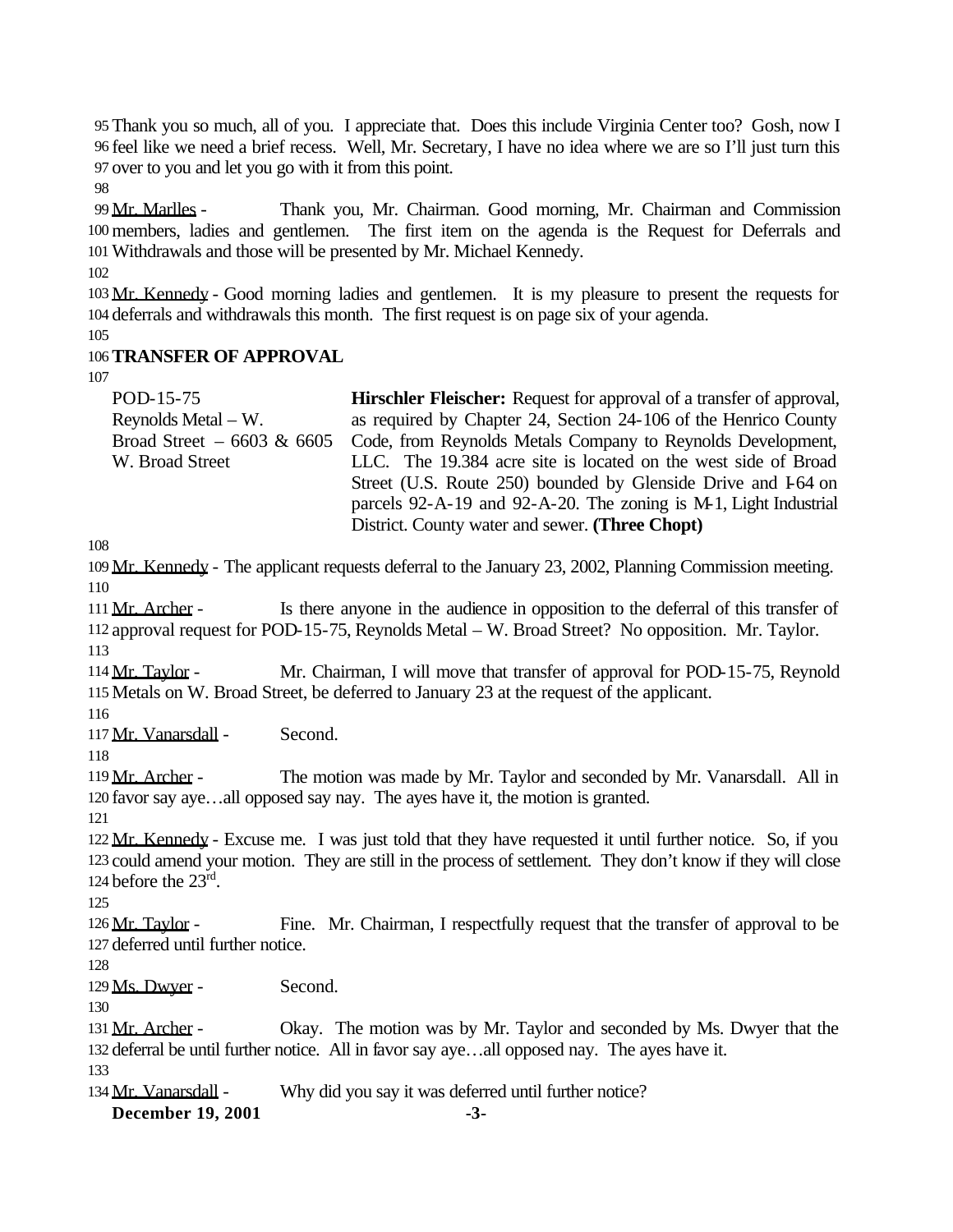135

136 Mr. Kennedy - There are settlement issues.

137

138 Mr. Vanarsdall - So, we don't need a date?

139

141

140 Mr. Kennedy - So, we don't need a date. It's just postponed until they are ready.

142 Mr. Vanarsdall - Okay.

143

144 At the request of the applicant, the Planning Commission deferred the transfer of approval request for 145 POD-15-75, Reynolds Metals – W. Broad Street, until further notice.

146

# 147**LANDSCAPE PLAN**

148

LP/POD-13-01 Smith Turf – Dabney Road **Balzer & Associates, Inc.:** Request for approval of a landscape plan, as required by Chapter 24, Sections 24-106 and 24-106.2 of the Henrico County Code. The 2.1 acre site is located at 2203 Dabney Road on parcel 116-A-56B. The zoning is M-1, Light Industrial District and M-2, General Industrial District. **(Brookland)**

149

150 Mr. Kennedy - The applicant requests deferral to January 23, 2002.

151

152 Mr. Archer - All right. Is there anyone present in opposition to this deferment, LP/POD-13-153 01, Smith Turf, landscape plan? No opposition. Mr. Vanarsdall.

154

155 Mr. Vanarsdall - I move that LP/POD-13-01, Smith Turf - Dabney Road, be deferred to 156 January 23, 2002, at the applicant's request.

157

158 Ms. Dwyer - Second.

159

160 Mr. Archer - The motion was made by Mr. Vanarsdall and seconded by Ms. Dwyer. All in 161 favor say aye…all opposed say nay. The motion carries.

162

163 At the request of the applicant, the Planning Commission deferred the landscape plan for LP/POD-13- 164 01, Smith Turf – Dabney Road, to its January 23, 2002, meeting.

165

# 166 **PLAN OF DEVELOPMENT & LIGHTING PLAN**

# 167 **(Deferred from the November 28, 2001, Meeting)**

| POD-78-01                       | <b>QMT Corporation for Than Phan &amp; Lan Thi Huynh:</b> Request      |  |  |
|---------------------------------|------------------------------------------------------------------------|--|--|
| <b>Rigsby Road Retail Shops</b> | for approval of a plan of development and lighting plan, as required   |  |  |
|                                 | by Chapter 24, Section 24-106 of the Henrico County Code to            |  |  |
|                                 | construct a one-story, 3,814 square foot retail building. The .41 acre |  |  |
|                                 | site is located on the south line of Rigsby Road approximately 60 feet |  |  |
|                                 | east of Pinehaven Road on parcels 92-9-B-8 and part of 102-10-B-       |  |  |
|                                 | 1. The zoning is B-2, Business District. County water and sewer.       |  |  |
|                                 | (Three Chopt)                                                          |  |  |
| <b>December 19, 2001</b>        |                                                                        |  |  |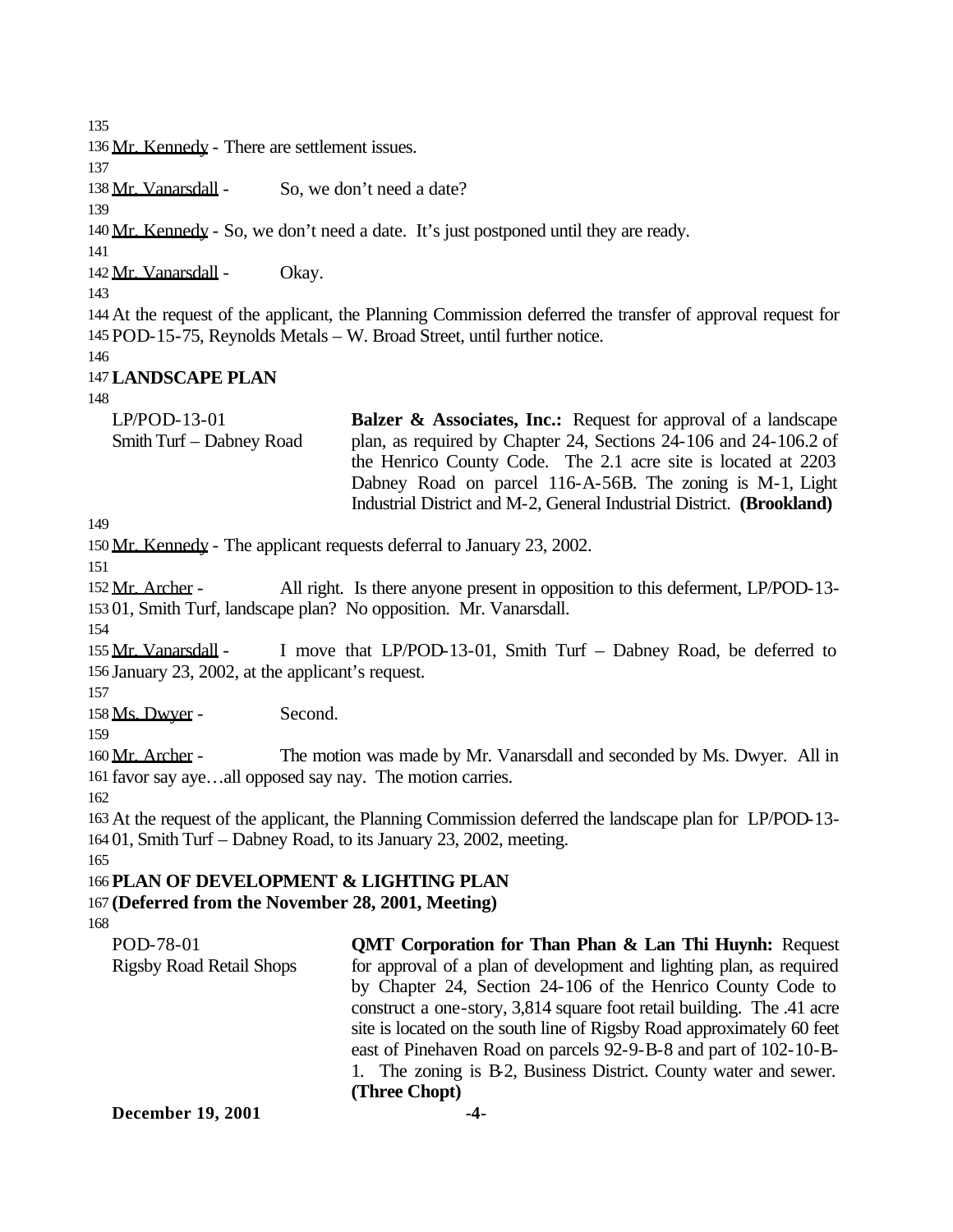Mr. Kennedy - The applicant requests deferral to January 23, 2002.

172 Mr. Archer - All right. Is there anyone present in opposition to this deferment, POD-78-01, Rigsby Road Retail Shops? No opposition. Mr. Taylor.

175 Mr. Taylor - Mr. Chairman, I move that POD-78-01, Rigsby Road Retail Shops, be deferred to January 23, 2002, at the applicant's request.

178 Mr. Vanarsdall - Second.

180 Mr. Archer - The motion was made by Mr. Taylor and seconded by Mr. Vanarsdall. All in favor say aye…all opposed say nay. The motion carries.

 At the request of the applicant, the Planning Commission deferred POD-78-01, Rigsby Road Retail Shops, to its January 23, 2002, meeting.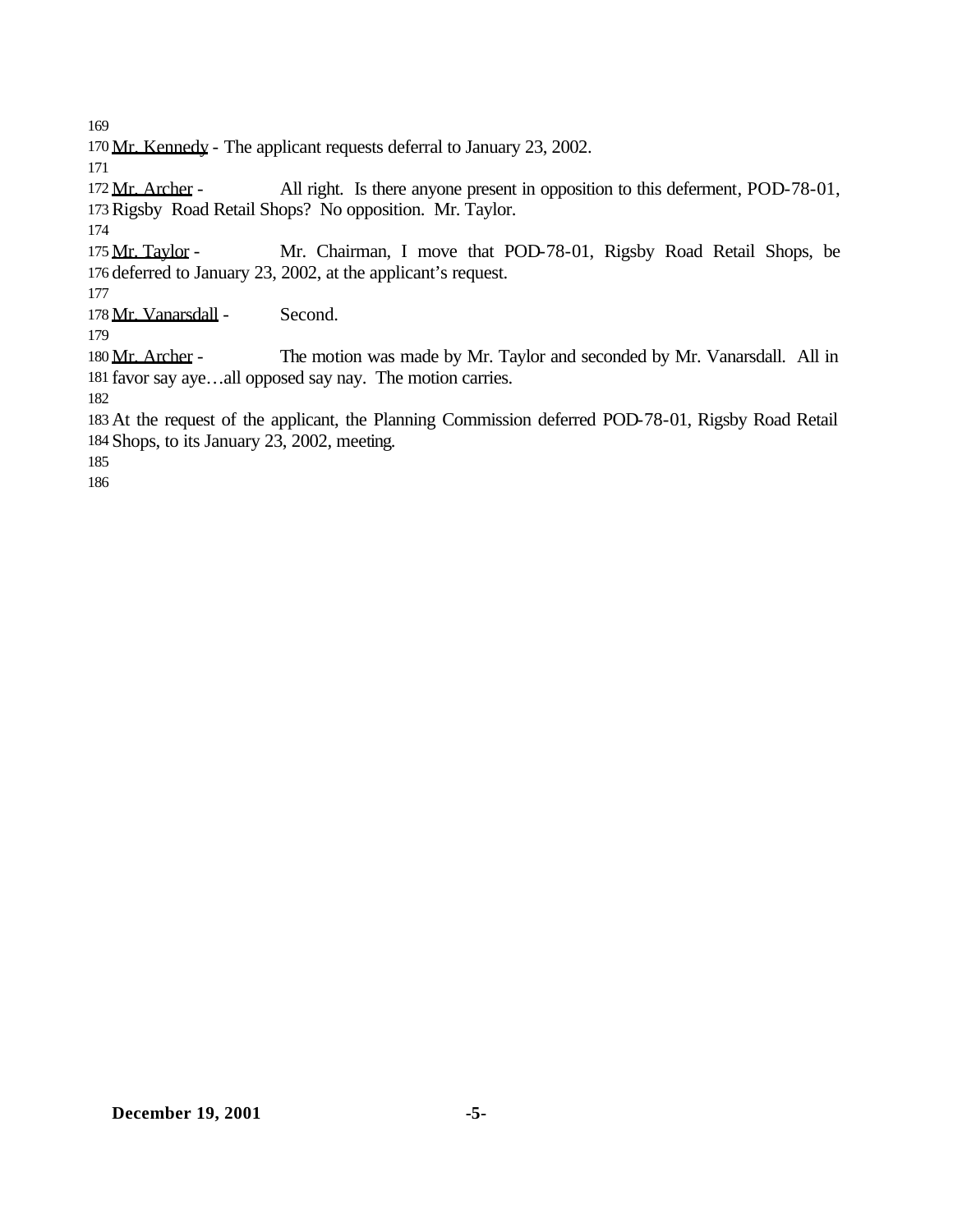# **PLAN OF DEVELOPMENT**

| POD-84-01<br>Walgreens - Nuckols Road<br>and Twin Hickory Lane                                                                                                                   | Balzer & Associates, Inc. for CK Concourse Associates, LLC<br>and G.H.K. Development, Inc.: Request for approval of a plan of<br>development, as required by Chapter 24, Section 24-106 of the<br>Henrico County Code, to construct a 14,490 square foot retail<br>building on an outparcel of a future community shopping center. The<br>1.905 acre site is located on the northeast corner of Nuckols Road<br>and Twin Hickory Lane on part of parcel 18-A-22D. The zoning is<br>B-2C, Business District (Conditional). County water and sewer.<br>(Three Chopt) |  |  |
|----------------------------------------------------------------------------------------------------------------------------------------------------------------------------------|--------------------------------------------------------------------------------------------------------------------------------------------------------------------------------------------------------------------------------------------------------------------------------------------------------------------------------------------------------------------------------------------------------------------------------------------------------------------------------------------------------------------------------------------------------------------|--|--|
| 188                                                                                                                                                                              |                                                                                                                                                                                                                                                                                                                                                                                                                                                                                                                                                                    |  |  |
| 190                                                                                                                                                                              | 189 Mr. Kennedy - This is the last one for deferral. The applicant requests deferral to January 23, 2002.                                                                                                                                                                                                                                                                                                                                                                                                                                                          |  |  |
| 191 Mr. Archer -<br>193                                                                                                                                                          | All right. Is there anyone present in opposition to this deferment, POD-84-01,<br>192 Walgreens - Nuckols Road and Twin Hickory Lane? No opposition. Mr. Taylor.                                                                                                                                                                                                                                                                                                                                                                                                   |  |  |
| 194 Mr. Taylor -<br>196                                                                                                                                                          | Mr. Chairman, I move that POD-84-01, Walgreens - Nuckols Road and Twin<br>195 Hickory Lane, be deferred to January 23, 2002, at the applicant's request.                                                                                                                                                                                                                                                                                                                                                                                                           |  |  |
| 197 Mr. Vanarsdall -<br>198                                                                                                                                                      | Second.                                                                                                                                                                                                                                                                                                                                                                                                                                                                                                                                                            |  |  |
| 199 Mr. Archer -<br>The motion was made by Mr. Taylor and seconded by Mr. Vanarsdall. All in<br>200 favor say ayeall opposed say nay. The motion carries.<br>201                 |                                                                                                                                                                                                                                                                                                                                                                                                                                                                                                                                                                    |  |  |
| 202 At the request of the applicant, the Planning Commission deferred POD-84-01, Walgreens – Nuckols<br>203 Road and Twin Hickory Lane, to its January 23, 2002, meeting.<br>204 |                                                                                                                                                                                                                                                                                                                                                                                                                                                                                                                                                                    |  |  |
| 205 Mr. Archer -<br>206                                                                                                                                                          | All right. Mr. Secretary.                                                                                                                                                                                                                                                                                                                                                                                                                                                                                                                                          |  |  |
| 207 Mr. Marlles -<br>208 presented by Mr. Kennedy.<br>209                                                                                                                        | The next item on the agenda is the Expedited Agenda. Again, this will be                                                                                                                                                                                                                                                                                                                                                                                                                                                                                           |  |  |
| 211<br>212                                                                                                                                                                       | 210 Mr. Kennedy - Ladies and gentlemen, the first item on the Expedited Agenda is on page 7.                                                                                                                                                                                                                                                                                                                                                                                                                                                                       |  |  |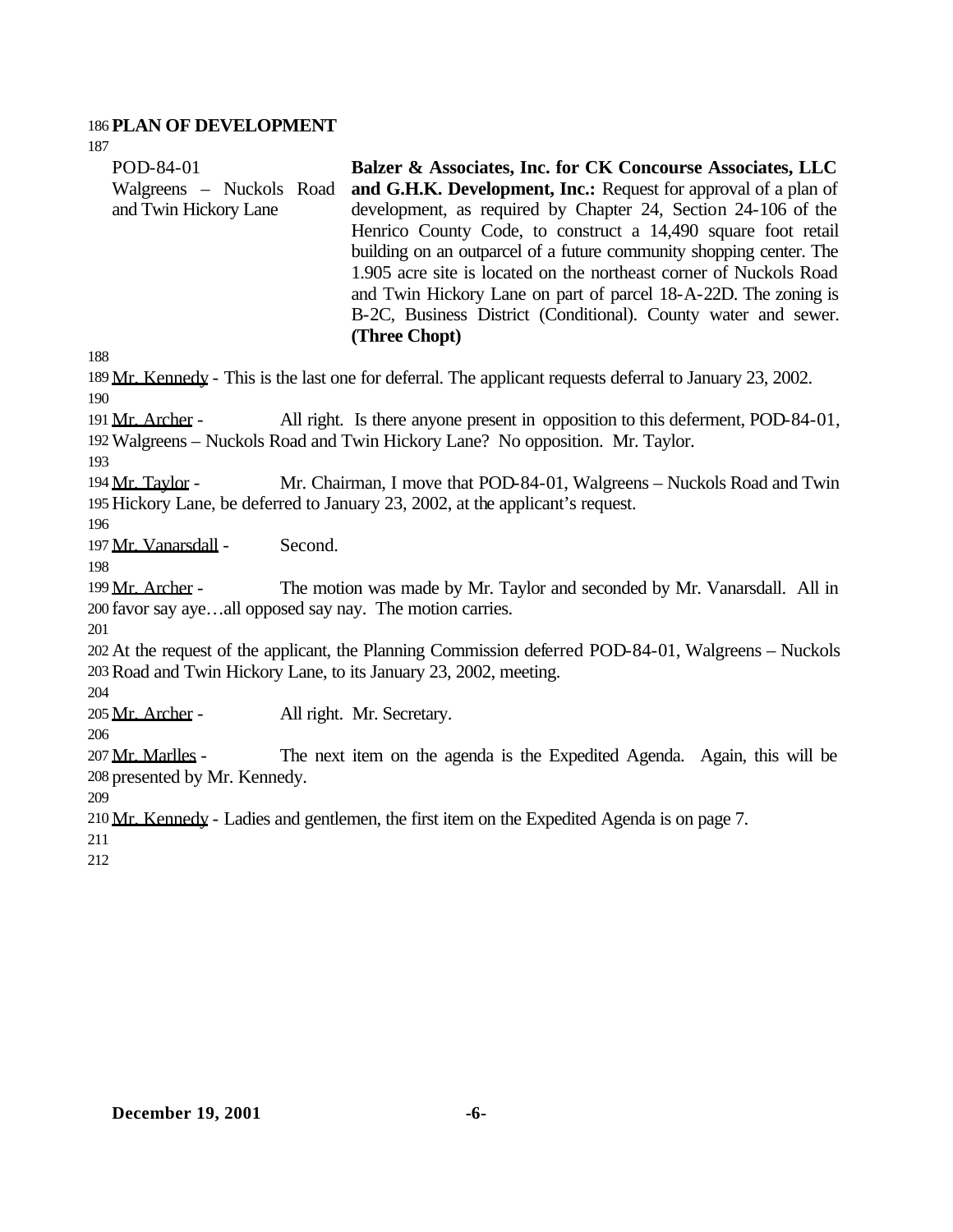# **PLAN OF DEVELOPMENT & ALTERNATIVE FENCE HEIGHT**

**(Deferred from the November 28, 2001, Meeting)** 

| POD-77-01                    | Foster & Miller, P.C. for Staples Mill South Mini-Storage               |
|------------------------------|-------------------------------------------------------------------------|
| Staples Mill South - Storage | <b>Associates:</b> Request for approval of a plan of development and    |
| $Lot - School$ Avenue        | alternative fence height, as required by Chapter 24, Sections 24-106    |
| $(POD-112-88$ Expired)       | and $24-95(1)(5)$ of the Henrico County Code to construct an            |
|                              | automobile, truck, recreational vehicle, and boat storage facility and  |
|                              | construct a seven-foot-high fence in the front yard. The 1.19 acre site |
|                              | is located on the northern terminus of School Avenue, approximately     |
|                              | 105 feet north of Aspen Avenue on parcel 82-A-41. The zoning is         |
|                              | M-1, Light Industrial District. County water and sewer. (Brookland)     |

Mr. Kennedy - There is an addendum item for this case to delete a condition.

218 Mr. Archer - All right. Is there anyone present in opposition to POD-77-01, Staples Mill South – Storage Lot? No opposition. Mr. Vanarsdall.

221 Mr. Vanarsdall - I move that POD-77-01, Staples Mill South – Storage Lot – School Avenue, be approved with the following conditions Nos. 23 through 32 and delete condition No. 33 that's on the addendum.

225 Ms. Dwyer - Second.

227 Mr. Archer - The motion was made by Mr. Vanarsdall and seconded by Ms. Dwyer. All in favor say aye…all opposed say nay. The ayes have it, the motion is granted.

 The Planning Commission approved the plan of development and alternative fence height for POD-77- 01, Staples Mill South – Storage Lot – School Avenue (POD-118-88 Expired) subject to the standard conditions attached to these minutes for developments of this type, the annotations on the plans and the following additional conditions:

 23. The developer shall provide fire hydrants as required by the Department of Public Utilities and Division of Fire.

 24. Any necessary off-site drainage and/or water and sewer easements must be obtained in a form acceptable to the County Attorney prior to final approval of the construction plans.

 **25.** Deviations from County standards for pavement, curb or curb and gutter design shall be approved by the County Engineer prior to final approval of the construction plans by the Department of Public Works.

- 26. Insurance Services Office (ISO) calculations must be included with the plans and approved by the Department of Public Utilities prior to the issuance of a building permit.
- 27. Approval of the construction plans by the Department of Public Works does not establish the curb and gutter elevations along the Henrico County maintained right-of-way. The elevations will be set by Henrico County.
- 28. No storage of wrecked or inoperative vehicles shall be permitted.

 29. The construction plans for the storage lot shall include the design of School Avenue, which shall meet County standards.

# **December 19, 2001 -7-**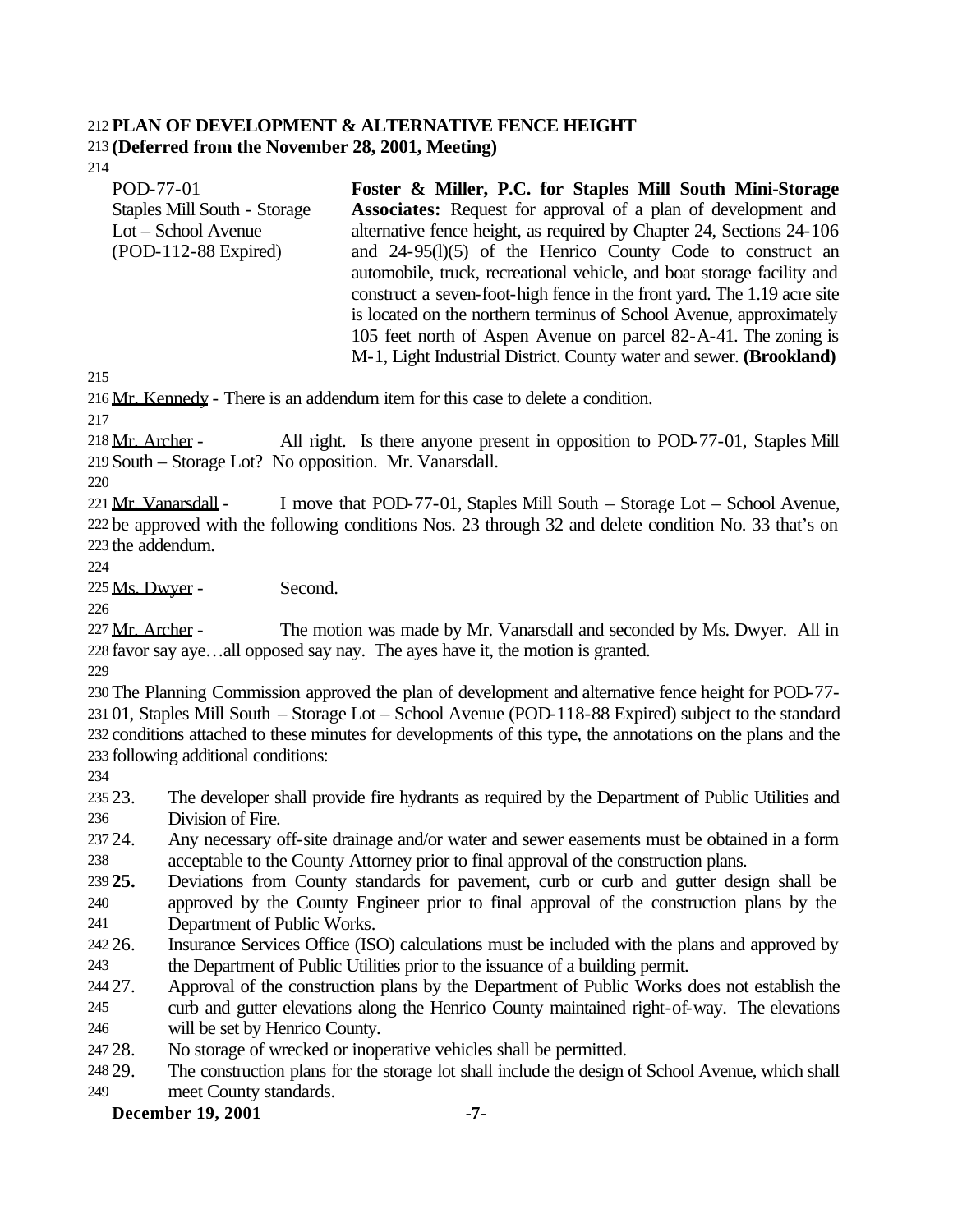30. A letter of credit sufficient to cover the cost of the School Avenue construction from Aspen

Avenue to parcel 82-A-42 shall be approved and in force prior to construction plan approval.

31. The applicant shall construct School Avenue when any POD approval for parcels 82-A-42 and

43 requires access to School Avenue or when requested by the County.

32. A landscape plan shall be submitted and approved with the construction plans.

255 32. The fence section within the 25-foot minimum front yard shall be black vinyl clad chain link.

# **SUBDIVISION**

Hunton Park, Phase 2 (A dedication of a 2500-foot portion of Hunton Park Boulevard from Phase 1 to its eastern terminus)

**Foster & Miller, P.C. for Star City Land & Development Company, L.C.:** The 4.519 acre site is located between Staples Mill Road (U.S. Route 33) and Mill Road on part of parcel 21-A-2 and part of 13-A-24. The zoning is O/SC, Office/Service District (Conditional). **(Brookland) 0 Lot**

(December 2001 Plan)

260 Mr. Archer - Is there anyone present in opposition to this subdivision, Hunton Park, Phase 2? No opposition. Mr. Vanarsdall.

 Mr. Vanarsdall - I move subdivision Hunton Park, Phase 2 (A dedication of a 2500-foot portion of Hunton Park Boulevard from Phase 1 to its eastern terminus) (December 2001 Plan) be approved with the annotations on the plans and condition No. 11, as recommended by staff.

Mr. Taylor - Second.

 Mr. Archer - The motion was made by Mr. Vanarsdall and seconded by Mr. Taylor. All in favor say aye…all opposed say nay. The ayes have it, the motion is granted.

 The Planning Commission granted conditional approval to subdivision Hunton Park, Phase 2 (A dedication of a 2500-foot portion of Hunton Park Boulevard from Phase 1 to its eastern terminus) (December 2001 Plan), subject to the standard conditions attached to these minutes for subdivisions not served by public utilities and the following additional condition.

 11. The road construction plans shall accurately show the cemetery location, methods of protection and access from Hunton Park Boulevard.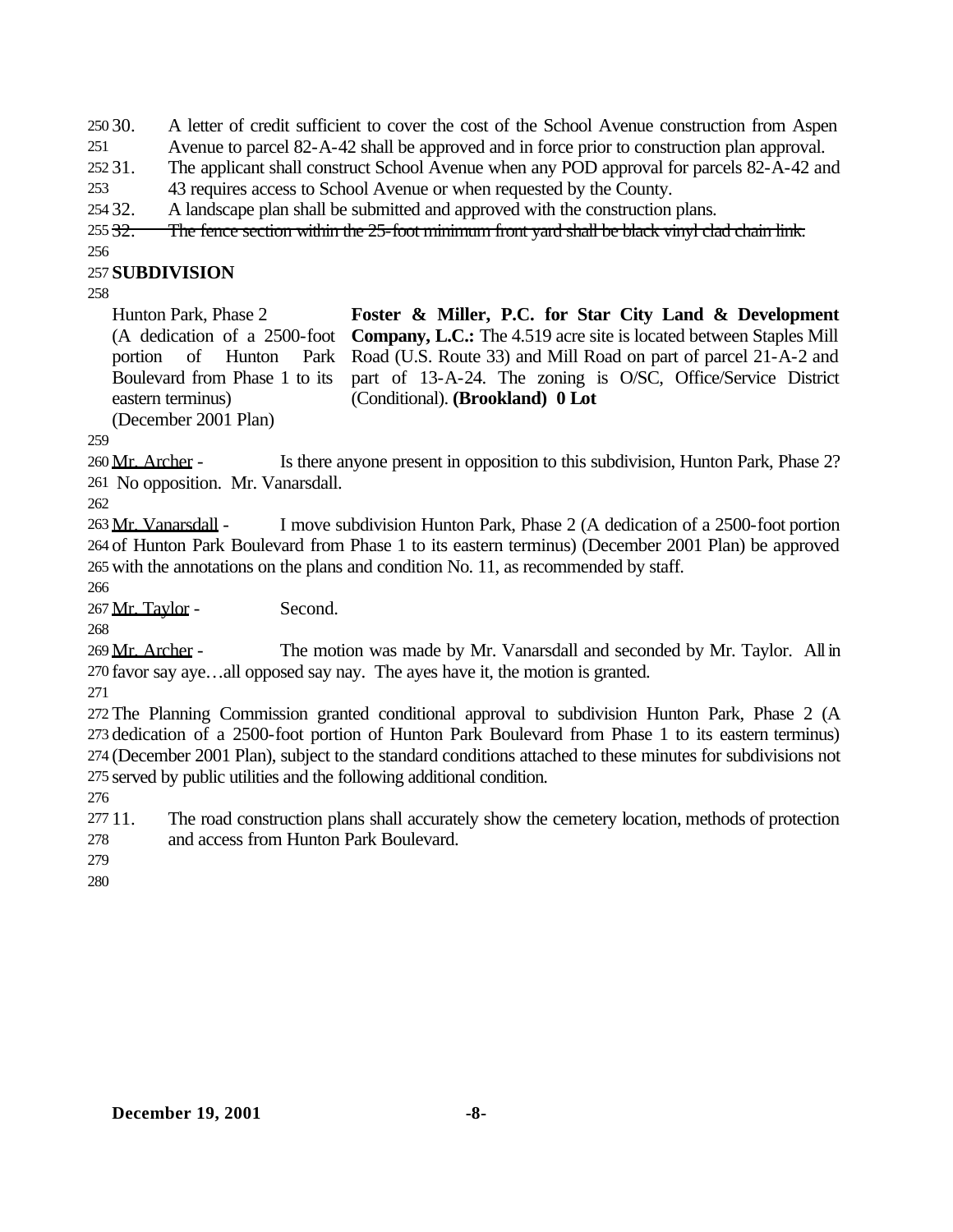### 280**LANDSCAPE PLAN**

| $LP/POD-59-00$       | Dean E. Hawkins, ASLA for Shamin RIC Hospitality L.C.:                                           |
|----------------------|--------------------------------------------------------------------------------------------------|
|                      | Airport Homewood Suites –S. Request for approval of a landscape plan, as required by Chapter 24, |
| <b>Airport Drive</b> | Sections 24-106 and 24-106.2 of the Henrico County Code. The                                     |
|                      | 5.0 acre site is located on the east line of S. Airport Drive,                                   |
|                      | approximately 350 feet north of its intersection with Audubon Drive                              |
|                      | on parcel 163-A-19DN. The zoning is M-1C, Light Industrial                                       |
|                      | District (Conditional), B-3C, Business District (Conditional) and                                |
|                      | ASO (Airport Safety Overlay) District. (Varina)                                                  |
|                      |                                                                                                  |

282

281

283 Mr. Archer - All right. Is there anyone present in opposition to the landscape plan for 284 LP/POD-59-00, Airport Homewood Suites – S. Airport Drive? No opposition. Mr. Jernigan. 285

286 Mr. Jernigan - Mr. Chairman, I make a motion to approve landscape plan, LP/POD-59-00, 287 Airport Homewood Suites, subject to the annotations on the plan and the standard conditions for 288 landscape plans on the Expedited Agenda.

289

290 Mr. Vanarsdall - Second.

291

292 Mr. Archer - The motion was made by Mr. Jernigan and seconded by Mr. Vanarsdall. All in 293 favor say aye…all opposed say nay. The motion carries.

294

295 The Planning Commission approved the landscape plan for LP/POD-59-00, Airport Homewood 296 Suites, S. Airport Drive, subject to the annotations on the plans and the standard conditions attached to 297 these minutes for landscape plans.

298

## 299**LANDSCAPE PLAN**

300

| $LP/POD-17-01$          | James River Nursery for E. Carlton Wilton: Request for            |
|-------------------------|-------------------------------------------------------------------|
| Gayton Business Center, | approval of a landscape plan, as required by Chapter 24, Sections |
| Phase 8- Gayton Centre  | 24-106 and 24-106.2 of the Henrico County Code. The 1.06 acre     |
| Drive                   | site is located at 2551 Gayton Centre Drive on parcel 65-A-12B.   |
|                         | The zoning is B-3, Business District. (Tuckahoe)                  |

301

302 Mr. Archer - All right. Is there anyone present in opposition to this expedited item, LP/POD-303 17-01, Gayton Business Center, Phase 8 – Gayton Centre Drive? No opposition. Ms. Dwyer.

304

305 Ms. Dwyer - I move approval of LP/POD-17-01, Gayton Business Center, Phase 8, subject 306 to the annotations on the plans and the standard conditions for landscaping.

307

308 Mr. Vanarsdall - Second.

309 Mr. Archer - The motion was made by Ms. Dwyer and seconded by Mr. Vanarsdall. All in 310 favor say aye…all opposed say nay. The ayes have it, the motion is granted.

311

312 The Planning Commission approved the landscape plan for LP/POD17-01, Gayton Business Center, 313 Phase 8 – Gayton Centre Drive, subject to the annotations on the plans and the standard conditions

**December 19, 2001 -9-**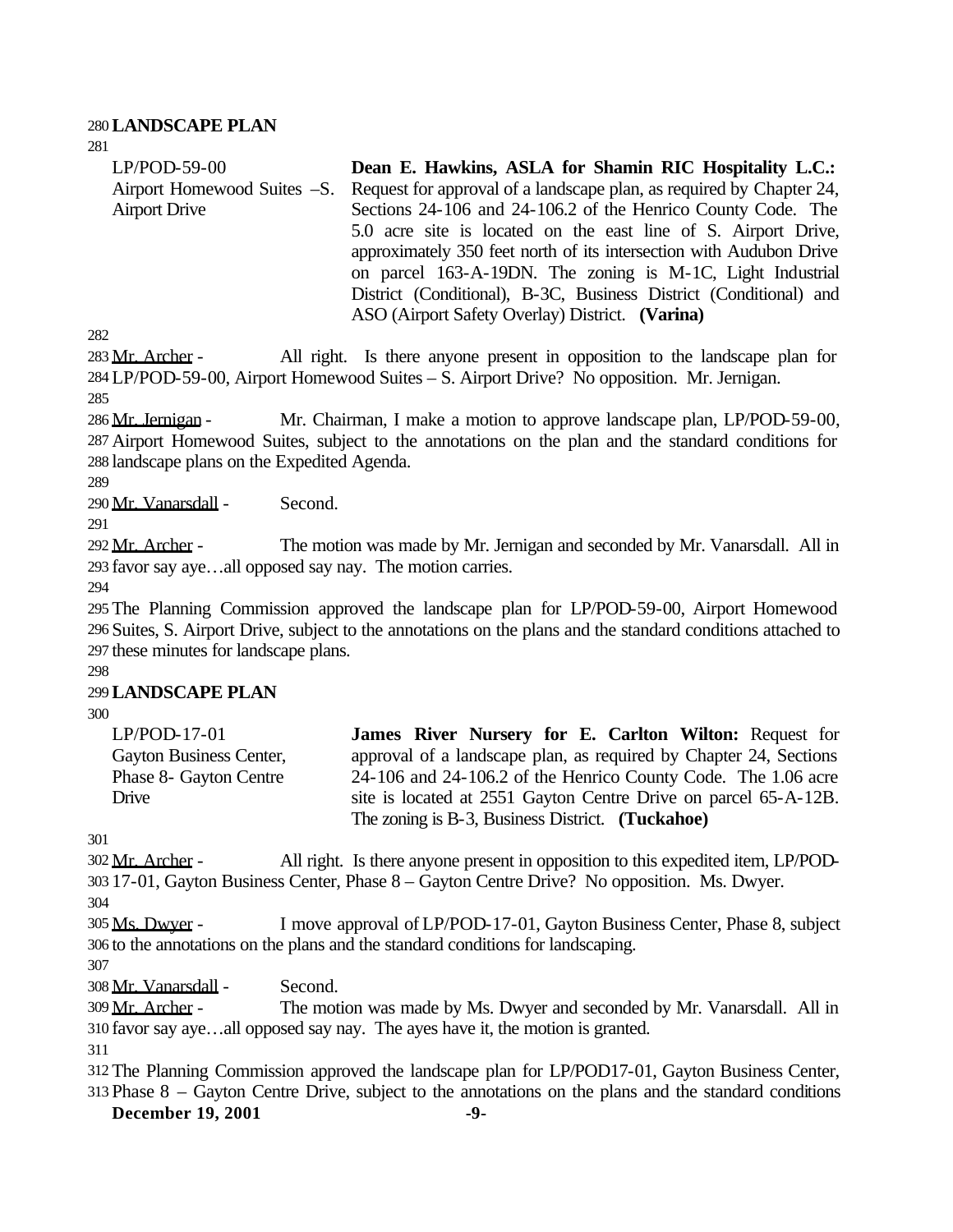314 attached to these minutes for landscape plans.

Wilton Canterbury Green Office – 10611 Patterson

315

## 316**LANDSCAPE PLAN**

LP/POD-35-98

Avenue

317

|                                                                                                            | Road in the Canterbury Green Shopping Center on part of parcel 89-<br>A-17. The zoning is B-2C, Business District (Conditional).<br>(Tuckahoe) |  |
|------------------------------------------------------------------------------------------------------------|------------------------------------------------------------------------------------------------------------------------------------------------|--|
| 318                                                                                                        |                                                                                                                                                |  |
| 319 Mr. Archer -                                                                                           | All right. Is there anyone present in opposition to this expedited item, LP/POD-                                                               |  |
|                                                                                                            | 320 35-98, Wilton Canterbury Green Office? No opposition. Ms. Dwyer.                                                                           |  |
| 321                                                                                                        |                                                                                                                                                |  |
| 322 Ms. Dwyer -                                                                                            | May I just ask one question, Christina?                                                                                                        |  |
| 323                                                                                                        |                                                                                                                                                |  |
| 324 Ms. Goggin -                                                                                           | Yes, ma'am.                                                                                                                                    |  |
| 325                                                                                                        |                                                                                                                                                |  |
| 326 Ms. Dwyer -                                                                                            | We talked about the hollies on the corner.                                                                                                     |  |
| 327                                                                                                        |                                                                                                                                                |  |
| 328 Ms. Goggin -                                                                                           | I spoke to Michael Hillderbrand yesterday, and he indicated to me that the little                                                              |  |
|                                                                                                            | 329 red hollies go up to 10 feet in height, and they have red berries to feed birds.                                                           |  |
| 330                                                                                                        |                                                                                                                                                |  |
| 331 Ms. Dwyer -                                                                                            | Mr. Chairman, I recommend approval of LP/POD-35-98, Wilton Canterbury                                                                          |  |
|                                                                                                            | 332 Green Office, subject to the annotations on the plans, the standard conditions for landscape plans and                                     |  |
| 333 additional condition No. 6                                                                             |                                                                                                                                                |  |
| 334                                                                                                        |                                                                                                                                                |  |
| 335 Mr. Taylor -                                                                                           | Second.                                                                                                                                        |  |
| 336                                                                                                        |                                                                                                                                                |  |
| 337 Mr. Archer -                                                                                           | The motion was made by Ms. Dwyer and seconded by Mr. Taylor. All in favor                                                                      |  |
| 338 say ayeall opposed say nay. The ayes have it, the motion is granted.                                   |                                                                                                                                                |  |
| 339                                                                                                        |                                                                                                                                                |  |
|                                                                                                            | 340 The Planning Commission approved the landscape plan for LP/POD-35-98, Wilton Canterbury Green                                              |  |
| 341 Office – 10611 Patterson Avenue, subject to the annotations on the plans, the standard conditions      |                                                                                                                                                |  |
|                                                                                                            | 342 attached to these minutes for landscape plans and the following additional condition:                                                      |  |
| 343                                                                                                        |                                                                                                                                                |  |
| The wooden fence running parallel with the project's southern property line will be repaired, at<br>344 6. |                                                                                                                                                |  |
| a minimum, along the length of the site's southern boundary line (approximately 235 feet).<br>345          |                                                                                                                                                |  |
| 346 SUBDIVISION                                                                                            |                                                                                                                                                |  |
| 347                                                                                                        |                                                                                                                                                |  |
| Chappell Ridge @                                                                                           | Youngblood, Tyler & Associates, P.C. for Thoris G. Starke,                                                                                     |  |
| Wyndham Forest                                                                                             | Betsy S. Hastey, HHHunt Homes and HHHunt Corporation:                                                                                          |  |
| (December 2001 Plan)                                                                                       | The 5.93 acre site is located on the south line of Chappell Ridge                                                                              |  |

**James River Nursery for Wilton Properties, Inc.:** Request for approval of a landscape plan, as required by Chapter 24, Sections 24-106 and 24-106.2 of the Henrico County Code. The 0.66 site is located southwest of the intersection of Patterson Avenue and Pump

The 5.93 acre site is located on the south line of Chappell Ridge Place and the east line of Twin Hickory Road on parcels 18-A-23, 11-A-02 and 11-3-A-2, 3 and 4. The zoning is R-3C and R-3AC, One-Family Residence Districts (Conditional). County water and

**December 19, 2001 -10-**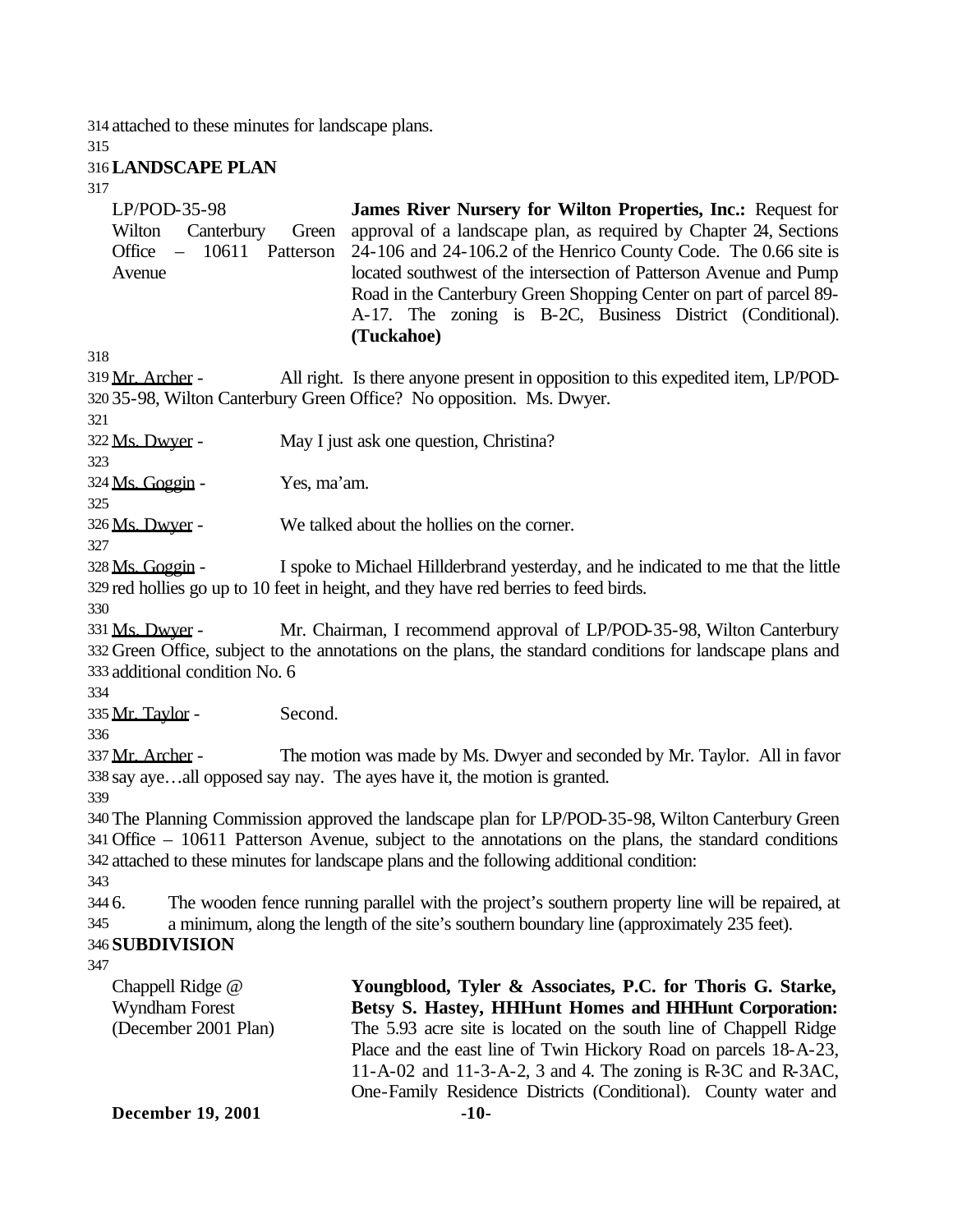### sewer. **(Three Chopt) 16 Lots**

 Mr. Archer - All right. Is there anyone present in opposition to this expedited item, subdivision Chappell Ridge @ Wyndham Forest (December 2001 Plan)? No opposition. Mr. Taylor. 

 Mr. Taylor - Mr. Chairman, I move approval of Chappell Ridge @ Wyndham Forest (December 2001 Plan) on the expedited agenda.

Mr. Vanarsdall - Second.

357 Mr. Archer - The motion was made by Mr. Taylor and seconded by Mr. Vanarsdall. All in favor say aye…all opposed say nay. The ayes have it, the motion is granted.

 The Planning Commission granted conditional approval to subdivision Chappell Ridge @ Wyndham Forest (December 2001 Plan) subject to the standard conditions attached to these minutes for subdivisions served by public utilities, the annotations on the plans and the following additional conditions:

 12. The detailed plant list and specifications for the landscaping to be provided within the 20-foot- wide common area along Twin Hickory Road shall be submitted to the Planning Office for review and approval prior to recordation of the plat.

 13. The proffers approved as part of zoning cases C-32C-01 and C-18C-99 shall be incorporated in this approval.

 14. Prior to requesting the final approval, a draft of the covenants and deed restrictions for the maintenance of the common area by a homeowners association shall be submitted to the Planning Office for review. Such covenants and restrictions shall be in form and substance satisfactory to the County Attorney and shall be recorded prior to recordation of the subdivision plat.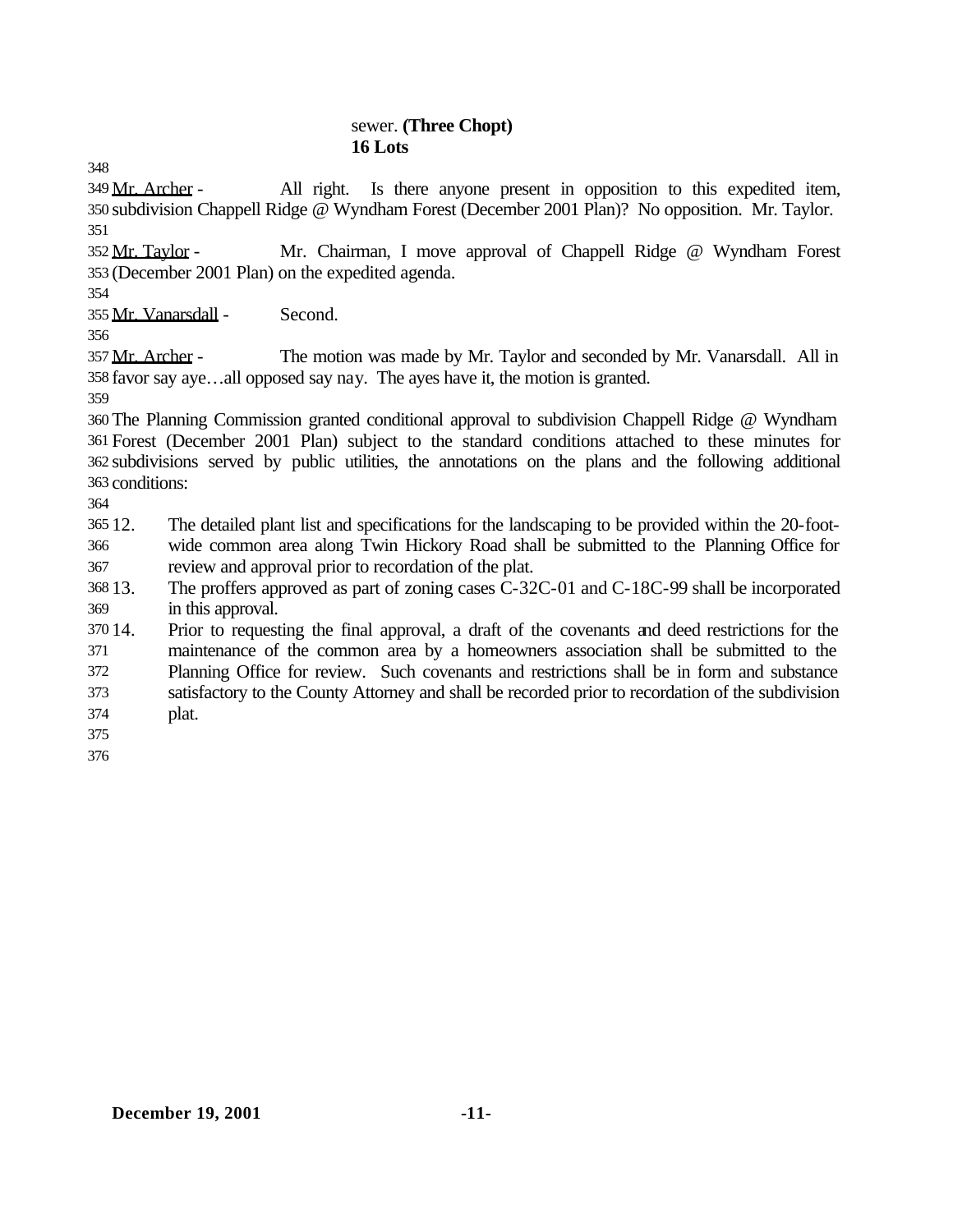## 376**LIGHTING PLAN**

377 LP/POD-69-00 Kings Crossing, Phase V Castile Road

**William H. Spell, LLC for Weinstein Associates:** Request for approval of a lighting plan, as required by Chapter 24, Section 24- 106 of the Henrico County Code. The 11.6 acre site is located on the south line of Castile Road, approximately 630 feet east of Pump Road on parcels 99-A-7, 58C and part of 89-A-28B. The zoning is R-5, General Residence District. **(Tuckahoe)**

378

379 Mr. Archer - All right. Is there anyone present in opposition to this expedited item, lighting 380 plan, LP/POD-69-00, Kings Crossing, Phase V – Castile Road? No opposition. Ms. Dwyer.

381

382 Ms. Dwyer - Mr. Chairman, I move for approval of LP/POD-69-00, Kings Crossing, Phase 383 V, lighting plan, subject to the annotations on the plan and the standard conditions for lighting plans. 384

385

386 Mr. Vanarsdall - Second.

387

388 Mr. Archer - The motion was made by Ms. Dwyer and seconded by Mr. Vanarsdall. All in 389 favor say aye…all opposed say nay. The ayes have it, the motion is granted.

390

391 The Planning Commission approved the lighting plan for LP/POD-69-00, Kings Crossing, Phase V – 392Castile Road, subject to the annotations on the plans and the standard conditions attached to these 393 minutes for lighting plans.

394

# 395**LANDSCAPE & LIGHTING PLAN**

396

| Koontz-Bryant for Overlook at Brook Run Associates, L.P.:             |
|-----------------------------------------------------------------------|
| Request for approval of a landscape and lighting plan, as required by |
| Chapter 24, Sections 24-106 and 24.106.2 of the Henrico County        |
| Code. The 13.8 acre site is located on the east line of Brook Run     |
| Drive approximately 1,200 feet west of its intersection with Brook    |
| Road (U.S. Route 1) on part parcel 95-A-2C, and part of 84-A-5        |
| NR. The zoning is R-6, General Residential District. (Fairfield)      |
|                                                                       |

397

398 Mr. Kennedy - Ladies and gentlemen, this is the last item on the Expedited Agenda, the landscape and 399 lighting plan for LP/POD-18-00, Overlook, Phase II and there is an addendum item. The addendum 400 deletes the lighting plan from review at this time.

401

402 Mr. Archer - Is there anyone in the audience in opposition to LP/POD-18-00, Overlook, 403 Phase II? No opposition.

404

405 Ms. Dwyer - Mr. Chairman, I have a quick comment for the Secretary. There is another 406 project called Overlook in the Three Chopt district. So, I'm wondering how we keep the names 407 straight. I know that in the past we have been concerned about having so many similar names. We had 408Cameron and Camden and all those. So, I just thought I mention that. 409

**December 19, 2001 -12-**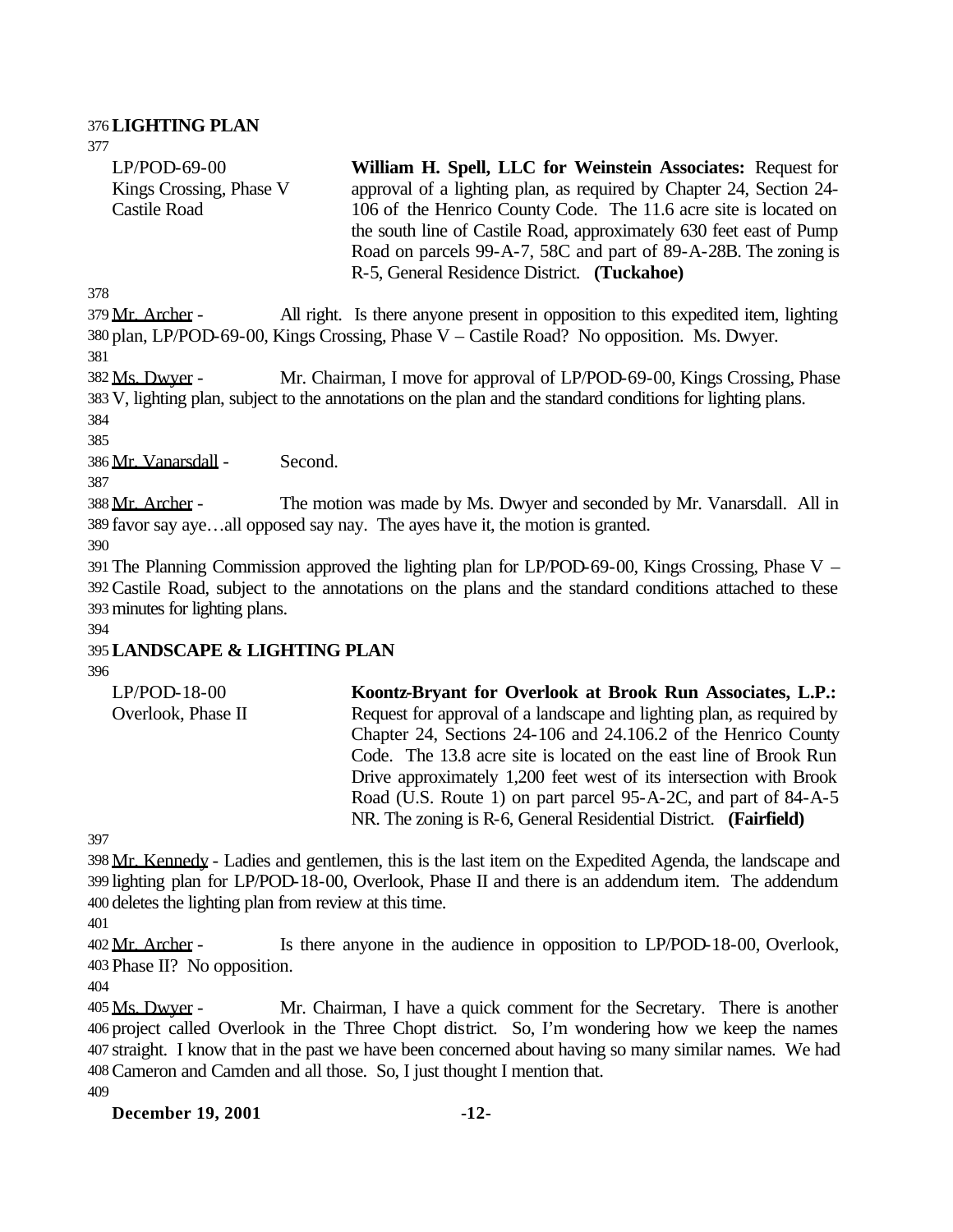**December 19, 2001 -13-** 410 Mr. Marlles - I wasn't aware of that, Ms. Dwyer, but that's certainly something we do try to avoid. I don't know how it got through this time. 413 Ms. Dwyer - Well, the one in Three Chopt is office and this is not. 415 Mr. Archer - That's very observant, Ms. Dwyer. 417 Mr. Kennedy - The Overlook in Innsbrook is an office building and I believe "Office" is in the title. 419 Ms. Dwyer - So, we allow that? Mr. Kennedy - Yes. 423 Ms. Dwyer - It still would be confusing for the Fire Department and whatever. Mr. Kennedy - Actually, next month it will get even worse because we will have New Bridge Baptist Church coming back and there are actually two different New Bridge Baptist Churches in the County and we don't know how to change those names. Ms. Dwyer - It's first New Bridge and second New Bridge. 431 Mr. Archer - Okay. With that, I will move approval of LP/POD-18-00, Overlook, Phase II, subject to the annotations on the plans, the standard conditions for landscape plans and the language contained in this morning's addendum. 435 Mr. Jernigan - Second. 437 Mr. Archer - The motion was made by Mr. Archer and seconded by Mr. Jernigan. All in favor say aye…all opposed say nay. The ayes have it. That motion is granted. The Planning Commission approved the landscape plan for LP/POD-18-00, Overlook, Phase II, subject to the annotations on the plans and the standard conditions attached to these minutes for landscape plans. 444 Mr. Kennedy - That concludes all of the cases on the Expedited Agenda. 446 Mr. Archer - Thank you, Mr. Kennedy. All right, Mr. Secretary, where are we, sir? 448 Mr. Marlles - Mr. Chairman, the next item on the agenda are the subdivision extensions of conditional approval. This information will be presented by Mr. Wilhite. And the first one is being presented for informational purposes only. **SUBDIVISION EXTENSIONS OF CONDITIONAL APPROVAL (FOR INFORMATIONAL PURPOSE ONLY) Subdivision Magisterial Original No. Remaining Previous Year(s)**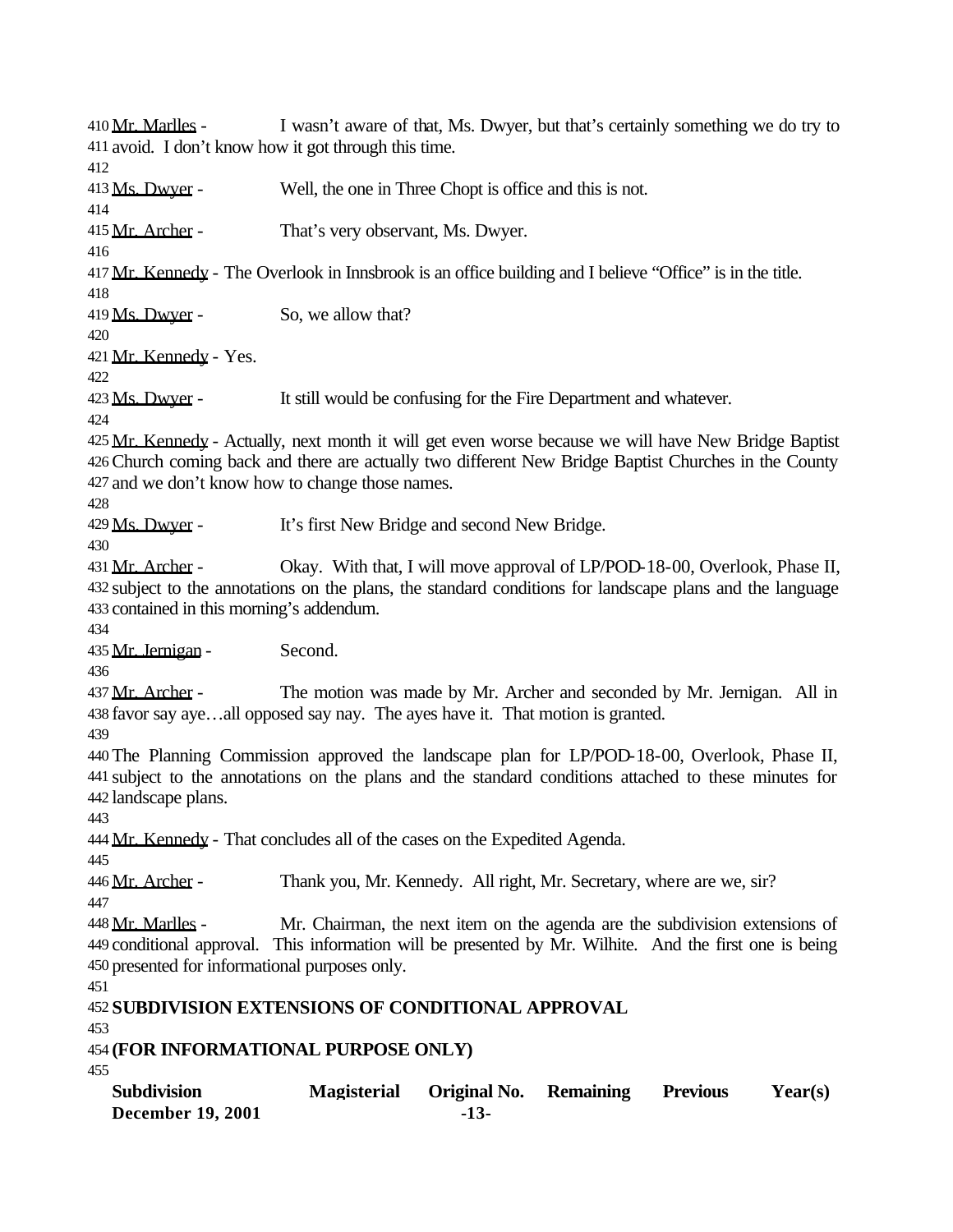|                                                                                                                                                                                                                        | <b>District</b>                                                              | of Lots                 | Lots                     | <b>Extensions</b>                    | <b>Extended</b>            |
|------------------------------------------------------------------------------------------------------------------------------------------------------------------------------------------------------------------------|------------------------------------------------------------------------------|-------------------------|--------------------------|--------------------------------------|----------------------------|
| <b>Cedar Park, Sec. 2</b><br>(November 1997 Plan)<br>456                                                                                                                                                               | <b>Fairfield</b>                                                             | 7                       | 7                        | $\mathbf{3}$                         | 1 Year<br>12/18/02         |
| 457                                                                                                                                                                                                                    |                                                                              |                         |                          |                                      |                            |
| <b>458 FOR PLANNING COMMISSION APPROVAL</b>                                                                                                                                                                            |                                                                              |                         |                          |                                      |                            |
| 459                                                                                                                                                                                                                    |                                                                              |                         |                          |                                      |                            |
| <b>Subdivision</b>                                                                                                                                                                                                     | <b>Magisterial</b><br><b>District</b>                                        | Original No.<br>of Lots | <b>Remaining</b><br>Lots | <b>Previous</b><br><b>Extensions</b> | Year(s)<br><b>Extended</b> |
| <b>Dakota Estates</b><br>(May 2000 Plan)                                                                                                                                                                               | <b>Varina</b>                                                                | 80                      | 80                       | $\mathbf{1}$                         | 10 Months<br>10/23/02      |
| <i><b>*Eddleton Estates</b></i>                                                                                                                                                                                        | <b>Three</b><br><b>Chopt</b>                                                 | 10                      | 5                        | 6                                    |                            |
| <i><b>*Laura Woods</b></i><br>(Dec. 1992 Plan)                                                                                                                                                                         | <b>Three</b><br><b>Chopt</b>                                                 | 5                       | 5                        | 8                                    |                            |
| <i><b>*Lakefield</b></i><br>(Sept. 1986 Plan)                                                                                                                                                                          | <b>Varina</b>                                                                | 92                      | 30                       | 15                                   |                            |
| 460                                                                                                                                                                                                                    |                                                                              |                         |                          |                                      |                            |
| 461 Mr. Archer -                                                                                                                                                                                                       | Mr. Wilhite, good morning.                                                   |                         |                          |                                      |                            |
| 462                                                                                                                                                                                                                    |                                                                              |                         |                          |                                      |                            |
| 463 Mr. Wilhite -                                                                                                                                                                                                      | Thank you. The subdivisions being granted for conditional extension is Cedar |                         |                          |                                      |                            |
| 464 Park, Section 2, in the Fairfield District. Also on the agenda was listed four subdivisions for Planning                                                                                                           |                                                                              |                         |                          |                                      |                            |
| 465 Commission extension. Three of those have dropped off. The only one that you have to act on today is                                                                                                               |                                                                              |                         |                          |                                      |                            |
| 466 Dakota Estates (May 2000 Plan) in the Varina District. Staff is recommending extension for 10 months,                                                                                                              |                                                                              |                         |                          |                                      |                            |
| 467 until October 23, 2002. There is an addendum condition on page 1 of your addendum. The condition                                                                                                                   |                                                                              |                         |                          |                                      |                            |
| 468 states: This development shall meet all ordinance requirements in effect as of the date of this extension.<br>469 With that condition, staff would recommend approval of Dakota Estates (May 2000 Plan). The other |                                                                              |                         |                          |                                      |                            |
| 470 three Eddleton Estates, Laura Woods and Lakefield, we did not get requests for extension for those                                                                                                                 |                                                                              |                         |                          |                                      |                            |
| 471 three.                                                                                                                                                                                                             |                                                                              |                         |                          |                                      |                            |
| 472                                                                                                                                                                                                                    |                                                                              |                         |                          |                                      |                            |
| 473 Mr. Archer -                                                                                                                                                                                                       | Okay, Mr. Secretary, do we need to take any further action?                  |                         |                          |                                      |                            |
| 474                                                                                                                                                                                                                    |                                                                              |                         |                          |                                      |                            |
| 475 Mr. Marlles -                                                                                                                                                                                                      | Mr. Chairman, I believe you would have to vote on Dakota Estates.            |                         |                          |                                      |                            |
| 476                                                                                                                                                                                                                    |                                                                              |                         |                          |                                      |                            |
| 477 Mr. Archer -                                                                                                                                                                                                       | All right. Mr. Jernigan.                                                     |                         |                          |                                      |                            |
| 478                                                                                                                                                                                                                    |                                                                              |                         |                          |                                      |                            |
| 479 Mr. Jernigan -                                                                                                                                                                                                     | Mr. Chairman, I make a motion to extend Dakota Estates subdivision plan for  |                         |                          |                                      |                            |
| 480 10 months, plus the addendum.                                                                                                                                                                                      |                                                                              |                         |                          |                                      |                            |
| 481                                                                                                                                                                                                                    |                                                                              |                         |                          |                                      |                            |
| 482 Mr. Taylor -<br>483                                                                                                                                                                                                | Second.                                                                      |                         |                          |                                      |                            |
| 484 Mr. Archer -<br>485 favor say ayeall opposed say nay. The motion carries.                                                                                                                                          | The motion was made by Mr. Jernigan and seconded by Mr. Taylor. All in       |                         |                          |                                      |                            |
| 486                                                                                                                                                                                                                    |                                                                              |                         |                          |                                      |                            |
| 487 The Planning Commission granted extension of conditional approval for Dakota Estates (May 2000                                                                                                                     |                                                                              |                         |                          |                                      |                            |
| <b>December 19, 2001</b>                                                                                                                                                                                               |                                                                              | $-14-$                  |                          |                                      |                            |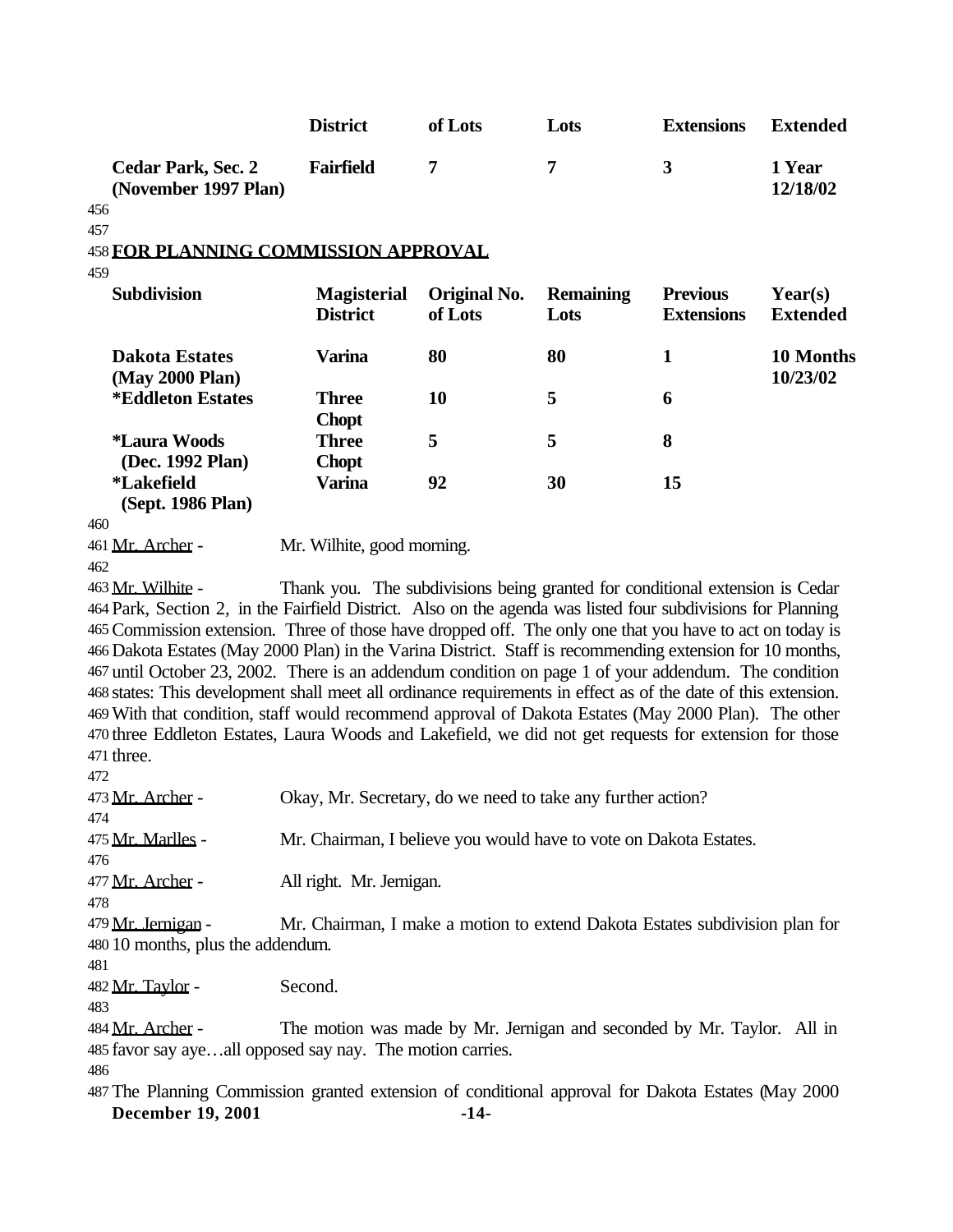Plan) for 10 months, October 23, 2002.

Ms. Dwyer - Do we need to vote on the other subdivision extensions?

492 Mr. Marlles - I believe Mr. Wilhite said no request for extension was requested so I would think you would not have to vote on that.

495 Mr. Archer - All right. The next item, Mr. Secretary.

**TRANSFER OF APPROVAL (Deferred from then November 28, 2001, Meeting)**  

POD-85-96 The Cameron at Virginia Center, Phase I (Formerly The Chesapeake at Virginia Center, Phase 1) **Patrick J. Lally for Real Estate Advisory:** Request for approval of a transfer of approval, as required by Chapter 24, Section 24-106 of the Henrico County Code, from Virginia Center, Inc. and Security Capital Atlanta, Inc. to Real Estate Advisory. The 18.7 acre site is located on the northwest corner of Brook Road (U.S. Route 1) and Virginia Center Parkway on parcels 32-A-102 and 103. The zoning is R-5C, General Residence District (Conditional). County water and sewer. **(Fairfield)**

 Mr. Archer - All right. Is there anyone present in opposition to the transfer of approval request for POD-85-96, The Cameron at Virginia Center, Phase I? No opposition. Good morning, Mr. McGarry.

 Mr. McGarry - Good morning, Mr. Chairman, members of the Commission. The property closed on Monday, so it is eligible to be transferred. Staff can recommend the transfer of approval. All of the discrepancies that were found on the site had been corrected prior to the actual conveyance of the property. So, staff can recommend approval.

Mr. Archer - Are there any questions of Mr. McGarry by Commission members?

511 Ms. Dwyer I would just mention the same issue with the names. We have Cameron for a number of apartments, Cameron and Camden. So, I just thought I would point that out. Maybe you want to be more vigilant about names that are the same, even though it may be apartments versus office. 

Mr. Marlles - Yes, ma'am.

517 Mr. Archer - There are different phases of this particular project, are there not, Ted?

Mr. McGarry - Yes, sir. The second phase is the next item on your agenda.

521 Mr. Archer - Well, I knew about that one, I was just wondering about the others. Are the editors associated as far as we know?

 Mr. McGarry - The original Cameron's are all under one ownership, and they fought hard to keep the same name throughout the County.

**December 19, 2001 -15-**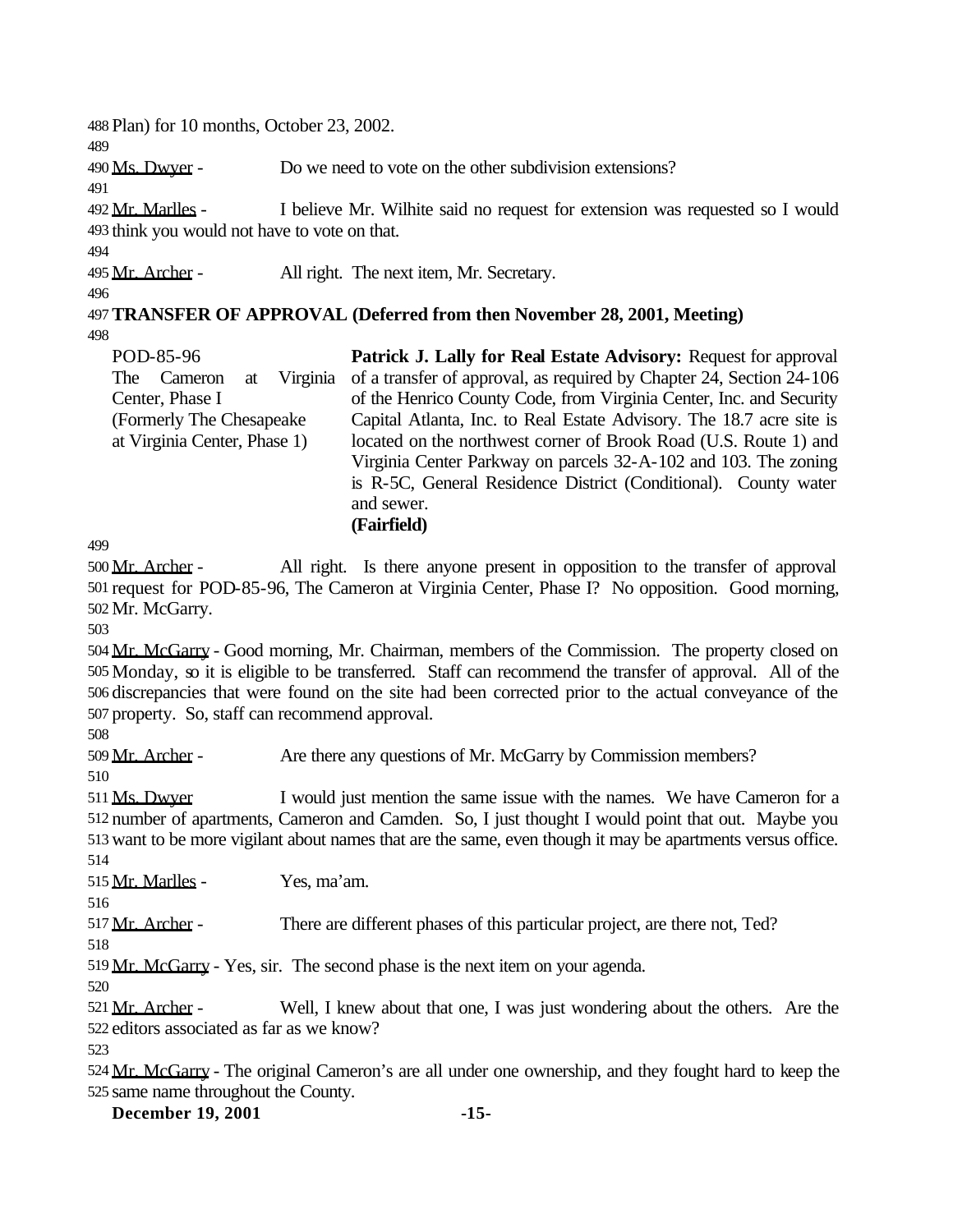Mr. Archer - Well, I guess that explains a part of it anyway.

Mr. McGarry - And now that entity that developed both of them is selling off this one.

531 Mr. Archer - Okay. With that, I move approval of this transfer of approval POD-85-96, The Cameron at Virginia Center, Phase I.

Ms. Dwyer - Second.

536 Mr. Archer - The motion was made by Mr. Archer and seconded by Ms. Dwyer. All in favor say aye…all opposed say nay. The motion carries.

 The Planning Commission approved the transfer of approval request for POD-85-96, The Cameron at Virginia Center, Phase I (Formerly The Chesapeake at Virginia Center, Phase I) from Virginia Center, Inc. and Security Capital Atlanta, Inc. to Real Estate Advisory with the standard conditions and additional conditions previously approved on the original POD.

# **TRANSFER OF APPROVAL (Deferred from the November 28, 2001, Meeting)**

| POD-20-98<br>The Cameron<br>Virginia<br>at<br>Center, Phase II | <b>Patrick J. Lally for Real Estate Advisory: Request for approval</b><br>of a transfer of approval, as required by Chapter 24, Section 24-106<br>of the Henrico County Code, from Virginia Center, Inc. and Security |
|----------------------------------------------------------------|-----------------------------------------------------------------------------------------------------------------------------------------------------------------------------------------------------------------------|
|                                                                |                                                                                                                                                                                                                       |
| (Formerly The Chesapeake)                                      | Capital Atlanta, Inc. to Real Estate Advisory. The 6.3 acre site is                                                                                                                                                   |
| at Virginia Center, Phase II)                                  | located on the northwest corner of Brook Road (U.S. Route 1) and                                                                                                                                                      |
|                                                                | Virginia Center Parkway on part of parcels 33-A-9 and 8. The                                                                                                                                                          |
|                                                                | zoning is R-6C, General Residence District (Conditional). County                                                                                                                                                      |
|                                                                | water and sewer.                                                                                                                                                                                                      |
|                                                                | (Fairfield)                                                                                                                                                                                                           |

547 Mr. Archer - All right. Is there anyone present in opposition to the transfer of approval request for POD-20-98, The Cameron at Virginia Center, Phase II? No opposition. Mr. McGarry. 

 Mr. McGarry - This is the same situation with the second phase as we had with the first. Staff can recommend transfer of approval.

553 Mr. Archer - Are there any questions of Mr. McGarry by Commission members? Hearing none, I move approval of the transfer of approval for POD-20-98, The Cameron at Virginia, Phase II. 

Mr. Taylor - Second.

 Mr. Archer - The motion was made by Mr. Archer and seconded by Mr. Taylor. All in favor say aye…all opposed say nay. The motion carries.

 The Planning Commission approved the transfer of approval request for POD-20-98, The Cameron at Virginia Center, Phase II (Formerly The Chesapeake at Virginia Center, Phase II) from Virginia Center, Inc. and Security Capital Atlanta, Inc. to Real Estate Advisory with the standard conditions and

**December 19, 2001 -16-**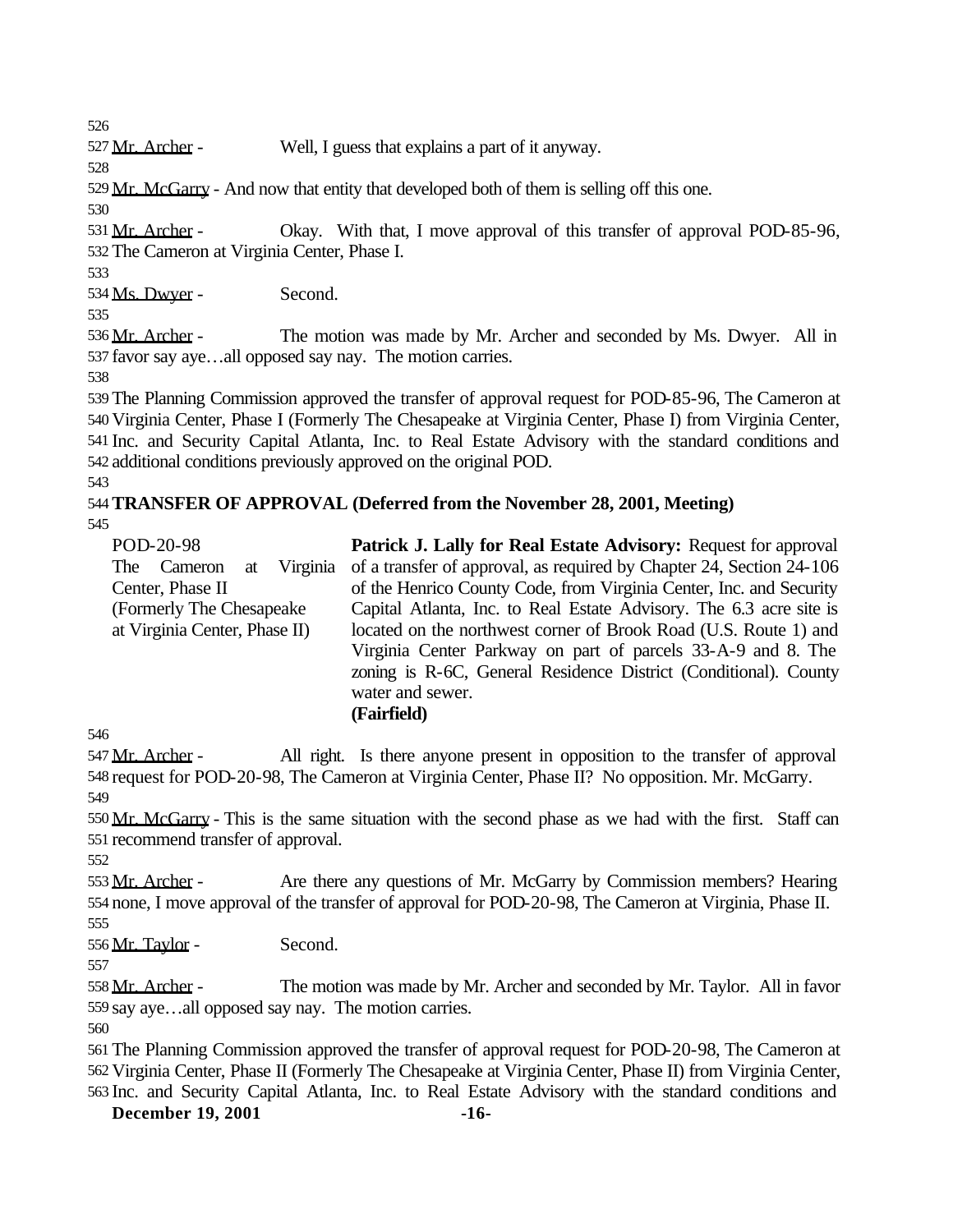additional conditions previously approved on the original POD. 

## **TRANSFER OF APPROVAL (Deferred from the November 28, 2001, Meeting)**

| POD-113-78               | John A. Wilson for Columbia Properties Virginia, Ltd.: Request        |
|--------------------------|-----------------------------------------------------------------------|
| POD-69-77                | for approval of a transfer of approval, as required by Chapter 24,    |
| POD-79-73                | Section 24-106 of the Henrico County Code, from W. B. Johnson         |
| Holiday Inn $-$ W. Broad | Properties to Columbia Properties Virginia Ltd. The 6.67 acre site is |
| <b>Street</b>            | located along the west line of W. Broad Street (U. S. Route 250),     |
|                          | approximately 1,600 feet north of Horsepen Road on parcel 92-A-       |
|                          | 28. The zoning is B3, Business District, B-2, Business District and   |
|                          | R-6, General Residence District. County water and sewer. (Three       |
|                          | Chopt)                                                                |

 Mr. Archer - All right. Is there anyone present in opposition to the transfer of approval request for POD-113-78, POD-69-77 and POD-79-73, Holiday Inn – W. Broad Street? No opposition. Mr. Wilhite.

573 Mr. Wilhite - Thank you. I just met with John Wilson, the representative, this morning and we have come to an agreement on this transfer. This site hotel is currently closed for extensive renovations, and they contemplate, following a new landscape and lighting plan, for approval. We have agreed that staff can recommend transfer of approval with an added condition, which I'll state verbally. "A Letter of Credit shall be posted to ensure that the site deficiencies, as identified in the inspector's report dated October 15, 2001, shall be corrected by June 30, 2002." They expect the site to be closed or reopen about the end of May and the beginning of June. Staff would recommend approval of this transfer request.

582 Mr. Archer - Are there any questions of Mr. Wilhite by Commission members? All right, Mr. Taylor.

 Mr. Taylor - Mr. Chairman, I'll move approval of the transfer authority POD-113-78, POD- 69-77 and POD-79-73, Holiday Inn – W. Broad Street, with the added condition on the letter of credit.

Mr. Vanarsdall - Second.

591 Mr. Archer - The motion was made by Mr. Taylor and seconded by Mr. Vanarsdall. All in favor say aye…all opposed say nay. The motion carries.

 The Planning Commission approved the transfer of approval request for POD-113-78, POD-69-77 and POD-79-73, Holiday Inn – W. Broad Street, from W. B. Johnson Properties to Columbia Properties Virginia Ltd. with the standard conditions and additional conditions previously approved on the original POD and the following additional condition:

 1. A Letter of Credit shall be posted to ensure that the site deficiencies as identified in the inspector's report dated October 15, 2001, shall be corrected by June 30, 2002.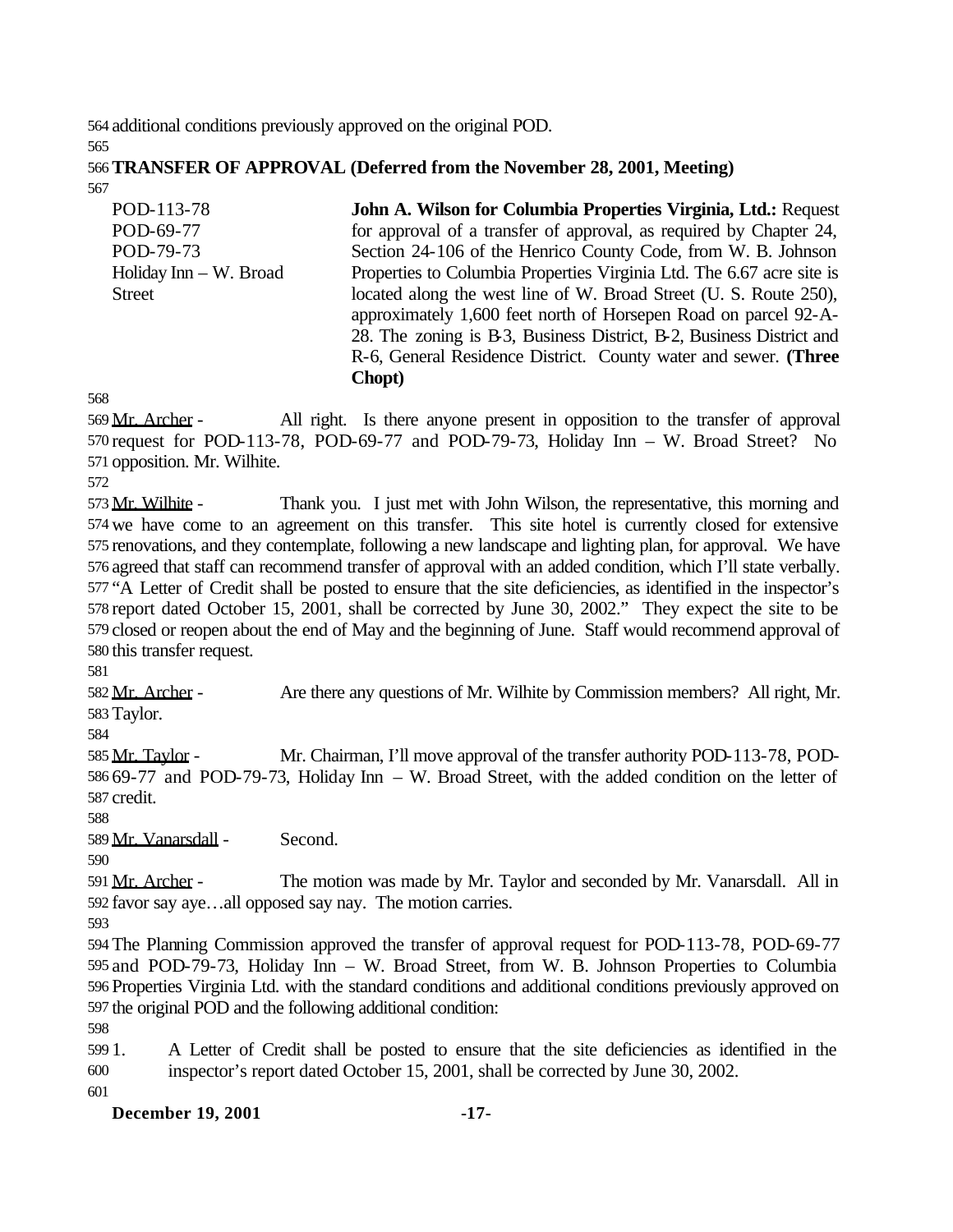# 602**TRANSFER OF APPROVAL (Deferred from the November 28, 2001, Meeting)**

603 POD-61-90 Glen Eagles Shopping Center – Ridgefield Parkway **Blackwood Development Company for Richfield Associates,**  LLC: Request for approval of a transfer of approval, as required by Chapter 24, Section 24-106 of the Henrico County Code, from Richmond Glen Eagle Association and Paragon Group to Richfield Associates, LLC. The 12.42 acre site is located at the northeast intersection of Ridgefield Parkway and Glen Eagles Drive on parcel 66-A-11F. The zoning is B-2C, Business District (Conditional). County water and sewer.

**(Tuckahoe)**

604

605 Mr. Archer - All right. Is there anyone present in opposition to the transfer of approval 606 request for POD-61-90, Glen Eagles Shopping Center –Ridgefield Parkway? No opposition. Mr. 607Wilhite.

608

 Mr. Wilhite - Approximately three quarters of the site deficiencies identified have been corrected at this point. Staff can recommend approval of this transfer with the condition that appears on page 1 of your addendum. The condition states: The site deficiencies, as identified in the inspector's report dated June 8, 2001, shall be corrected by January 31, 2002.

613

614 Mr. Archer - Are there any questions of Mr. Wilhite by Commission members? All right, 615 Ms. Dwyer.

616

617 Ms. Dwyer - Mr. Chairman, I move that we approve the transfer of approval for POD-61- 618 90, Glen Eagles Shopping Center, including the condition listed on our addendum.

619

620 Mr. Taylor - Second.

621

622 Mr. Archer - The motion was made by Ms. Dwyer and seconded by Mr. Taylor. All in favor 623 say aye…all opposed say nay. The motion carries.

624

 The Planning Commission approved the transfer of approval request for POD-61-90, Glen Eagles Shopping Center – Ridgefield Parkway, from Richmond Glen Eagle Association and Paragon Group to Richfield Associates, LLC, with the standard conditions and additional conditions previously approved on the original POD and the following additional condition:

629

630 1. The site deficiencies, as identified in the inspector's report dated June 8, 2001, shall be 631 corrected by January 31, 2002.

632

# 633 **PLAN OF DEVELOPMENT**

634

POD-83-01 The Lodge @ Hunton Park

**Foster & Miller, P.C. for Star City Land & Development Company, L.C. and The Hanover Company:** Request for approval of a plan of development, as required by Chapter 24, Section 24-106 of the Henrico County Code, to construct fourteen (14) two, three, and four-story apartment buildings totalling 300 units,

**December 19, 2001 -18-**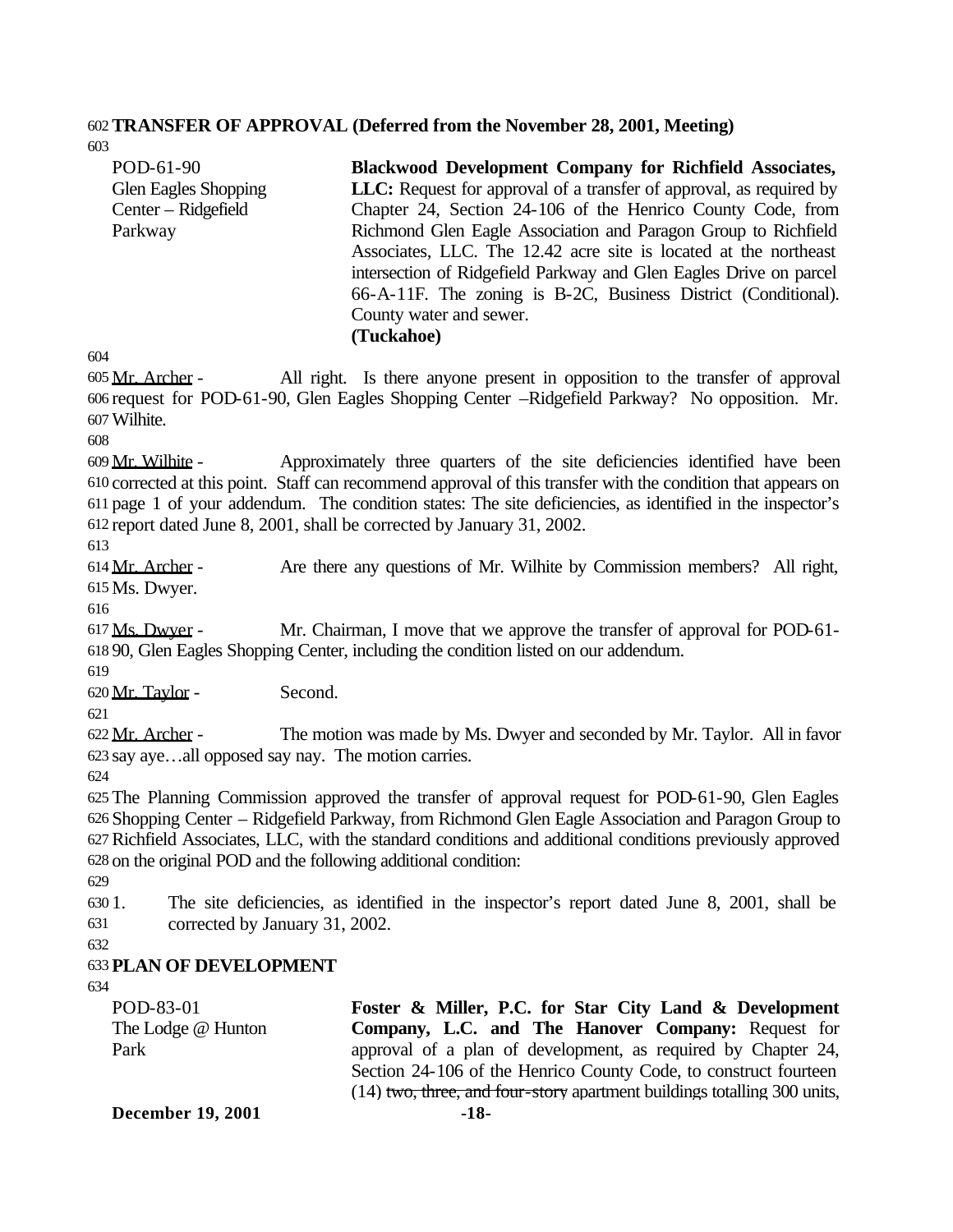60 detached garages and a two-story clubhouse. The 32.588 acre site is located on the north line of Hunton Park Boulevard, approximately 1,200 feet east of Staples Mill Road (U.S. Route 33) on part of parcels 12-A-4B, 5 and part of 21-A-2. The zoning is R-5C, General Residence District (Conditional). County water and sewer. **(Brookland)**

636 Mr. Archer - Is there anyone in the audience in opposition to POD-83-01, The Lodge @ Hunton Park? No opposition. Mr. McGarry.

 Mr. McGarry - The review of the revised plan by staff is complete, and all issues have been resolved. Staff can recommend approval subject to the standard conditions, plus conditions Nos. 23 through 30. 

642 Mr. Vanarsdall - Mr. McGarry, on the addendum, two, three and four stories are lined through. 

644 Mr. McGarry - That's correct. It was decided to go ahead and delete reference to the number of stories because it was confusing. So, it's just a straight 14 apartment buildings.

647 Mr. Archer - Are there any further questions or comments? No opposition. Mr. Vanarsdall. 

 Mr. Vanarsdall - I move that POD-83-01, The Lodge at Hunton Park be approved with the annotations on the plans, the standard conditions for developments of this type and on page two of the addendum the correction deleting the number of stories. And I would like to add Nos. 9 and 11 amended, and then Nos. 23 through 30 additional conditions.

Mr. Taylor - Second.

 Mr. Archer - All right. The motion was made by Mr. Vanarsdall and seconded by Mr. Taylor. All in favor say aye…all opposed say nay. The approval is granted.

 The Planning Commission approved POD-83-01, The Lodge @ Hunton Park, subject to standard conditions attached to these minutes for developments of this type, the annotations on the plans and the following additional conditions.

 9. **AMENDED** - A detailed landscaping plan shall be submitted to the Planning Office for review and Planning Commission approval prior to the issuance of any occupancy permits.

 11. **AMENDED** - Prior to the installation of the site lighting equipment, a plan including depictions of light spread and intensity diagrams, and fixture and specifications and mounting height details shall be submitted for Planning Office review and Planning Commission approval.

 23. The developer shall provide fire hydrants as required by the Department of Public Utilities and Division of Fire.

 24. The proffers approved as a part of zoning case C-47C-01 shall be incorporated in this approval.

 25. Any necessary off-site drainage and/or water and sewer easements must be obtained in a form acceptable to the County Attorney prior to final approval of the construction plans.

 26. Deviations from County standards for pavement, curb or curb and gutter design shall be approved by the County Engineer prior to final approval of the construction plans by the

**December 19, 2001 -19-**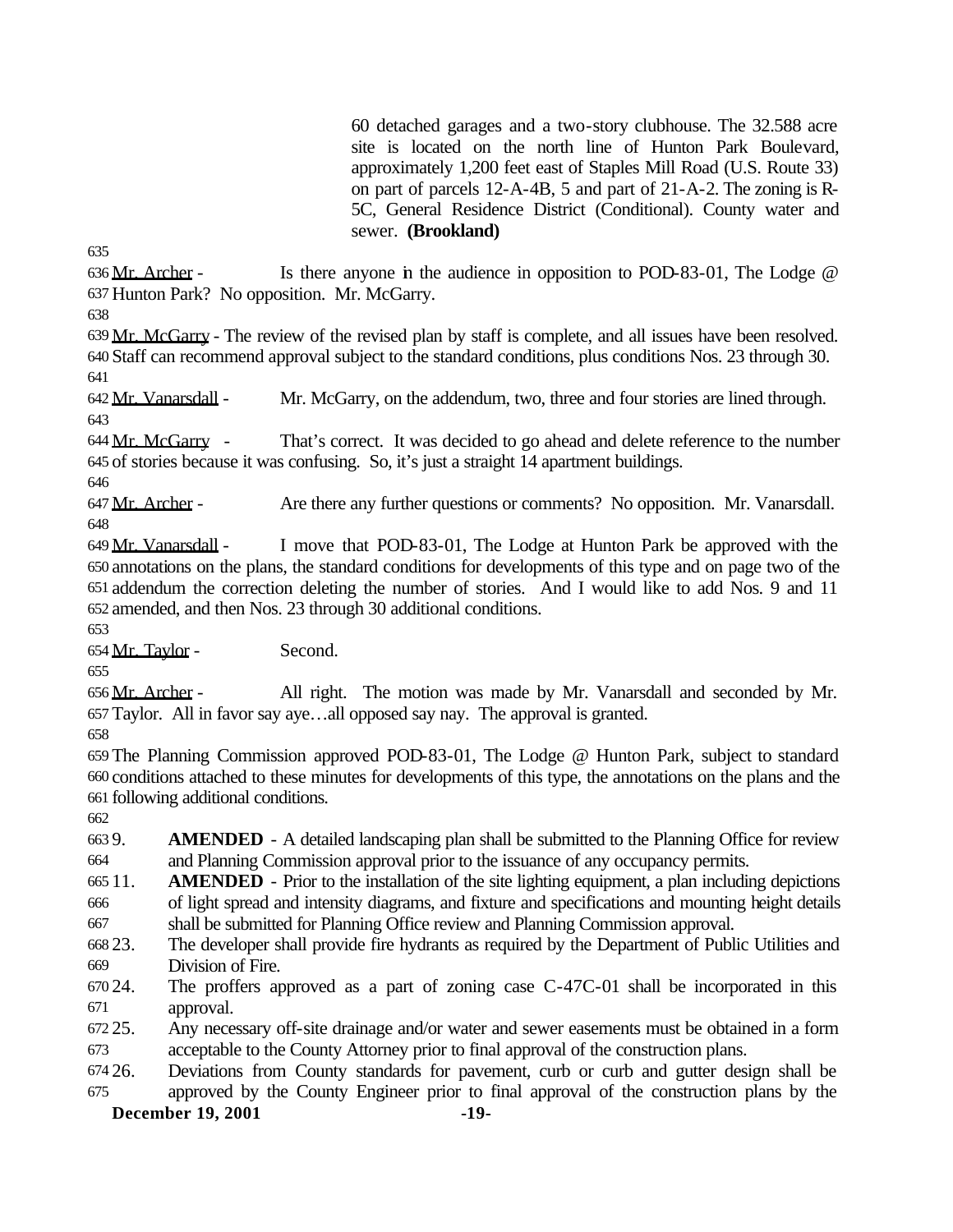Department of Public Works.

- 27. Insurance Services Office (ISO) calculations must be included with the plans and approved by the Department of Public Utilities prior to the issuance of a building permit.
- 28. Approval of the construction plans by the Department of Public Works does not establish the
- curb and gutter elevations along the Henrico County maintained right-of-way. The elevations will be set by Henrico County.
- 29. The developer shall provide the Planning Office details of the sound suppression requirement of proffer No. 11 with any building permit application.
- 30. The owner shall apply for the rezoning of the applicable portions of the property to the C-1,
- Conservation District, prior to construction plan approvals as required by proffer No. 14.
-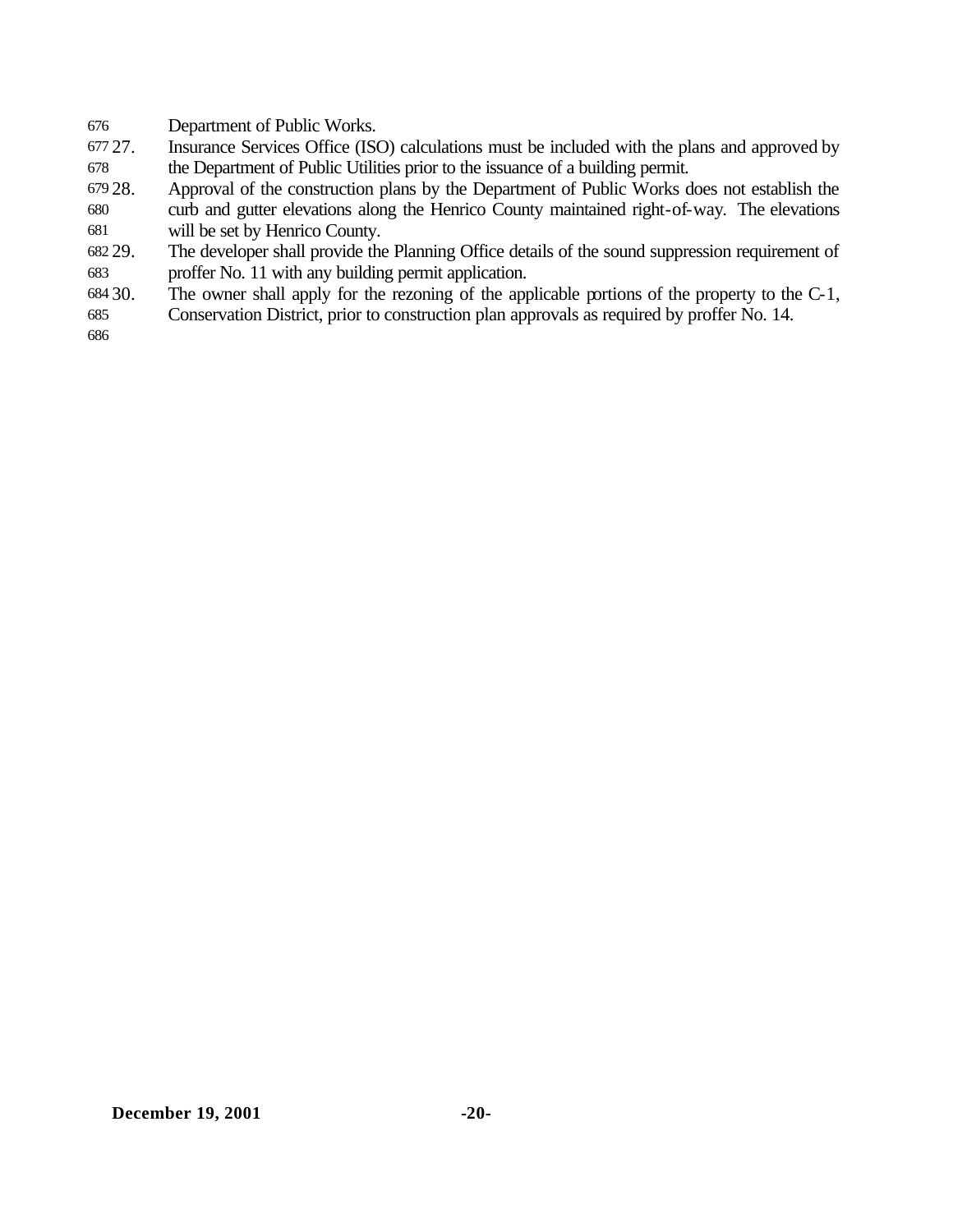#### **PLAN OF DEVELOPMENT**

 POD-82-01 Millspring Townes, Section 1

**Bay Design Group, P.C. for Wilton Development Corporation:**  Request for approval of a plan of development, as required by Chapter 24, Section 24-106 of the Henrico County Code, to construct a total of fifty-seven (57), two-story, residential townhouse units for sale. The 11.13 acre site is located along the west line of Hungary Spring Road, approximately 200 feet north of Olde West Drive on part of parcel 50-A-39. The zoning is RTHC, Residential Townhouse District (Conditional) and C-1, Conservation District. County water and sewer. **(Brookland)**

 Mr. Archer - Is there anyone in the audience in opposition to POD-82-01, Millspring Townes, Section 1? No opposition. Mr. Wilhite.

 Mr. Wilhite- Thank you. This is the first section of an approximately 150-lot townhouse development. They anticipate developing it in three sections total. I believe that the issues at this point have been resolved. There is a waterline extension from the Laurel Village Apartments serving this development and there is a need for Public Utilities to have maintenance access along this waterline, which will be accomplished with a stone base covered by topsoil and seeded, as well. Proffers for the rezoning of this property required the elimination of RV parking. We have received a waiver request and can support the approval of that waiver. The plan annotations show a redesign of the drive in front of the clubhouse in order to transition from a divided driveway to a standard 24-foot width. There will be a need for a median break in front of the clubhouse for fire access and also the reorientation or relocation of parking spaces in front of the clubhouse as well. The applicant has indicated that he wishes to construct a fence adjacent to Shannon Green Subdivision, along the western property line. His proffers had stated that there would be a fence on the other sides of this development. This is something that he is adding to the plan at this point. On page three of your addendum, there is a revised recommendation of approval. Staff is recommending both the landscape and lighting plan to come back to you due to the fact the proffers require Planning Commission approval of the landscape plan. Also, there is an added condition No. 36 requiring written approval from Henrico County Public Schools prior to approval of the construction plans for any site improvements shown on the Dumbarton Elementary School property. Mr. Wilton is here if you have any questions of him. Staff can recommend approval of the plan.

 Mr. Archer - All right, thank you, Mr. Wilhite. Are there any further questions or comments for Mr. Wilhite?

 Mr. Vanarsdall - Mr. Wilhite, I thought, No. 36, I thought they did the approval before, but they can't until they get the construction, can they?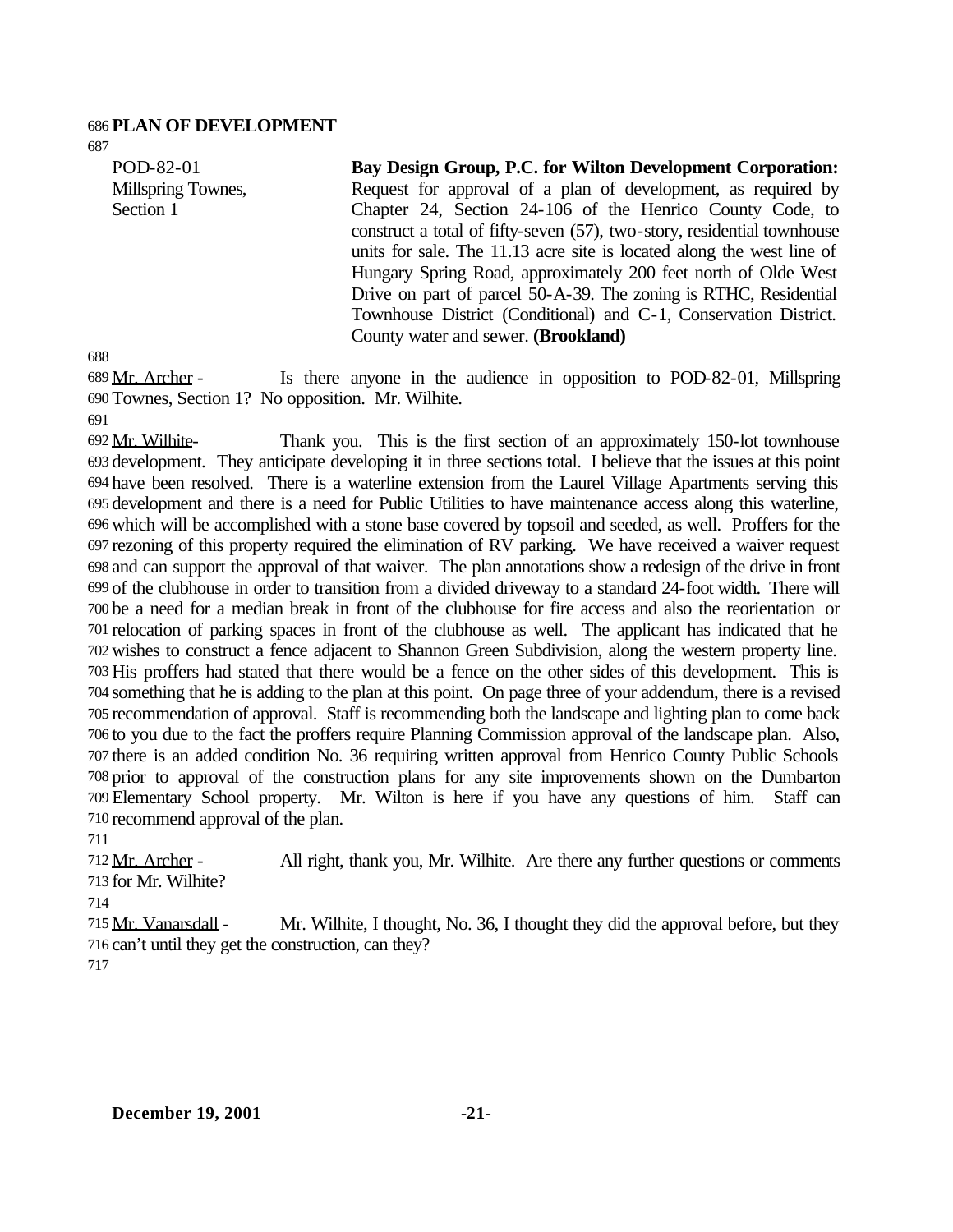Mr. Wilhite - Typically, at this point, with the POD, we would require a signature on the application for any property owner where improvements are shown on his property. We don't have that from the Schools at this time, but we feel confident that we will get that signature, prior to construction plans.

722 Mr. Vanarsdall - I was thinking we would have that ahead of time. 724 Mr. Wilhite - That is something that we requested but have not received as of yet. 726 Mr. Vanarsdall - Okay.

 Mr. Archer - Are there any further questions? Do you need to hear from the applicant, Mr. Vanarsdall?

 Mr. Vanarsdall - No. Not, unless someone else does, I don't. I've talked to him about 15 times about this, but if he wants to come down, he's welcomed to.

734 Mr. Wilton - I just wanted to say Merry Christmas to everybody and I wanted to tell Mrs. Dwyer what a nice job she did and I thank her for all of the directions she has given me over the last six years.

Mr. Archer - Thank you, Mr. Wilton. All right, Mr. Vanarsdall.

 Mr. Vanarsdall - You know, that was enough to make us approve it right there. I move that POD-82-01, Millspring Townes, Section 1, be approved with the annotations on the plans, additional conditions Nos. 23 through 35 and then on the addendum I want to add Nos. 9 and 11 amended and

add condition No. 36.

 Mr. Taylor - Second. 

 Mr. Archer - All right. The motion was made by Mr. Vanarsdall and seconded by Mr. Taylor. All in favor say aye…all opposed say nay. The motion is granted.

 The Planning Commission approved POD-82-01, Millspring Townes, Section 1, subject to standard conditions attached to these minutes for developments of this type, the annotations on the plans and the following additional conditions.

 9. **AMENDED** - A detailed landscaping plan shall be submitted to the Planning Office for review and Planning Commission approval prior to the issuance of any occupancy permits.

 11. **AMENDED** - Prior to the installation of the site lighting equipment, a plan including depictions of light spread and intensity diagrams, and fixture and specifications and mounting height details shall be submitted for Planning Office review and Planning Commission approval.

23. The easements for drainage and utilities as shown on approved plans shall be granted to the

County in a form acceptable to the County Attorney prior to any occupancy permits being

issued. The easement plats and any other required information shall be submitted to the County

Real Property Agent at least sixty (60) days prior to requesting occupancy permits.

**December 19, 2001 -22-** 24. The limits and elevations of the 100-year frequency flood shall be conspicuously noted on the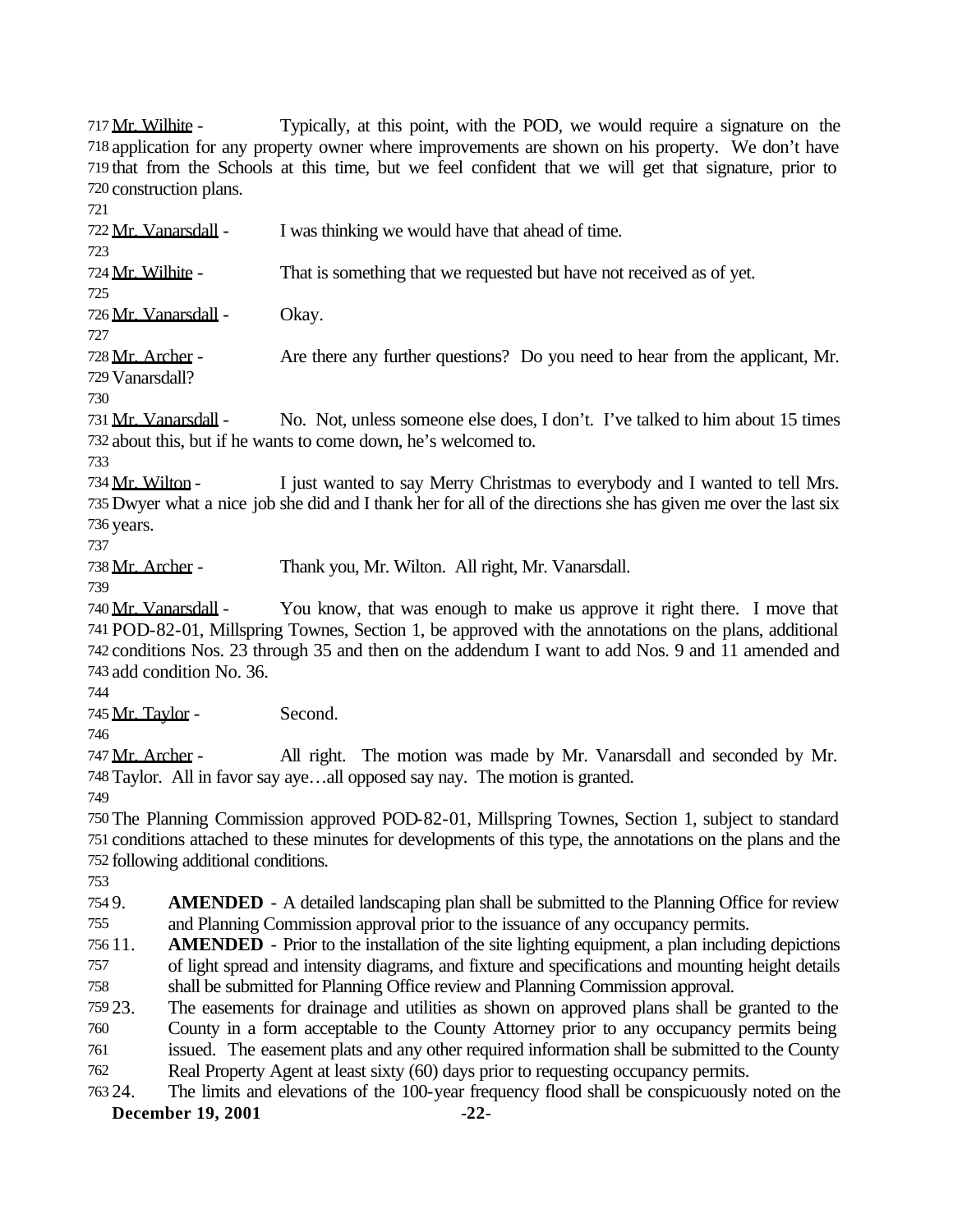- plan "Limits of 100 Year Floodplain." In addition, the delineated 100-year floodplain must be labeled "Variable Width Drainage and Utility Easement." The easement shall be granted to the County prior to the issuance of any occupancy permits.
- 25. The developer shall provide fire hydrants as required by the Department of Public Utilities and Division of Fire.
- 26. A standard concrete sidewalk shall be provided along the north side of Millstream Parkway.
- 27. Outside storage shall not be permitted.
- 28. The proffers approved as a part of zoning case C-30C-01 shall be incorporated in this approval.
- 29. Any necessary off-site drainage and/or water and sewer easements must be obtained in a form acceptable to the County Attorney prior to final approval of the construction plans.
- 30. Deviations from County standards for pavement, curb or curb and gutter design shall be approved by the County Engineer prior to final approval of the construction plans by the Department of Public Works.
- 31. The pavement shall be of an SM-2A type and shall be constructed in accordance with County standard and specifications. The developer shall post a defect bond for all pavement with the Planning Office - the exact type, amount and implementation shall be determined by the Director of Planning, to protect the interest of the members of the Homeowners Association. The bond shall become effective as of the date that the Homeowners Association assumes responsibility for the common areas.
- 32. Insurance Services Office (ISO) calculations must be included with the plans and approved by the Department of Public Utilities prior to the issuance of a building permit.
- 33. Approval of the construction plans by the Department of Public Works does not establish the curb and gutter elevations along the Henrico County maintained right-of-way. The elevations will be set by Henrico County.
- 33. The unit house numbers shall be visible from the parking areas and drives.
- 35. The names of streets, drives, courts and parking areas shall be approved by the Richmond Regional Planning District Commission and such names shall be included on the construction plans prior to their approval. The standard street name signs shall be ordered from the County and installed prior to any occupancy permit approval.
- 36. Written approval from the Henrico County Public Schools is required for the proposed improvements on the Dumbarton Elementary School site prior to Planning Office approval of the construction plans.
- 
-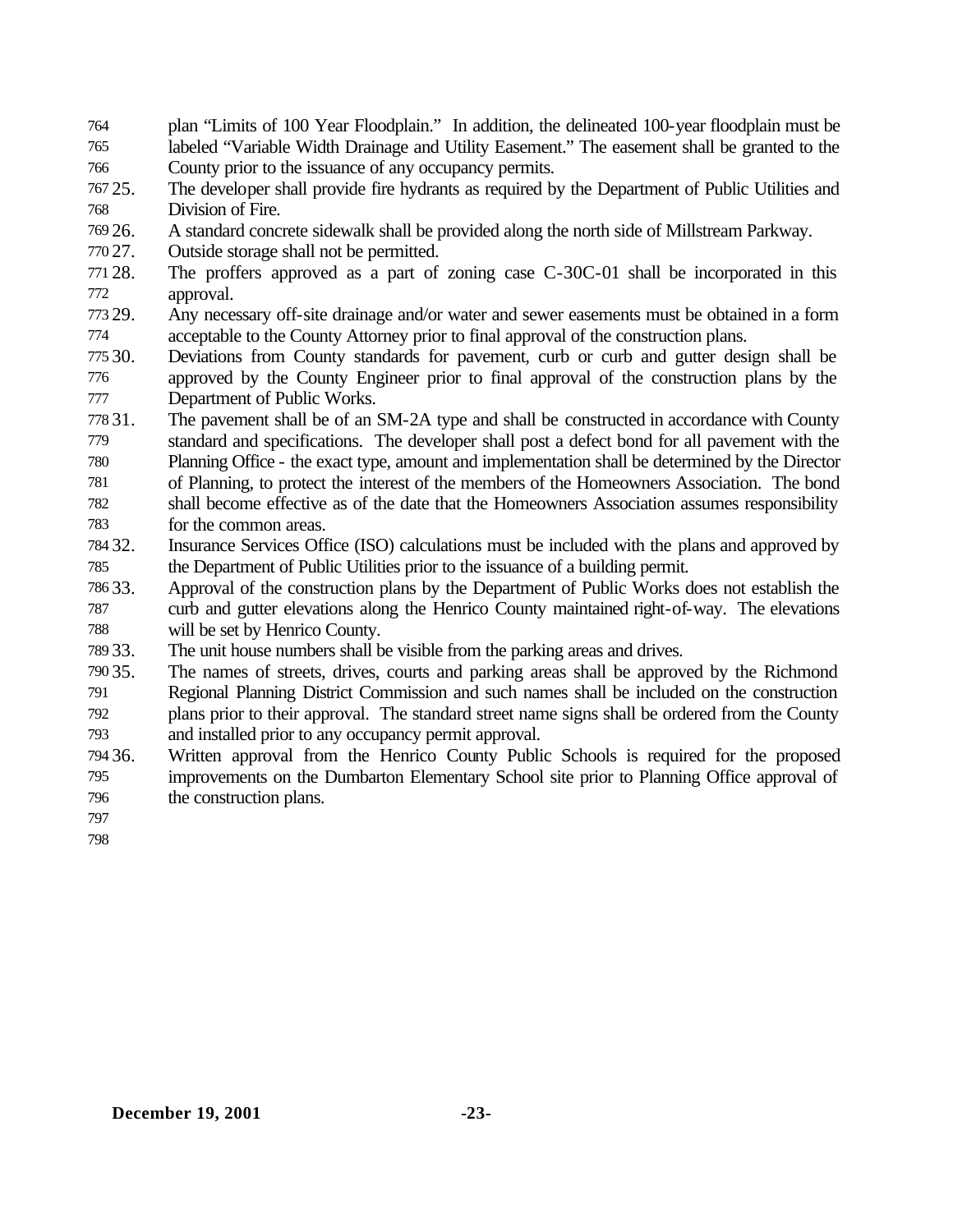**Claytonshire** (December 2001 Plan) **Wingate & Kestner for Elinor Springs, LLC and Eddleton Estates LLC:** The 7.6 acre site is located along the north line of future Springfield Road, approximately 200 feet east of Linsey Lakes Drive on parcels 29-A-15, 16 and 23. The zoning is R-3C, One-Family Residence District (Conditional). County water and sewer. **(Brookland) 20 Lots**

801 Mr. Archer - Is there anyone in the audience in opposition to subdivision Claytonshire (December 2001 Plan)? No opposition. Mr. Wilhite.

804 Mr. Wilhite - In your packet there is a revised plan and a revised map for this project to address the staff's comments. They have eliminated the stem lot shown on the original plan. They will have four cul-de-sac lots in the subdivision, which will meet the current lot requirements. They also show the dedication of a portion of Springfield Road realigned on the plan as well. There are two additional conditions listed on page four of your addendum. There are a couple of lots that are very close, as far as buildable area is concerned, and they need to demonstrate to us, prior to final approval, that they have sufficient room to located homes on these lots. Condition No. 17 addresses a property boundary dispute with the adjacent Springcreek subdivision, which is already recorded. Apparently, there may be a 20-foot-strip of Springcreek subdivision actually located on the parcel owned by the applicant. He is in the process of trying to have that resolved. Condition No. 17 requires that he provide us documentation of this resolution prior to recordation of any impacted lots in this development. And if there is any additional portion of that parcel; that it be incorporated into this subdivision plan with recordation. With the additions of conditions Nos. 16 and 17, staff can recommend approval of the revised plan.

819 Mr. Archer - Thank you, Mr. Wilhite. Are there any questions of Mr. Wilhite?

821 Mr. Vanarsdall - Mr. Wilhite, how did you get rid of that stem lot? Was that volunteered by the applicant?

824 Mr. Wilhite - We requested that he eliminate it. This subdivision replaces Eddleton Estates, which was pulled off of the Planning Commission agenda for extension. He was able to adjust lot lines slightly on adjacent lots. He created a couple of more cul-de-sac lots but was able to eliminate the stem lot without losing any lots in the subdivision.

829 Mr. Vanarsdall - Good. I just wanted to know because we have run into that before and will run into again. I don't have any more questions.

832 Mr. Archer - All right. Do you want to hear from the applicant, Mr. Vanarsdall?

834 Ms. Dwyer - What is the nature of the property dispute?

836 Mr. Wilhite - Springcreek subdivision, which shows up adjacent to realigned Springfield Road, on the right hand portion of the map. It is alleged by the applicant that 20 feet of that subdivision is actually recorded on his parcel due to a survey error. Our tax maps don't reflect this but his

**December 19, 2001 -24-**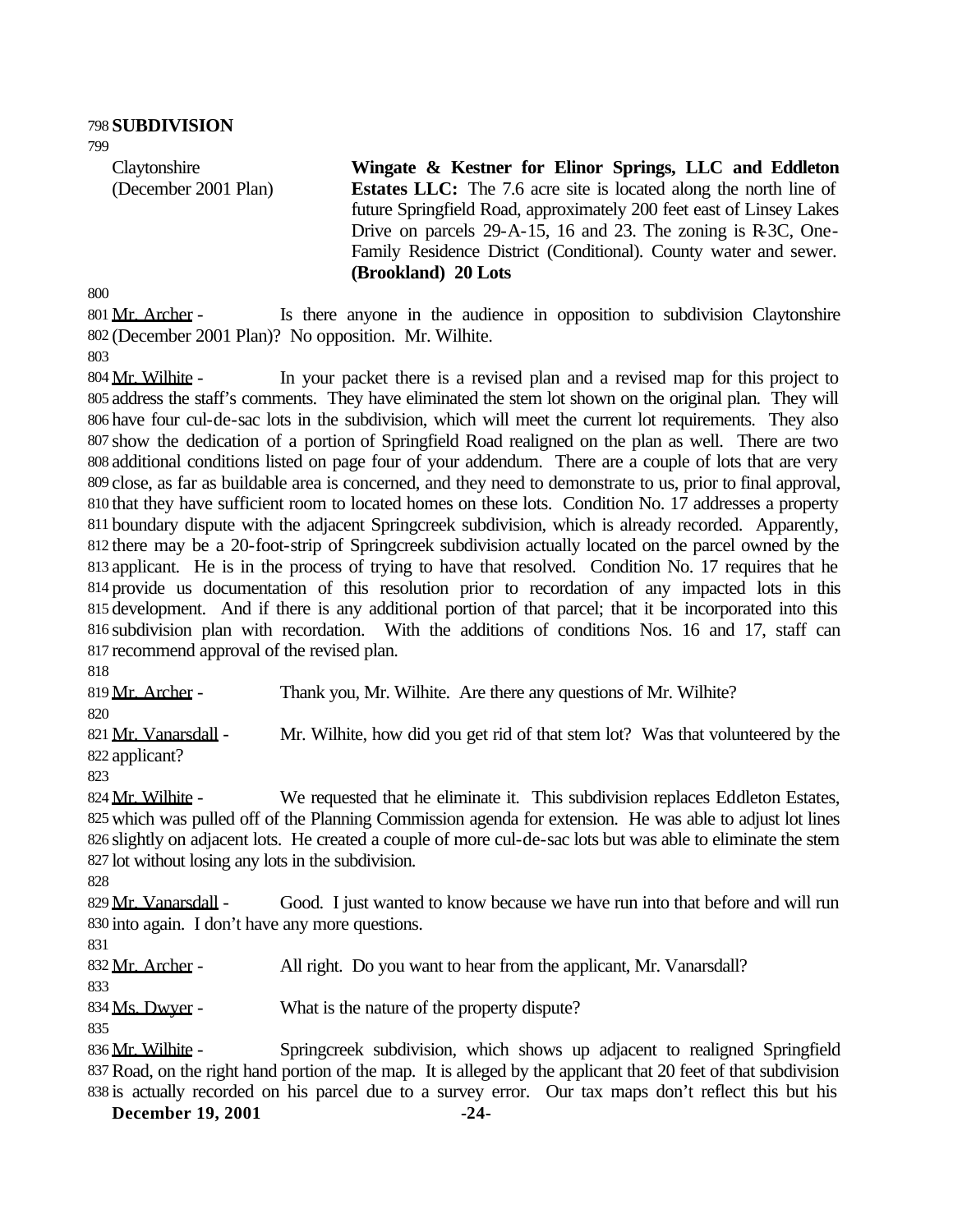subdivision plan does. So, what we have asked for is that he provide us enough evidence to determine whether or not that strip exists and if there is a dispute, that it be resolved prior to recording those lots in question. Ms. Dwyer - Would that be something the County Attorney would have to approve? 845 Mr. Wilhite - I would imagine it's probably going to be a private matter. We would just need to see documentation that it has been resolved one way or the other. 848 Mr. Archer - Okay. Are there any further questions or comments? Do you need to hear from the applicant, Mr. Vanarsdall? Mr. Vanarsdall - No. 853 Mr. Archer - All right, we are ready. 855 Mr. Vanarsdall - I move subdivision Claytonshire be approved and revised plans dated.... when? 858 Mr. Wilhite - We received them Friday, the 14th. Mr. Vanarsdall - Revised plans of December 14, 2001, and the annotations on the plans, the standard conditions for subdivisions of this type, and then on the addendum I want to add conditions Nos. 16 and 17. 864 Mr. Jernigan - Second. 866 Mr. Archer - The motion was made by Mr. Vanarsdall and seconded by Mr. Jernigan. All in favor of the motion say aye…all opposed say nay. The motion carries. The Planning Commission granted conditional approval for subdivision Claytonshire (December 2001 Plan) subject to the annotations on the plans, the standard conditions attached to these minutes for subdivisions served by public utilities and the following additional conditions. 12. The detailed plant list and specifications for the landscaping to be provided within the 25-foot- wide planting strip easement adjacent to realigned Springfield Road shall be submitted to the Planning Office for review and approval prior to recordation of the plat. 13. The proffers approved as part of zoning cases C-57C-94 and C-3C-96 shall be incorporated in this approval. 14. Prior to final subdivision approval, the applicant shall provide evidence satisfactory to the County Attorney and the Director of Planning of its legal right to construct lots over top of the 20-foot private road. 15. The applicant shall quitclaim his interest in the 20-foot private road prior to recordation of the subdivision plat. 16. Prior to requesting final approval, the engineer shall furnish the Planning staff a plan showing dwellings situated on Lots 11 and 14 to determine if the lot design is adequate to meet the requirements of Chapter 24 of the Henrico County Code.

**December 19, 2001 -25-**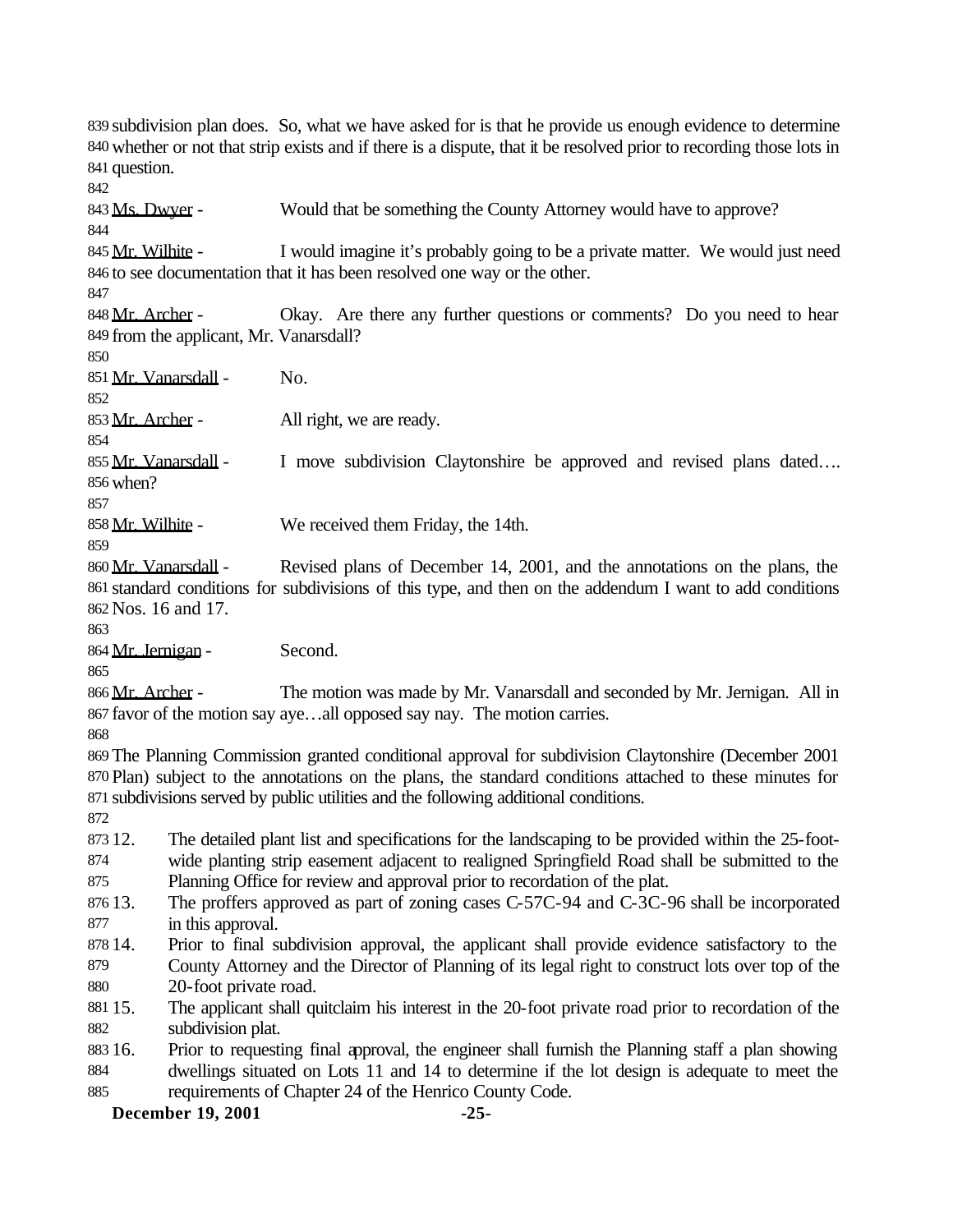17. The applicant shall provide documentation of the resolution of the property dispute concerning 887 the portion of parcel 29-A-23 abutting Springcreek subdivision prior to recordation of any impacted lots within this development. Any remaining portion of said parcel shall be incorporated into the bounds of this subdivision as building lots, dedicated right-of-way, and area reserved for future development as shown on the staff plan.

#### **LANDSCAPE PLAN**

LP/POD-105-00 Super Wash Car Wash – 8807 Brook Road

**Balzer & Associates, Inc. for Super Wash Car Wash:** Request for approval of a landscape plan, as required by Chapter 24, Sections 24-106 and 24-106.2 of the Henrico County Code. The 1.247 acre site is located on the east line of Brook Road (U.S. Route 1) approximately 210 feet north of Mountain Road on parcel 53-A-24A. The zoning is B3, Business District and A1, Agricultural District. **(Fairfield)**

895 Mr. Archer - Is there anyone in the audience in opposition to this landscape plan, LP/POD-105-00, Super Wash Car Wash? No opposition. Ms. Goggin.

898 Ms. Goggin - Good morning. I would like to point out that on page five of your addendum that there is a revised plan and a revised reconsideration for a condition approved at Planning Commission. The applicant, Mr. Rod Bialkowski, has submitted a landscaping plan and in conjunction with this landscape plan is requesting reconsideration of the fence location, condition No. 32, for your approval. With this new plan, the applicant purposes to place a majority of the required landscaping to the front of the site. In conjunction with this, it would move the fence from literally being completely around the site to the back 115 feet of the site. That is outlined in yellow on the color overhead. This fence would start approximately 95 feet east of Brook Road and run approximately 115 feet to the rear of the main project area. The fence would then follow the eastern project line and ultimately tie into the eight-foot board on board fence associated with POD-66-01, Brook Road Mini-Storage Auto Storage Lot, which came before you about three months ago. Staff feels that supplementing the trees with evergreen shrubs in the front of the building creates the same visual barrier that a fence would. The landscaping combined with the purposed fence creates a physical barrier to help deter people from using Super Wash as a cut thru to Telegraph Road. Staff feels that this proposal meets and incorporates the sprit and intent of the previously approved condition and recommends approval of this reconsideration as well as approval of the revised plan, the standard conditions for landscape plans and the applicant has agreed to the following additional condition, should the Planning Commission chose them. One would be that the "Owners/managers of the site shall continuously and properly maintain all fences on site in good repair." And the other condition would be "Trash and debris will not be allowed to accumulate along the fence." For the Planning Commissioners knowledge, I did talk to an adjacent property owner, Mr. and Mrs. Chewning, who lives just east of Telegraph Road. They have seen the plan, they are happy with it and they think that anything that we can do to make Brook Road look better is appreciated and they feel that the landscaping that they are going to see at the rear of the property is sufficient for them. The applicant is here to speak if you would like to hear from him. 

 Mr. Archer - Thank you, Ms. Goggin. Are there any questions from the Commission members? Ms. Goggin, we did state that that fence would be a vinyl clad fence. 

**December 19, 2001 -26-**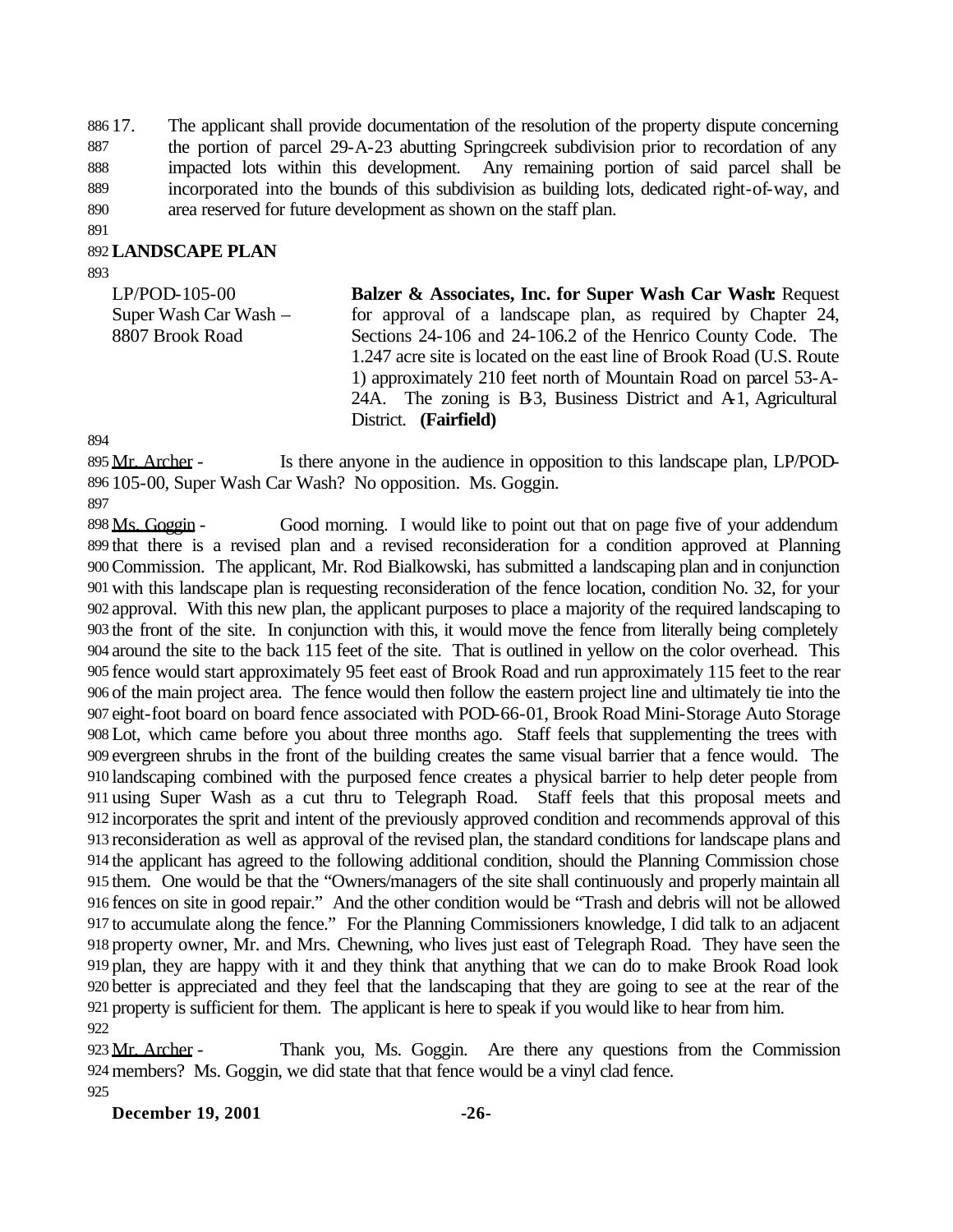Ms. Goggin - A 42-inch, black vinyl coated fence. The Planning Commission previously approved a decorative style fence as a part of the condition, but in speaking with the applicant and Police, we were feeling that chain-link would stand a better chance staying up and looking more attractive in the long run.

931 Mr. Archer - Okay. Well, for the benefit of my colleagues on the Commission, Ms. Goggin and I have discussed this quite extensively, and we feel that having the landscaping moved in the manner that it has, does enhance the appearance of the site. And, I actually, feel like the chain-link fence would probably be a better prohibitor of people entering the site from the rear than would any other kind of decorative fence and probably would require less maintenance. If no one else have a question, then I will recommend approval of LP/POD-105-00, Super Wash Car Wash, subject to the standard conditions, the annotations on the plan, the revised condition No. 32 that is an addendum item and the additional conditions as stated by Ms. Goggin for the maintenance. Do we need to list that as a condition number or have it in writing?

 Ms. Goggin - I have it down as condition Nos. 5 and 6 but I'll make sure that it is numbered correctly in the approval letter.

944 Mr. Jernigan - I'll second your motion, Mr. Chairman.

946 Mr. Archer - The motion was made by Mr. Archer and seconded by Mr. Jernigan. All in favor of the motion say aye…all opposed say nay. The motion carries.

 The Planning Commission approved the landscape plan for LP/POD-105-00, Super Wash Car Wash – 8807 Brook Road, subject to the standard conditions attached to these minutes for landscape plans the annotations on the plans, the revised additional condition No. 32 and the following additional conditions for the landscape plan.

 5. Owners/managers of the site shall continuously and properly maintain all fences on site in good repair.

6. Trash and debris will not be allowed to accumulate along the fence.

# **SUBDIVISION**

Roundabout Farm (December 2001 Plan) **Engineering Design Associates for Mary B. Wise:** The 11.302 acre site is located at 8565 Roundabout Road, approximately 600 feet east of the intersection of Strath Road and Local Street on parcel 248-A-82A. The zoning is A-1, Agricultural District. Individual well and septic tank/drainfield. **(Varina) 2 Lots**

960 Mr. Archer - Is there anyone in the audience in opposition to subdivision Roundabout Farm (December 2001 Plan)? No opposition. Ms. Goggin.

963 Ms. Goggin - The subdivision in front of you today, does meet all minimum requirements for the district it's located in. Staff did notice some design issues that could effect building design on the future parcel and potentially any future splits from the parent parcel. Staff has expressed their concern to the engineer and the applicant, but the applicant is happy with the design that is in front of you today. If you would like I can express some of the staff's concerns a little bit more. Just for your knowledge,

**December 19, 2001 -27-**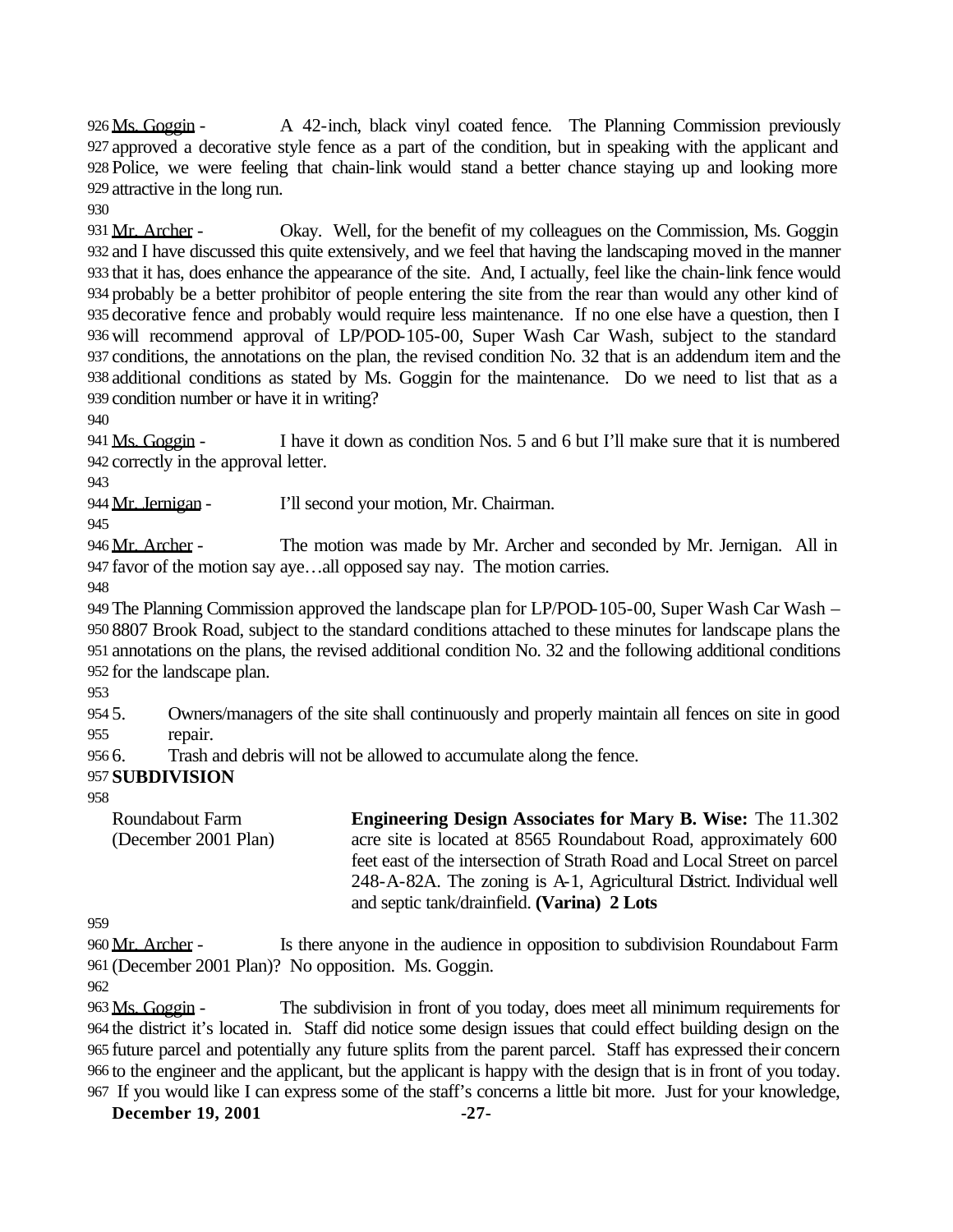they are annotated on the plan. Should the Commission act on this, staff recommends approval with the standard conditions for subdivisions not served by public utilities, but staff would like to Planning Commission to give directions on the recommendations on the plat.

972 <u>Mr. Archer</u> - Are there any questions by the Commission?

 974 Mr. Jernigan - Ms. Goggin, did you ride down there and look at that?

976 Ms. Goggin - I went down there and I looked at it but, like I told you previously, I really don't like going on acreage by myself.

979 Mr. Jernigan - Well, I rode down there and checked it out. Basically, the reason this didn't go on the Expedited Agenda, was because we wanted to make them aware that they wouldn't have the chance to do another lot split because of the road frontage. But, after seeing the layout, the property line comes right up to his driveway now. That's where they had it stake off and I don't think at this time that he is planning on doing anymore lot splits.

 Ms. Dwyer - If someone wanted to in the future, how would that work? 

987 Mr. Jernigan - Well, that's the reason that she brought it in here was because they would have to take that lot and bring it deeper and narrow it up on the road. But, that's the reason we are making the applicant aware at this time that there will not be anymore lot splits. When you look at Lot 1, right behind that is a training corral for horses. I guess that's the reason they don't want to run it any deeper. There will not be anymore lot splits on this property. If he did, he would have to bring it for a variance. That's the reason we are bringing it today to let them know that this is it.

994 Ms. Goggin - Exactly. Just to expand on that a little bit. Lot 2, in the A-1 district, would need to have 150 feet of lot width at the front yard setback. The design now has only 228 feet, so they would have to request a variance for lot width. Lot 1, the proposed Lot 1, has a building area of approximately 50 feet by 320 feet. So, it could come into affect if a person wanted to add an addition then they go outside their setbacks.

1000 Mr. Jernigan - I'm okay with it. I've seen the layout.

 Mr. Archer - Okay. Are there any further questions? Do you need to hear from the applicant, Mr. Jernigan?

 Mr. Jernigan - No, Mr. Chairman. Nothing is going to change on it. Like I said, Ms. Goggin and I discussed this earlier just to let the landowner know that there wouldn't be any additional splits. So, I would like to make a motion to approve subdivision plan Roundabout Farm subject to the annotations on the plans and the standard conditions for subdivisions not served by public utilities. 

1010 Mr. Vanarsdall - Second.

1012 Mr. Archer - The motion was made by Mr. Jernigan and seconded by Mr. Vanarsdall. All in favor of the motion say aye…all opposed say nay. The motion carries. 

**December 19, 2001 -28-**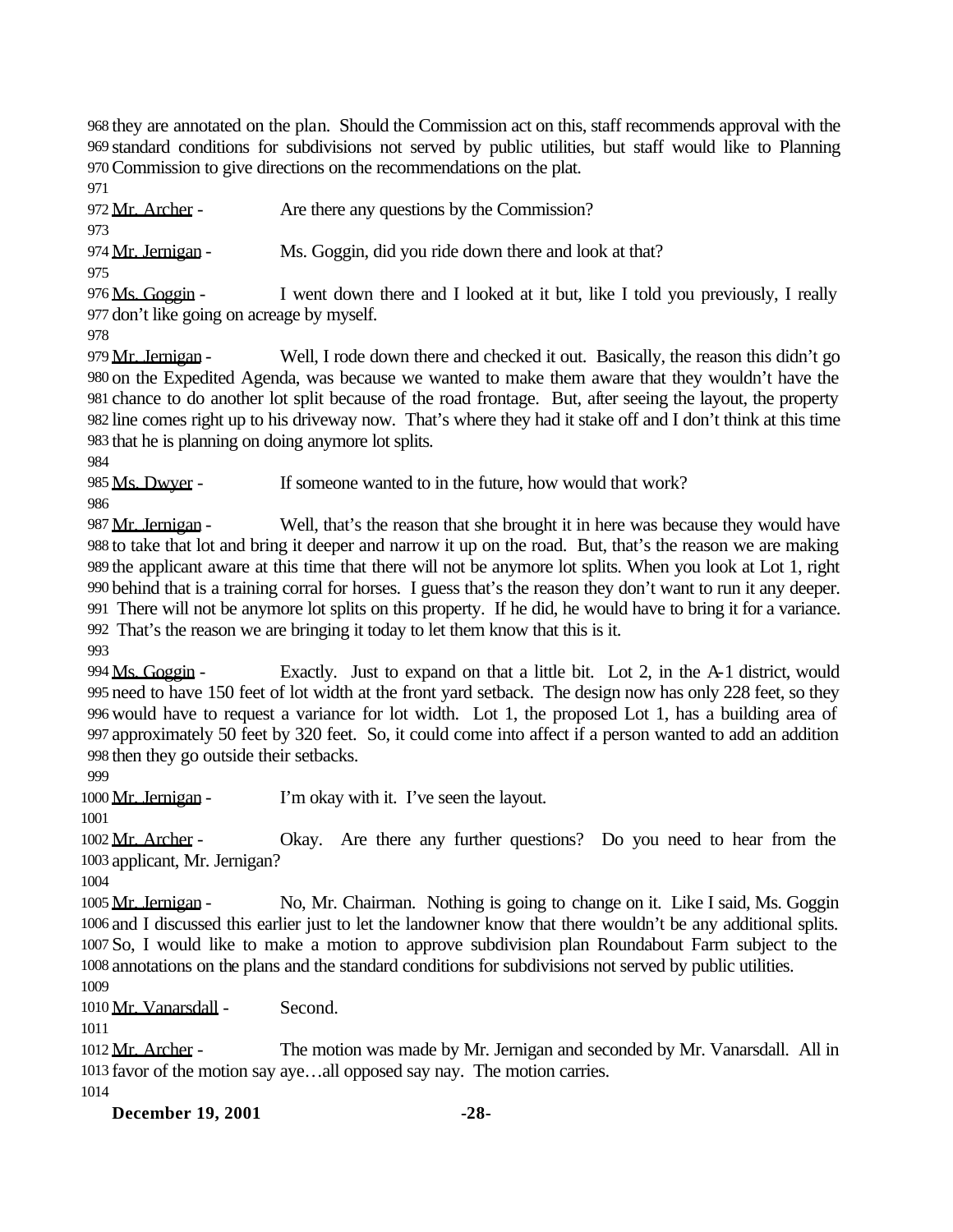The Planning Commission granted conditional approval for subdivision Roundabout Farm (December 2001) subject to the standard conditions attached to these minutes for subdivisions not served by public utilities and the annotations on the plan.

### **PLAN OF DEVELOPMENT RECONSIDERATION (Deferred from the November 28, 2001, Meeting)**

| POD-30-99                        | Foster & Miller, P.C. for North Gayton Road Venture, LLLP:            |
|----------------------------------|-----------------------------------------------------------------------|
| <b>Reflections of West Creek</b> | Request for approval of its reconsideration of a plan of development, |
| (Formerly Summit Gayton)         | as required by Chapter 24, Section 24-106 of the Henrico County       |
| Apartments)                      | Code, to amend architectural elevations, to relocate two garage       |
|                                  | buildings, and to amend the name of the project. The 22.649-acre      |
|                                  | site is located on the east line of Gayton Road Extended on part of   |
|                                  | parcel 36-A-45 and part of 36-A-43. The zoning is R-5C, General       |
|                                  | Residence District (Conditional) and R-6C, General Residence          |
|                                  | District (Conditional). County water and sewer. (Three Chopt)         |
|                                  |                                                                       |

1023 Mr. Archer - Is there anyone here opposed to POD-30-99, Reflections of West Creek? Mr. Kennedy.

 Mr. Kennedy - Ladies and gentlemen, I am back using the portable mike and they have quarantined me for coming back and being sick. We have a revised plan, so we need a waiver of time limits. What we have done is, in order to ease presentation, I am going to present the plan on your video screen, so you don't have to page through more paper. There is a lot of paper attached to this, and I think that it will be easier for presentation purposes if you just looked at your screens. What we have done is, I've got elevations of the building. The top elevations are going with the primary elevation where they have the brick front, and there are brick bases, little brick walls around the front, around the patio. On those elevations that don't have brick, it would just be a foundation, brick row on the foundation, but the appearance otherwise would be the same on the type #1 building.

 On the type #2 buildings where they are smaller buildings, it would just have a single-story of brick around on the facing with the brick facing. On those side that don't face the street, it would just be again, the foundation brick.

 Now I am going to go to the site, which specifies the elevation types. What we have is – the plan actually does specify elevation type - this is a very difficult to see – the Commission's previous concerns were those buildings that were facing streets, not just the interior streets but those that were visible from East/West Summit Road in this location, and visible from North Gayton Road, and the applicant has revised his plan to provide brick facing on the side of the building facing this building here (referring to slide) facing North Gayton Road Extended, as well as all of those backs of buildings facing East/West Summit Road. The Commission's concerns were also extended to the landscape plan and the conditions, which was raised by staff about the level of landscaping. For that purpose, the applicant has submitted a conceptual landscape plan for the Commission to review as part of this. You do realize that a final landscape plan will come back, but they wanted to at least have some sort of commitment to the Planning Commission to that effect. In addition to that, the applicant was also asked to address one other issue, which was raised by Mr. Taylor regarding noise levels. Staff had raised that concern as well about the level of noise that was going to be coming from the Interstate. The biggest part of the site

**December 19, 2001 -29-**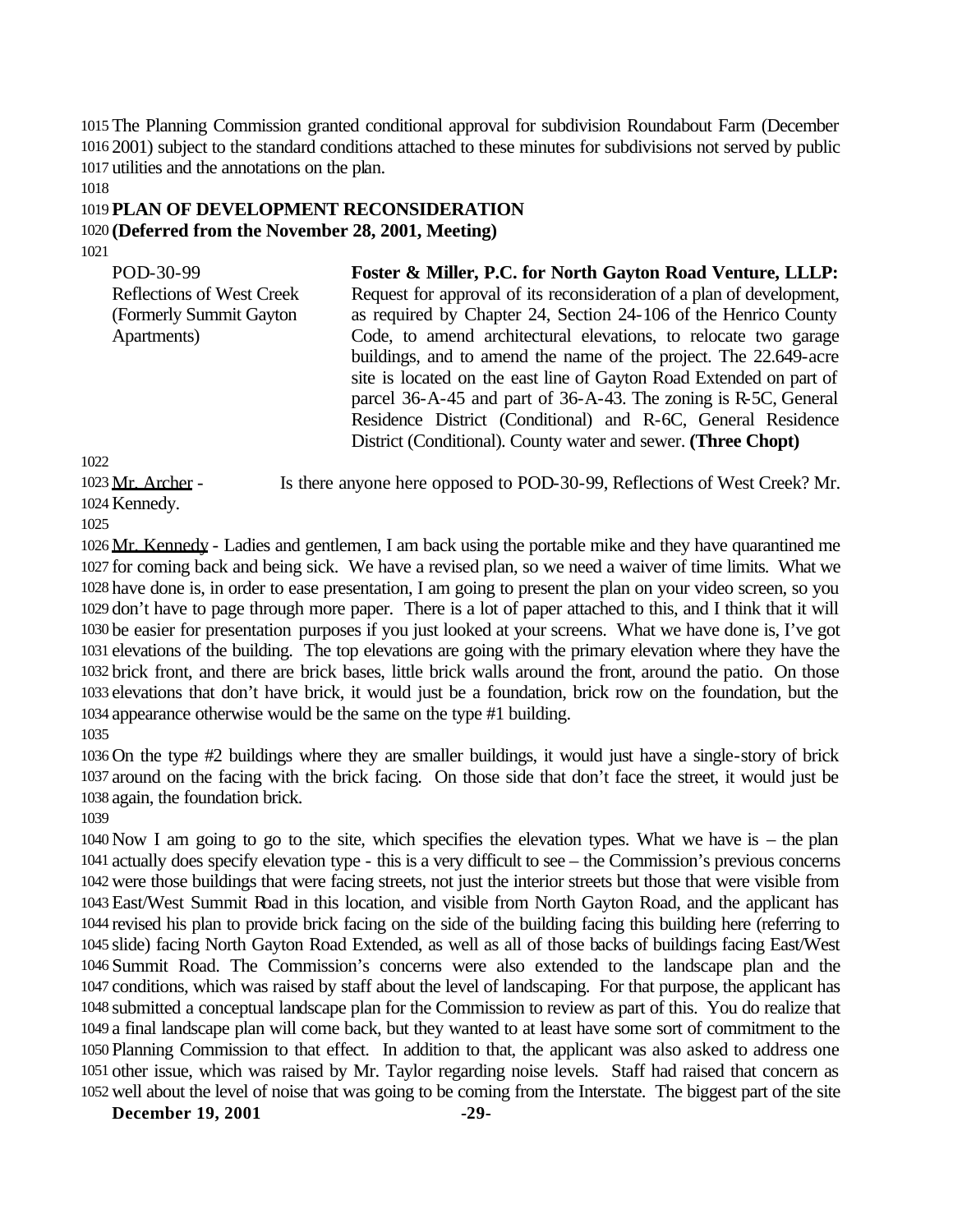is at grade with the Interstate and there is very little landscaping with a limited right of way. The applicant has agreed to provide a berm at that location, which will be behind these garages, and that berm would provide additional sound buffering, and they put the landscaping in on top of it. So, in effect, at those locations we'd have almost 20 feet high sound buffering between the berm and the landscaping. Just to go briefly over the landscape plan, it is a two-part landscape plan. Along East/West Summit Road, they have a proffered buffer. Along North Gayton Road Extended, which is actually a ramp going onto the Interstate and going along the Interstate, they will have the equivalent of a 25-foot transitional buffer, and basically around the entire perimeter of the property, they have a provided 25-foot transitional buffer or the equivalent. Landscape plan to show the balance as it runs around the building, the perimeter of the building, around the perimeter of the property. They have extended the transitional buffer entirely around the property in keeping with the Commission's recommendations as far as multi-family design standards. So, they are in keeping with those design standards, even though the plan was originally approved prior to the implementation of those design standards.

 Just going back to Landscape Plan #1, there is just one single building where they have done a typical landscape plan around the front of the building. That landscape plan will be repeated with all of the other buildings, so it just a typical at this time, but they do intend to have typical landscaping around the building and around – immediately around the building. They have said that they intend to provide irrigation, and on the drainage plan, there is an annotation on this plan, but there is an existing BMP as you come up North Gayton Road, which is the front of their property, and that BMP is not landscaped at this time. They have committed themselves to provide a 25-foot transitional buffer along the BMP as it faces North Gayton Road, and they have agreed to provide based on the annotation on this plan to provide it along East/West Summit Road on the other side. What their intention there is to put a fountain in that and make it more of a landscape feature and it gives them some additional buffering from the car dealership as well as well as from the fact that it is a BMP.

 The final thing, just so you will know, which is on the landscape plan schedule is that they have increased the planting size to be significant, 3-1/2 inch caliper trees is the size of the proposed trees. So, they have made significant concessions to staff. Staff is pleased with where they have come with this and at this time we can recommend approval.

 Mr. Archer - All right. Thank you, Mr. Kennedy. Are there questions from the Commission?

 Mr. Taylor - Mr. Chairman, I just would like to clarify one point with Mr. Kennedy and that is with regard to the berm. Do they mention the height of that berm? You have mentioned 20 feet, which I guess is a composite of the trees. How high will the berm be in and of itself?

1092 Mr. Kennedy - They contemplate it in the range of eight to ten feet. They are going to come back with a revised plan for administrative approval. So, they have got 25 feet behind the buildings where they are going to do that. They could do a 2 to 1 slope. They may be able to work with VDOT within their right of way to put some more slope on that. They haven't worked out the details yet, but there is a commitment there to do so.

 Mr. Taylor - But, in any case and every case, we will be able to look at that when we get a landscaping plan and that will have a cross section, so we will know. And I presume that that will be

**December 19, 2001 -30-**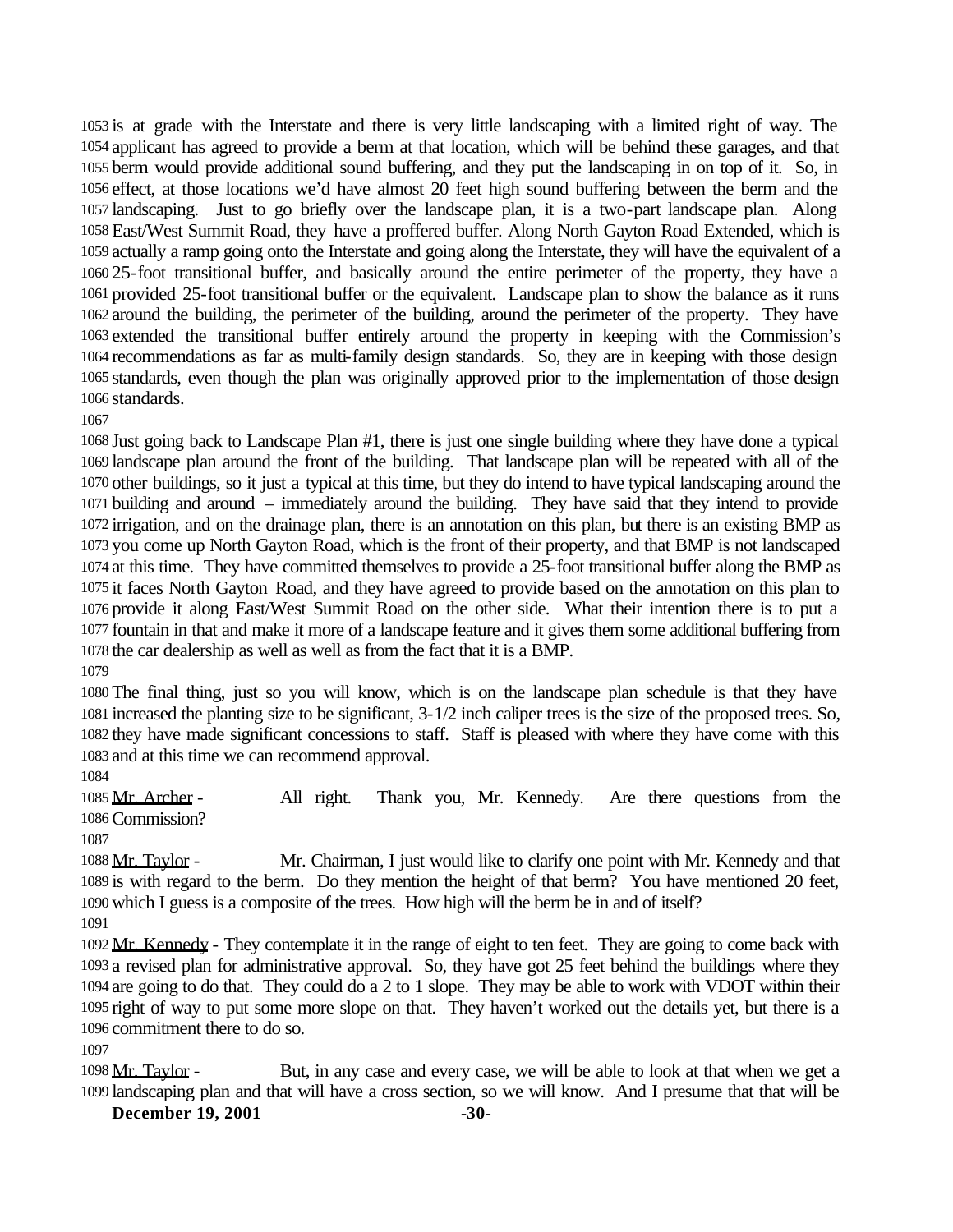constant over the length we discussed.

 Mr. Kennedy - Yes. There is an existing berm on one portion of this. One section of it is with that grade and that is where staff is concerned about the noise level.

1105 Mr. Taylor - I frankly think that will go a long way to knocking that noise level down. The other question that I have is with regard to soundproofing. You mentioned soundproofing. Is that soundproofing within the walls that is extraordinary or is that attendant with the brick?

1109 Mr. Kennedy - They have had to, the walls really were not the problem. In order to get the HUD financing, which is their base financing, they have been interested in the sound levels within the buildings. The site itself exceeds permitted levels because of the Interstate and actually, they had to do a 10-year projection that show that interior noise levels don't exceed permitted limits. Basically, the main concern was actually the windows. They had to put in specialized windows to reduce sound levels. It is not the walls that would transmit the sound, it would be the windows, and between that and the fact that they have, they have relocated the garages to be again like a secondary wall and have the landscaping in the berm, and we feel that has adequately addressed that concern.

1118 Mr. Taylor - Thank you very much.

1120 Mr. Jernigan - Mr. Kennedy, what is the factor on the soundproofing? The new miracle number that they have? I know 50-54 is standard.

 Mr. Kennedy - STC 30. They have had to address HUD's concern in order to reduce it below their level. HUD requires a dynamic noise level of no more than 65 decibels, and the site currently is at 72, and projected it would go to 74. So, they had to come to some extraordinary design concession in order to make their living areas meet that within the building, so that is not even counting the fact that the garage placement and the berms and the landscaping, so that is just within the units themselves, considering that there would be nothing there. So, we think that all of these factors coming together that they will end up being a habitable, good project, in which the sound levels will be reduced by the combination of all of those factors.

 Mr. Jernigan - I have seen that we have cases come through and they show a suppression level from 50 to 54, and then they save that 55 is a significant financial change. At some point in time, could we get some documentation and tell us what the difference in 54 and 55 is? Do we have any of that in this County?

 Mr. Kennedy - We can take a look at that and we do have someone who does in General Services who does provide some expertise in that. So we will see if we can get something in general put together for the Planning Commission for general information one day.

1141 Mr. Archer - Great suggestion, Mr. Jernigan. I appreciate that. I was hoping we'd never hear that again or we'd hear something about it.

 Mr. Kennedy - This is like our second meeting in a row where we had to talk about sound levels from the Interstate because they came up with Twin Hickory, as well. It is a common problem and staff is starting to look at that as an issue that needs to be addressed in our planning. So we are trying to

**December 19, 2001 -31-**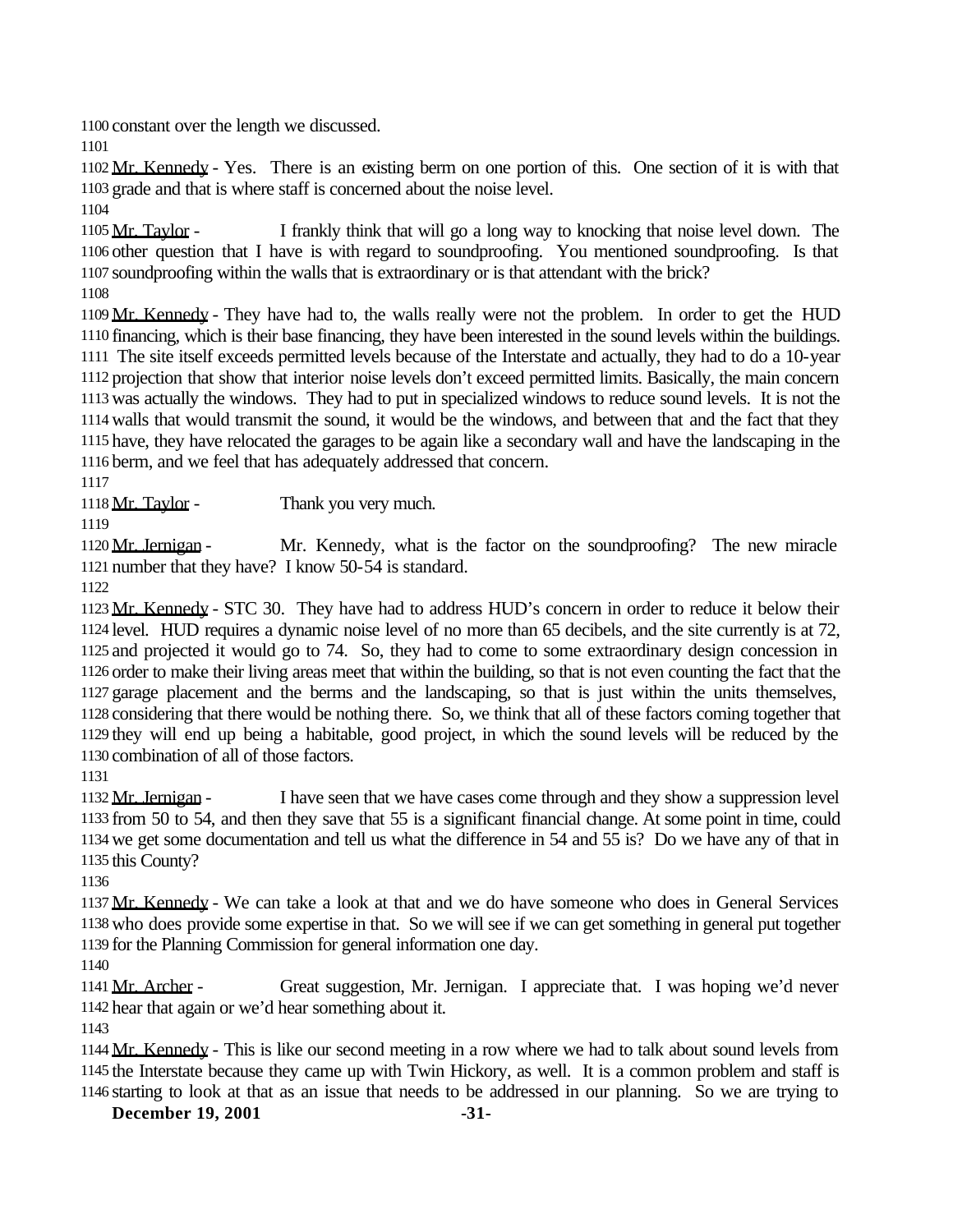address it in our planning role and it is important for you all to be updated, as well, on it, and be prepared to your satisfaction.

1150 Mr. Jernigan - Well, it is a major factor for a developer when you go from 54 to 55. I just don't know what the difference is.

1153 Mr. Archer - I am with you.

 Mr. Marlles - Mr. Chairman, the residential setback ordinance, which went to the Board at a work session and was reviewed by the Board at a work session, and is going to be scheduled for public hearing, will also help address the noise issue. But, putting single-family units further back from major roads, also multifamily units. I think we got an additional 15-feet added, so noise was certainly a consideration with that amendment, too.

Mr. Kaechele - Mr. Kennedy, are there BMPs that serve this property?

 Mr. Kennedy - Yes. There are. The BMP across the street, which is existing, actually serves the road, East/West Summit Road. So, technically, it does serve this property because the road itself is located on the property. The other BMP on the site actually serves the development itself.

1167 Mr. Taylor - Mr. Kennedy, can you scroll back to that?

1169 Mr. Kennedy- This is a portion of it. It is actually located on two portions of the plan. This portion right here (referring to slide) actually separates them, and here (referring to slide) separates them from the actual service area of the car dealership, so it was kind of strategically placed to put the buildings, the residential buildings that are closest to the car dealership actually are separated by the BMP in a sense, so they have additional separation from that area where they are doing servicing of a car in that car dealership. So, I think they kind of had some strategic planning in that, but there is a large BMP on the site which is on site there, as well.

 Mr. Taylor - An additional question I have is that I would presume when we look at the landscaping plan we will see all of these trees and the berms and cross section, and I will assume for the moment that they are adequate to reduce the sound, as Mr. Kaechele and I are concerned about. At that particular time of review of the landscaping plan, can we make some kind of a provision for additional supplemental planting if we do not get the right attenuation of sound? Probably with another line of trees.

 Mr. Kennedy - I am not sure it would be easy to test until you have the landscaping in place and it I don't think we would know until it grows, and typically what we are looking at is a 10-year growth period. So, it is really going to be very difficult to assume. I think, we looked at the type and the size and type of trees that they planted. I think they are going to provide a very good buffer. Basically, the evergreen screen that they provided double-rowed, evergreens are continuous, and with the walls itself, I don't think there is really the ability for us to do an evaluation at the landscape plan stage. It is No. 9 Amended, so it will come back at that point, we will have a cross section of the berm, and we will know how high the landscape is going to be but I don't think we will be able to make any representation of what the noise level will be behind them at that point. 

**December 19, 2001 -32-**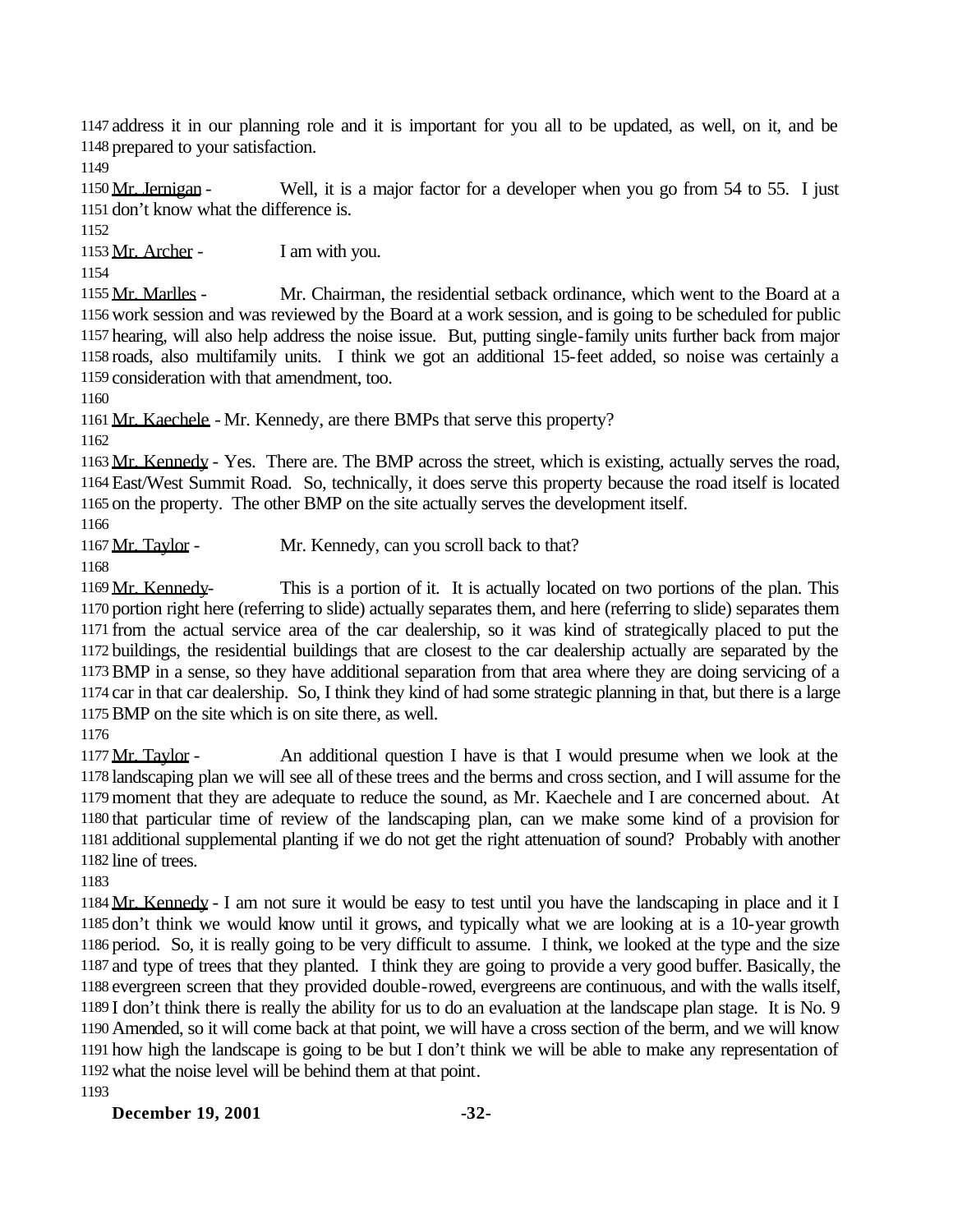Mr. Taylor - One other question that you provoke with that response is if in fact we put in the berm, we put in the trees, we think the trees will work and the sound levels are still higher than we anticipate, is there a step that we could design toward but not implement, in the event that we needed it? And that would be leave some area that if the sound attenuation was not adequate and the sounds levels were too high, we could install some kind of sound absorbent fence or a solid fence between rows of trees, I guess, would be the appropriate thing to do to knock down the sound. That would only be if we couldn't reach the expected low levels of sound and the people in those apartments were still hearing a lot of noise.

1203 Mr. Kennedy - Well, the sounds levels within the apartments would be met because they have to meets HUD's engineering requirements. So, that's receiving an engineering review. What we are talking about is on the site itself. There are two things that we have to remember. One is that the road itself Gayton Road Extended hasn't been extended. At the time that section of the road and the ramp is put in, this complex will be in place before that. And, so, there will be some barrier provided with that extension of the road at that time, as part of the approval of that process to the connection to a Federal Highway. But, from what Mr. Reynolds has told me, and I think he should speak to that, their desire is to rent apartments and they can't rent apartments if the sound levels are high. They are providing luxury apartments and they receive a certain amount of rent. And if they have to take additional steps, he said they will take additional steps, but I think that really best comes from the applicant. I'll ask Mr. Reynolds to answer that directly.

1215 Ms. Dwyer - May I just interject something in this discussion too? I've heard engineers say that additional landscaping, that Mr. Taylor talked about, really doesn't help with sound reducing the noise levels. I don't know if that is true or not, but that might be something that staff could bring forward when they bring forward information in response to Mr. Jernigan's question. I think that there are a lot of questions that come up generally about sound. But, certainly we don't want to require something if it is not going to be effective.

 Mr. Kennedy - What work I've seen, actually, talks about the sound levels at the lower levels of development where basically it comes from the lower parts of the trucks and cars and it is really the road noise. They actually projects how buffering makes noise go up on a plane. So, it is really the buffering at the lower levels, the berming and that sort of thing. That provides the most protection.

1227 Ms. Dwyer - And the walls that sometimes you see.

 Mr. Kennedy - Yes, and the walls that sometimes make it projects up and over buildings. I'll take a look at some of that stuff. Basically, what they do say is that the trees actually diffuse it and kind of dampen it, but they are not very good walls because they aren't continuous. In this case, they are evergreens. So, they should be pretty continuous and it's not like a typical limited access road where you have deciduous trees. These are evergreen trees.

 Mr. Marlles - Staff will do some research and bring some information back to the Commission.

1238 Mr. Archer - Of course, Ms. Dwyer won't be here to get it, but I will.

 Mr. Kennedy - But, to speak to the original issue that Mr. Taylor raised, I think I'll ask Mr. Reynolds just to state what their intention is.

**December 19, 2001 -33-**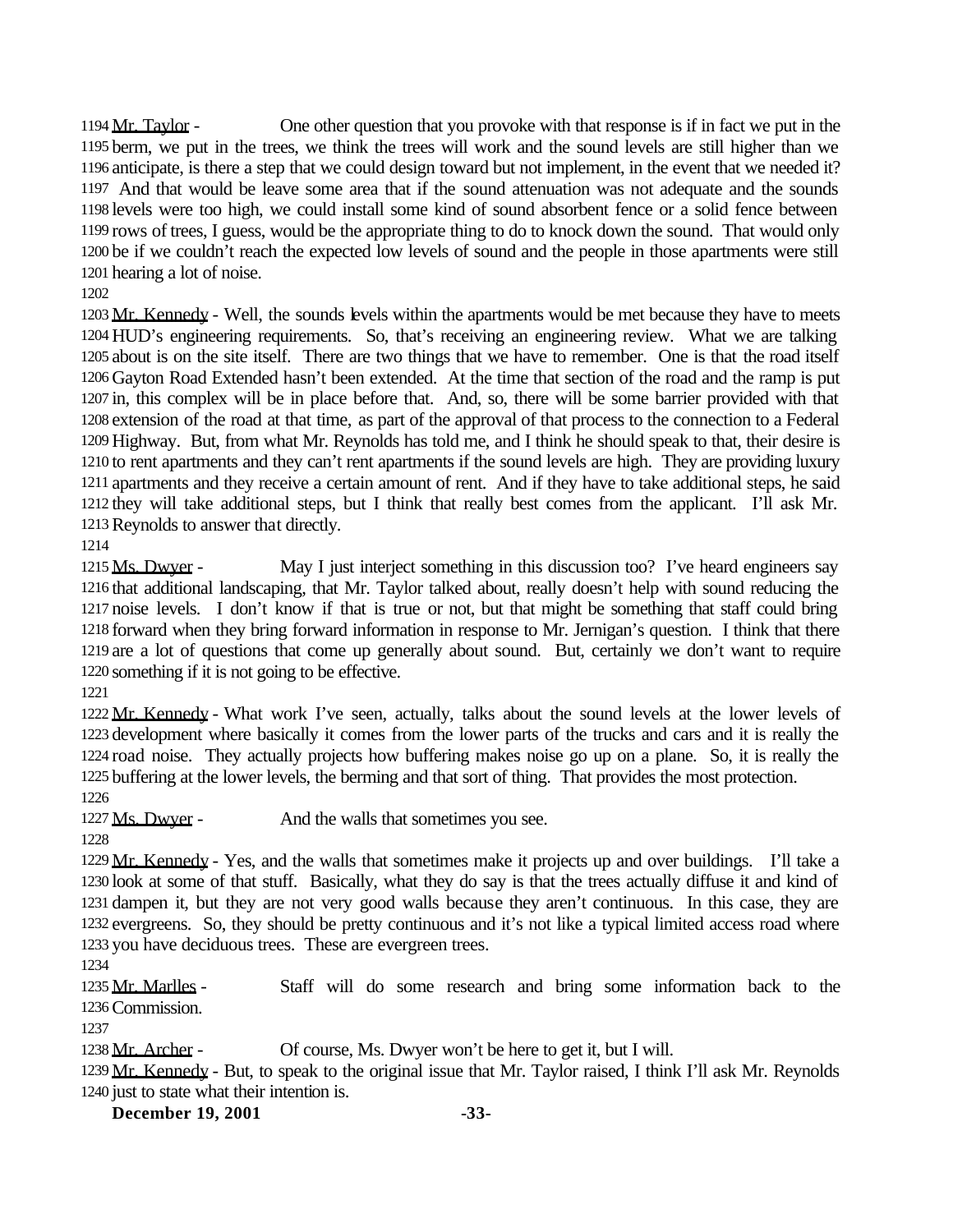Mr. Reynolds - Good morning. The financing requires 45 decibels maximum within the units. We have already done an environmental study by Dominion Environmental. There are 73 decibels out there at the highway. So, to reduce it to that 45, we do have to increase, with a better constructive window with the STC of 30. None of this information takes into account the landscaping that going into place. The distance from the highway. The fact that a building in there which is located in the center or top portion of the screen here, is the closest building and probably the most affected because that's the area that needs the berm. That's the area that's open to I-64. The site was cleared that way before we purchased the property. And so we kind of have what we have there, and we are hoping to landscape and the berm will make the difference. But, our financing does require a maximum 45 decibels within the units, which we have to address for them as well.

1253 Mr. Vanarsdall - Do you want to state your name for the record?

Mr. Reynolds - I'm sorry. My name is Jeff Reynolds project manager for the Breeden Company.

1257 Mr. Vanarsdall - Thank you.

1259 Mr. Marlles - Mr. Reynolds, excuse me. Did you say the financing requires the 45-decibel limit and what financing is that?

Mr. Reynolds - That's a HUD financing that we are seeking now.

1264 Mr. Marlles - So, that is a HUD requirement.

Mr. Reynolds - That's a HUD requirement.

Mr. Marlles - For the interior of the unit.

1270 Mr. Reynolds - The interior unit. A maximum of 45 decibels and usually the weak links are window and doors. The way it is currently designed, with the vinyl siding, the sheathing, the house wrap, the two by four studs, the standard installation and the walls, the sheet rock on the inside protector is there but the windows really are the weak link. Thank you.

1275 Mr. Marlles - Thank you.

Mr. Reynolds - You're welcome.

1279 Mr. Taylor - While you are there, Mr. Reynolds, I have just a follow up question. Is there any way that we could develop effectively a section, as you would see on a drawing, and we can began at the road and check the decibel level there. And then take that crosssection over to the buildings as in function of distance, and super impose on that, let's say all of the soundproofing measures we taking and how they might attenuate the sound. Do you see where I'm going on this? Cross that profile as a function of sound versus distance to get an idea of what it's going to be the sound level within those buildings. Is that a doable, physical, mathematical thing that can be arrived at? 

**December 19, 2001 -34-** 1287 Mr. Reynolds - I can tell you what we have learned with talking with the financing folks at HUD, there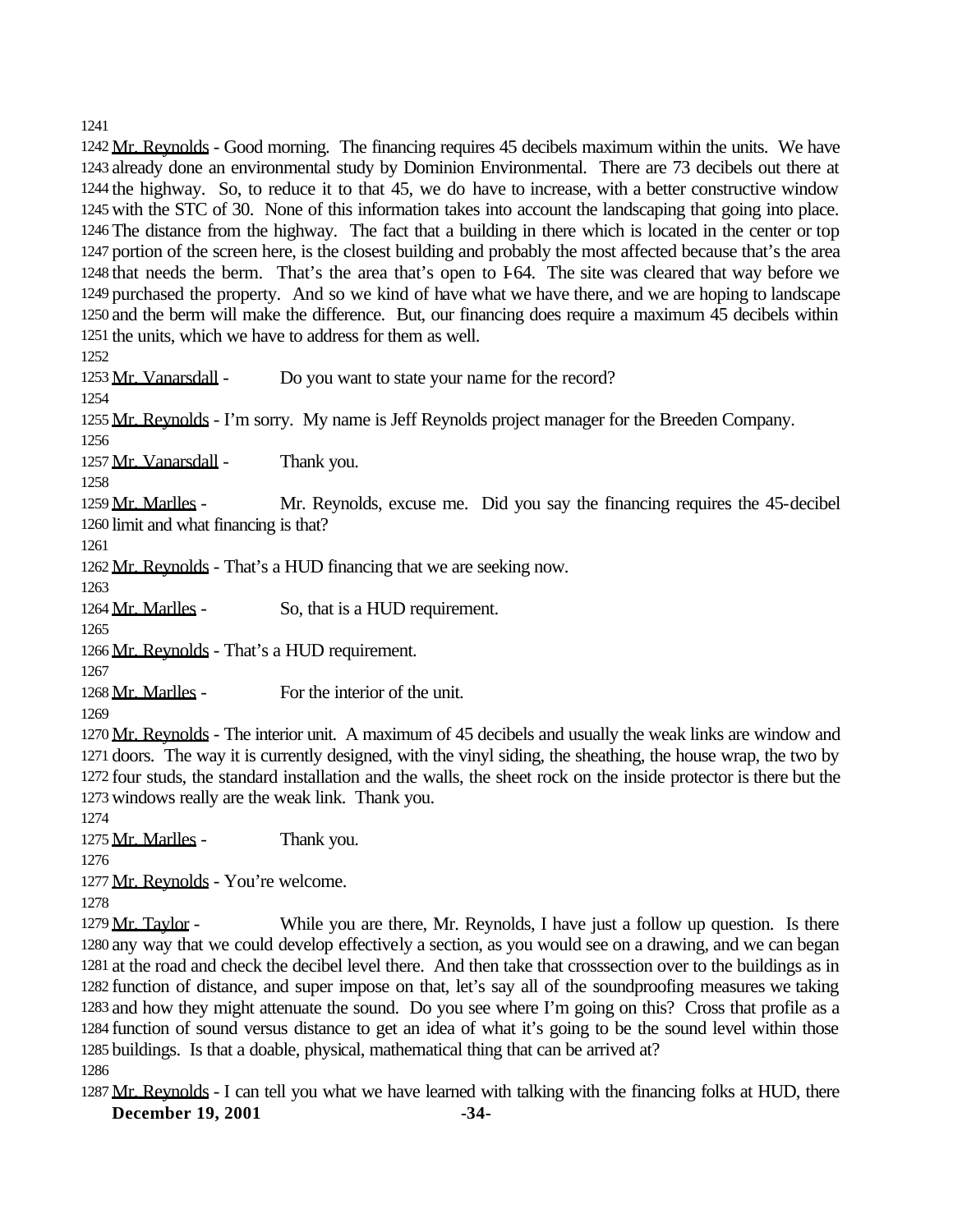are sound engineers that can do that type of study for us. Our intent was to proceed with whatever you will approve and then we would go forward by doing some sound decibel level testing after we constructed that building closest to the highway.

1292 Mr. Taylor - I think that would be good just to make sure that we are all finished. Before we start, we have an idea of what we can do. Then if there are some step that needs to be taken, as Mr. Kennedy pointed out, it's a function of distance above ground that effectively attenuates the sound, up and away from the building. Then as we look at that, if there needs to be some additional step taken, you know I am thinking of something like a vertical opaque sound fence or some other thing that you would see along the highway. But, I would hope that that would not be necessary, but I would like to see those calculations, or at least that data sheet as a part of this submission for the landscaping plan. 

Mr. Reynolds - Okay. We plan to take it one step at a time, at this point.

1302 Mr. Taylor - That's good. I'm with you and....

1304 Mr. Reynolds - And I made a note, Mr. Taylor, that you asked for a cross section of the berm when we come back with the landscape plan.

1307 Mr. Taylor - And I'm sure that staff will work with you and look at it. Thank you very much. 

Mr. Reynolds - Thank you.

1311 Mr. Archer - Okay. Are there any other questions or observations, suggestions, remedies, clues? Okay. Mr. Taylor.

1314 Mr. Taylor - Mr. Chairman, I'm ready for a motion. I'll move first on POD-30-99, to waive the time limit.

Mr. Vanarsdall - Second.

1319 Mr. Archer - The motion to waive the time limit was made by Mr. Taylor and seconded by Mr. Vanarsdall. All in favor of the motion say aye…all opposed say no. The motion carries.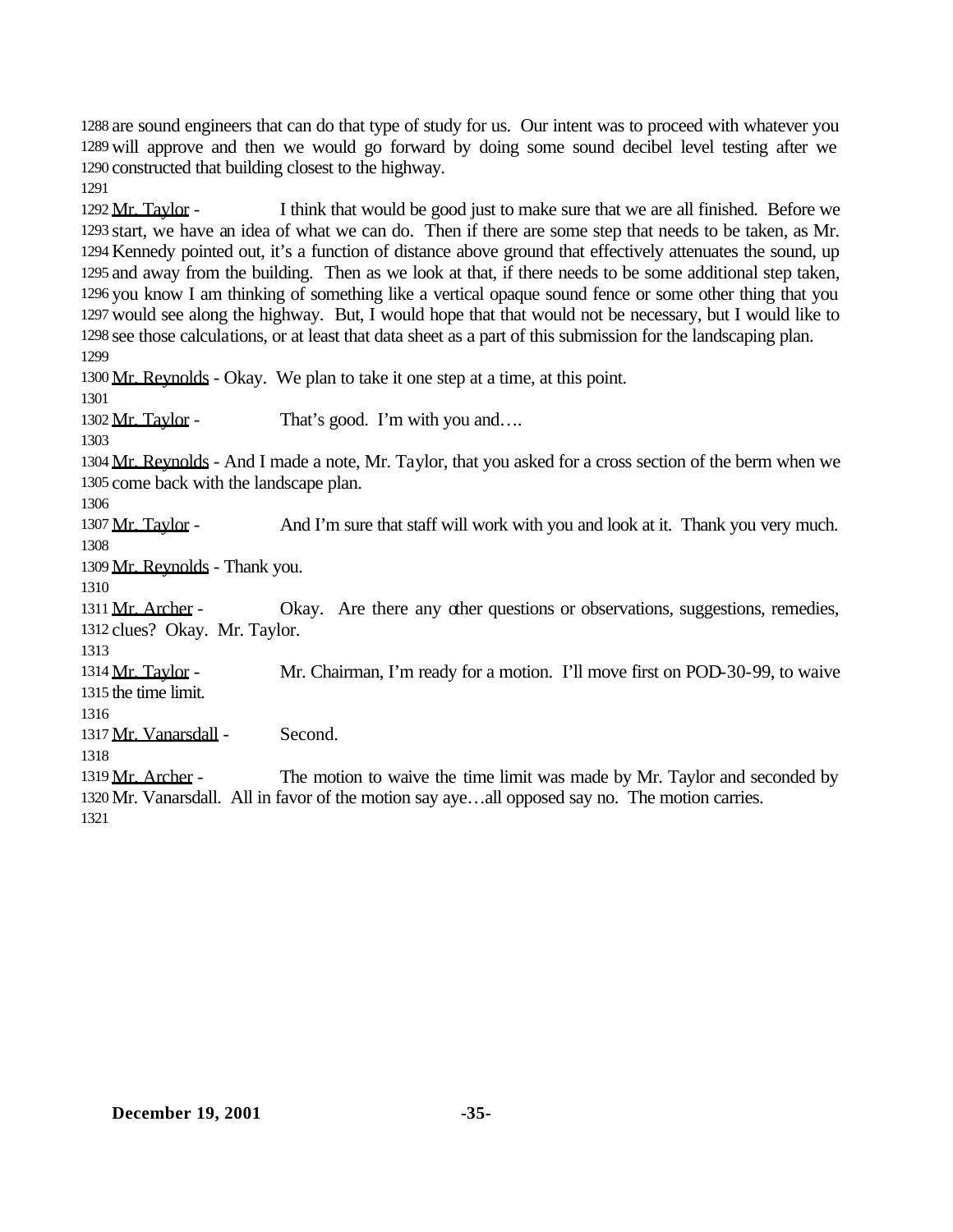The Planning Commission approved to waive the time limit for POD-30-99, Reflections of West Creek (Formerly Summit Gayton Apartments).

1324 Mr. Taylor - And next, Mr. Chairman, I just want to thank Mr. Reynolds and the staff for bearing with us in working with Mr. Kennedy and doing all the work. I think this will pay us long-range dividends in the future. With that, Mr. Chairman, I'll move approval of POD-30-99, Reflections of West Creek, subject to the annotations on the plan, the standard conditions for developments of this type and the added conditions with regard to brick and landscape plans.

Mr. Vanarsdall - Second.

1332 Mr. Archer - The motion was made by Mr. Taylor and seconded by Mr. Vanarsdall. All in favor say aye…all opposed say nay. The motion carries.

 The Planning Commission approved POD-30-99, Reflection of West Creek (Formerly Summit Gayton Apartments) subject to the standard conditions attached to these minute, the annotations on the plans and the previously approved additional conditions.

#### **PLAN OF DEVELOPMENT RECONSIDERATION & REVISED SUBDIVISION**

POD-68-01 Andover Hills, Section B **Foster & Miller for WTC, L.L.C.:** Request for approval of reconsideration of a plan of development and revised subdivision plan, as required by Chapter 24, Section 24-106 of the Henrico County Code, to amend the street layout and add two (2) lots, for a total of 62 lots. The 17.92 acre site is located on the south line of Mayland Drive extended and Meadow View Road extended on parcels 58-3-C4 thru 10, 58-3-D-1 thru 7, 58-3-F-1 thru 5 and part of  $58-2A-3A$  and  $4B$ ,  $58-3-E-6$  thru 11. The zoning is R $5AC$ , General Residence District (Conditional). County water and sewer. **(Three Chopt)**

1342 Mr. Archer - Is there anyone here opposed to POD-68-01, Andover Hills, Section B? No opposition. Mr. Strauss.

 Mr. Strauss - Thank you, Mr. Chairman. If the Commission would bear with me, I have a bit of a cold. Apparently, the quarantine of Mr. Kennedy was not quite as affective as we hoped. Staff's recommendation is on page six of this morning's addendum. There is a handout that Leslie is distributing. This handout has a revised map which shows the Bartley Pond project to the west of the subject property and that's a recently rezoned townhouse project, right here, where I am indicating on the map. This rezoning and other activity, to the west on Pemberton, is the reason for this reconsideration. Originally, when this conditional subdivision and POD was approved there was a stub street in this location, right here (referring to screen) as you can see on your monitor. Since the time of approval of these two previous applications, there have been some rezoning discussions in this area, the A-1 area, and for townhousing as well. The Planning staff suggested to the applicant that the stub road was no longer necessary because we didn't see a need for townhouses to use the street for the single- family, zero lot line project. The applicant submitted a revised plan. They have discussed it with Public Works and received a favorable recommendation from Public Works. They did however gain two

**December 19, 2001 -36-**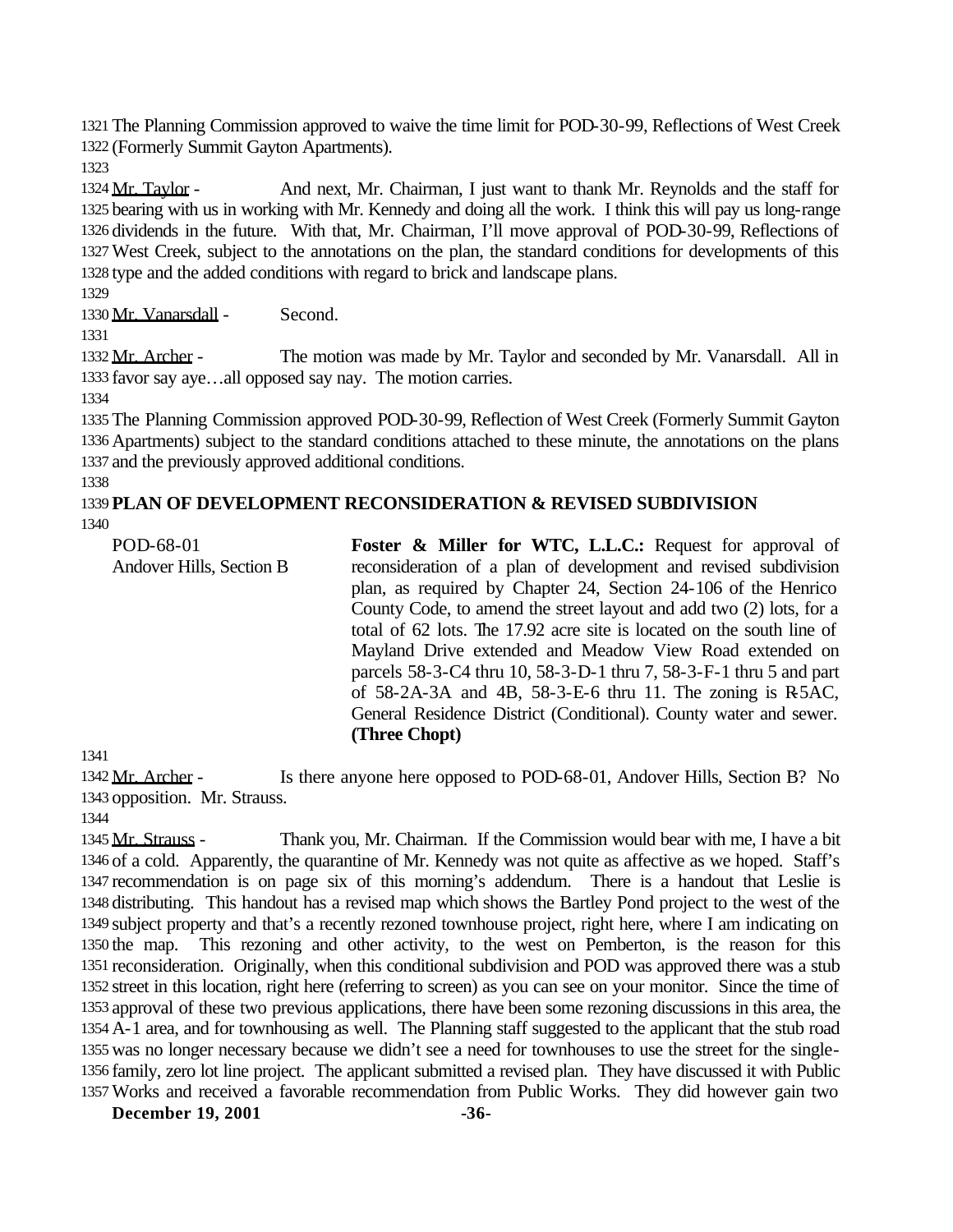additional lots and that's why we are here today for this reconsideration. The original conditions of the approval would continue to apply. With that, staff can recommend approval of this reconsideration. I'll be happy to answer any questions you may have and Mr. Bill Johnson is also here from Foster & Miller.

1363 Mr. Archer - Thank you, Mr. Strauss. Are there questions from the Commission? Do you need to hear from the applicant, Mr. Taylor?

 Mr. Taylor - No, Mr. Chairman, I don't believe so. I think that this particular plan is carefully considered and thought out after the actions of other developers on it. I think it works in favor of the overall neighborhood and the road distribution, and in addition to all of those good things, it adds two lots for the developer. I do think it will help the overall traffic distribution. So, I think it's a win, win for both the developer and for the County. With that, I'll move approval of POD-68-01, Andover Hills, Section B, subject to the original conditions of the Planning Commission approval of May 23, 2001 and September 26, 2001, they continue to apply.

1374 Mr. Vanarsdall - Second.

1376 Mr. Archer - The motion was made by Mr. Taylor and seconded by Mr. Vanarsdall. All in favor say aye…all opposed say nay.

| 1378                  |                                                                   |
|-----------------------|-------------------------------------------------------------------|
| 1379 Mr. Vanarsdall - | They approved it on the addendum, on page six.                    |
| 1380                  |                                                                   |
| 1381 Mr. Archer -     | Do we need to amend anything, Mr. Vanarsdall?                     |
| 1382                  |                                                                   |
| 1383 Mr. Vanarsdall - | No. She will pick it up back there.                               |
| 1384                  |                                                                   |
| 1385 Mr. Archer -     | All right. Did everybody vote? No opposition. The motion carries. |
| 1386                  |                                                                   |

 The Planning Commission approved the reconsideration for POD-68-01, Andover Hills, Section B, subject to the standard conditions and the additional conditions previously approved and the annotations on the revised plans.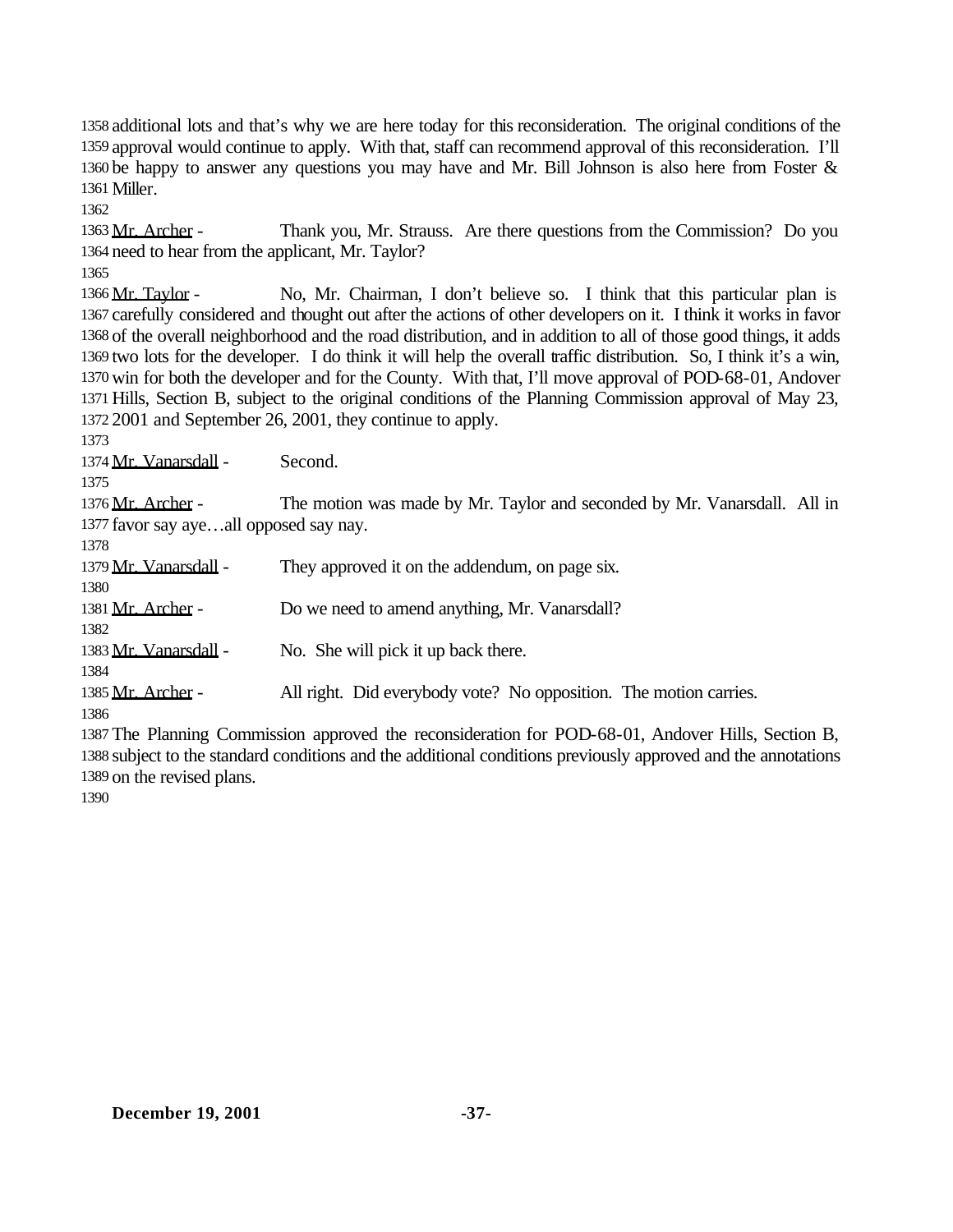| 1390 Mr. Archer -                                                                         | All right, Mr. Secretary, where are we now?                                     |  |
|-------------------------------------------------------------------------------------------|---------------------------------------------------------------------------------|--|
| 1391                                                                                      |                                                                                 |  |
| 1392 Mr. Marlles -                                                                        | Mr. Chairman, we are at the very last item on page 28.                          |  |
| 1393                                                                                      |                                                                                 |  |
|                                                                                           | 1394 WORK SESSION/ORDINANCE AMENDMENT: To Amend and Reordain Section 24-104     |  |
| 1395 Entitled "Signs" of the Code of the County of Henrico to Regulate Changeable Message |                                                                                 |  |
| 1396 Signs.                                                                               |                                                                                 |  |
| 1397                                                                                      |                                                                                 |  |
| 1398 Mr. Marlles -                                                                        | You may recall that we introduced this at our last Planning Commission meeting. |  |
| 1399 The staff report will be given by Mr. Blankinship.                                   |                                                                                 |  |
| 1400                                                                                      |                                                                                 |  |
| 1401 Mr. Archer -                                                                         | Good morning, Mr. Blankinship.                                                  |  |
| 1402                                                                                      |                                                                                 |  |
| 1403 Mr. Blankinshin -                                                                    | Good morning. Does everyone have a copy.                                        |  |
| 1404                                                                                      |                                                                                 |  |
| 1405 Mr. Vanarsdall -                                                                     | I don't.                                                                        |  |
| 1406                                                                                      |                                                                                 |  |
| 1407 Mr. Taylor -                                                                         | I don't have one either.                                                        |  |
| 1408                                                                                      |                                                                                 |  |
| 1409 Mr. Archer -                                                                         | I did have one but I forgot to bring it.                                        |  |
| 1410                                                                                      |                                                                                 |  |

 Mr. Blankinship - Mr. Chairman, this issue was raised by a member of the Board of Supervisors approaching the Director of Planning and asking some questions about how we regulate changeable message signs. The Code, as it stands today, regulates two different kinds of signs. One are the very common time and temperature signs that banks and others have been putting up for years and the other is just sort of the open ended changeable message sign. Whatever message people want to put on it. As you look at "paragraph (e)" running on at the bottom on page 1, there. It states: "The prohibition against moving parts or moving lights does not apply to signs that indicate the temperature or time by the movement of the hands on the clock or dial on the thermometer or by digital displays that change less frequently than every three seconds." And then it goes on to the next kind of sign. "In addition, signs on which the message does not change more frequently than allowed by the table below." This is the existing language, and there is the table that compares the speed on the highway to the size of the letters on the sign. That table has proved to be unnecessarily complicated out in the field when it comes to administering these regulations. The inspectors have to measure or estimate the height of the letters and then check the speed limit on the highway before they can time the sign and determine whether it's changing too fast. Presumably for that reason, the State changed the State Code on this kind of sign two or three years ago. Whereas they used to have this sort of an arrangement, they now just say the sign can't change more than every four seconds. When the State Code was changed, we did not at that point see the necessity to come back and change the County Code, so we still have this table. Now we are getting two different kinds of complaints. One is just that the signs are changing too frequently and the other is, from our own staff, that it is complicated to administer it by this table. So, we talked first about just changing to be consistent with the State requiring that these signs not change more than every four sections. After discussing that with the County Manager's Office and with some members of the Board, the suggestion was made that four seconds is really to frequently and that we ought to set the rate at every 20 seconds. So, the amendment before you, would leave alone time and temperature signs, first of all. They would still be allowed to change every three seconds. But, any other changeable message sign, rather than being regulated by this table, would be allowed to change no more frequently

**December 19, 2001 -38-**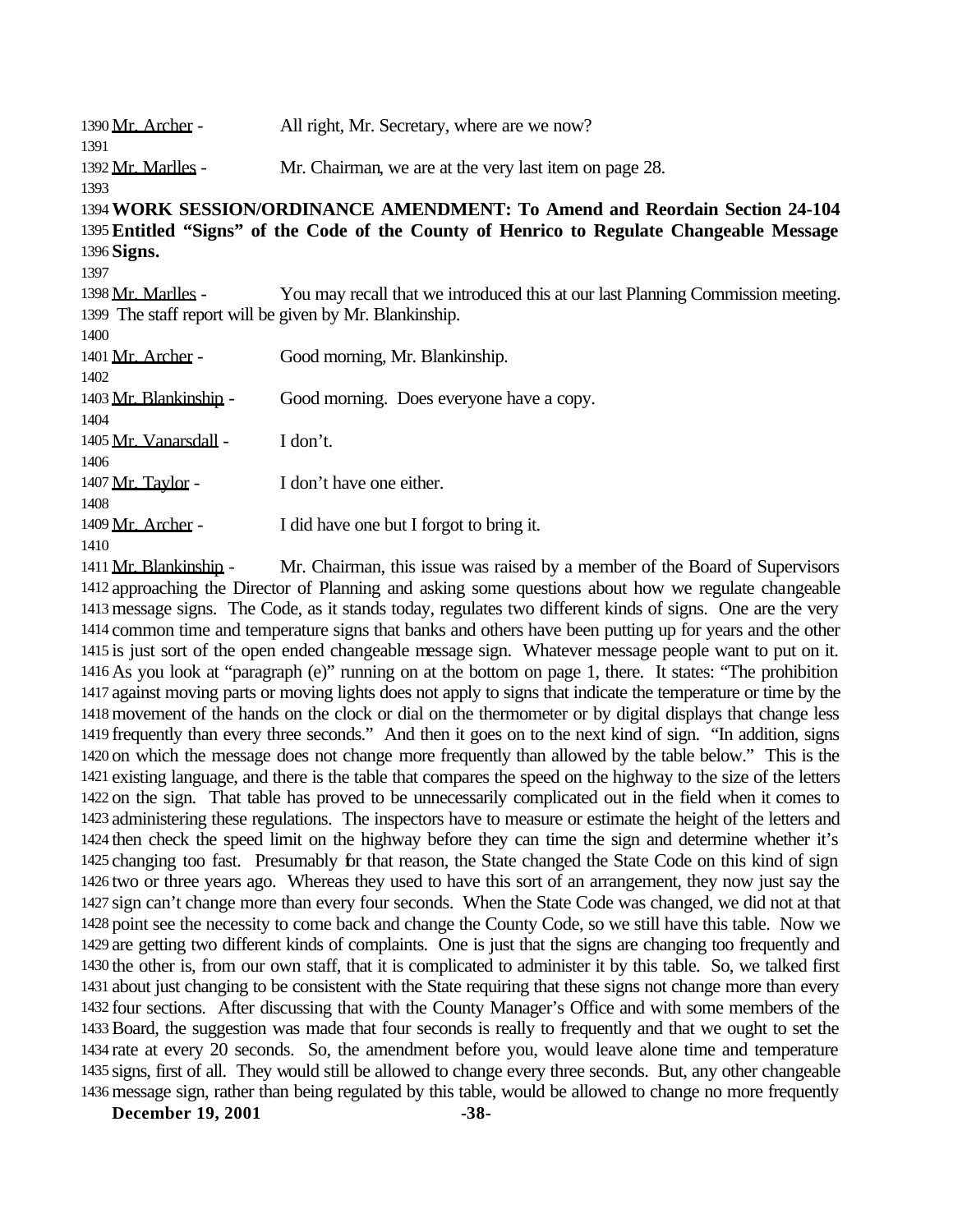than once every 20 seconds. The final change is adding the word "Office" before business and industrial districts. Back in April we had looked into this issue of whether changeable messages signs should be allowed in office districts, and I think you have seen a rezoning recently on that issue.

 Mr. Marlles - Mr. Blankinship, just one correction and this is no fault of your own. Randy and I have discussed this extensively and we would recommend to the Commission that we not include office districts at this time. That's no fault of yours.

 Mr. Blankinship - All right. Thank you very much. 1447 Mr. Archer - So, we strike the word "Office?" 1449 Mr. Marlles - Right. 1451 Mr. Vanarsdall - So, we are not going to include office, you said. 1453 Mr. Marlles - That's correct. We are not recommending that changeable message signs be permitted in office districts at this time. 1456 Mr. Vanarsdall - So what districts will they be permitted? 1458 Mr. Blankinship - Business and Industrial districts only. In that case then, the real affect of this amendment will be to remove the table and substitute just 20 seconds as the standard for changeable message signs. Mr. Kaechele - Mr. Secretary, was it the sign at Three Chopt and Parham that initiated this discussion. 1464 Mr. Marlles - That was certainly one of the signs that was creating a lot of problems and we still have problems in terms of enforcement with that current sign. 1467 Mr. Kaechele - They have changed the sign and the location. Do they conform now to what we are proposing? 1470 Mr. Marlles - They do in terms of the location. We still get complaints on the frequency of that message. And, again, part of it is that four seconds to most people seem to be too fast. Mr. Kaechele - Right. Well, I don't disagree with that. I guess there is no technical hardship involved with this. They can change the timing. 1475 Mr. Marlles - The timing on these signs are adjustable with a control panel so it should be a fairly simple matter to do it. Mr. Vanarsdall - That's that Walgreens isn't it? Mr. Marlles - Yes, sir. Mr. Vanarsdall - Thank thing has more messages on it than you can absorb. 

**December 19, 2001 -39-**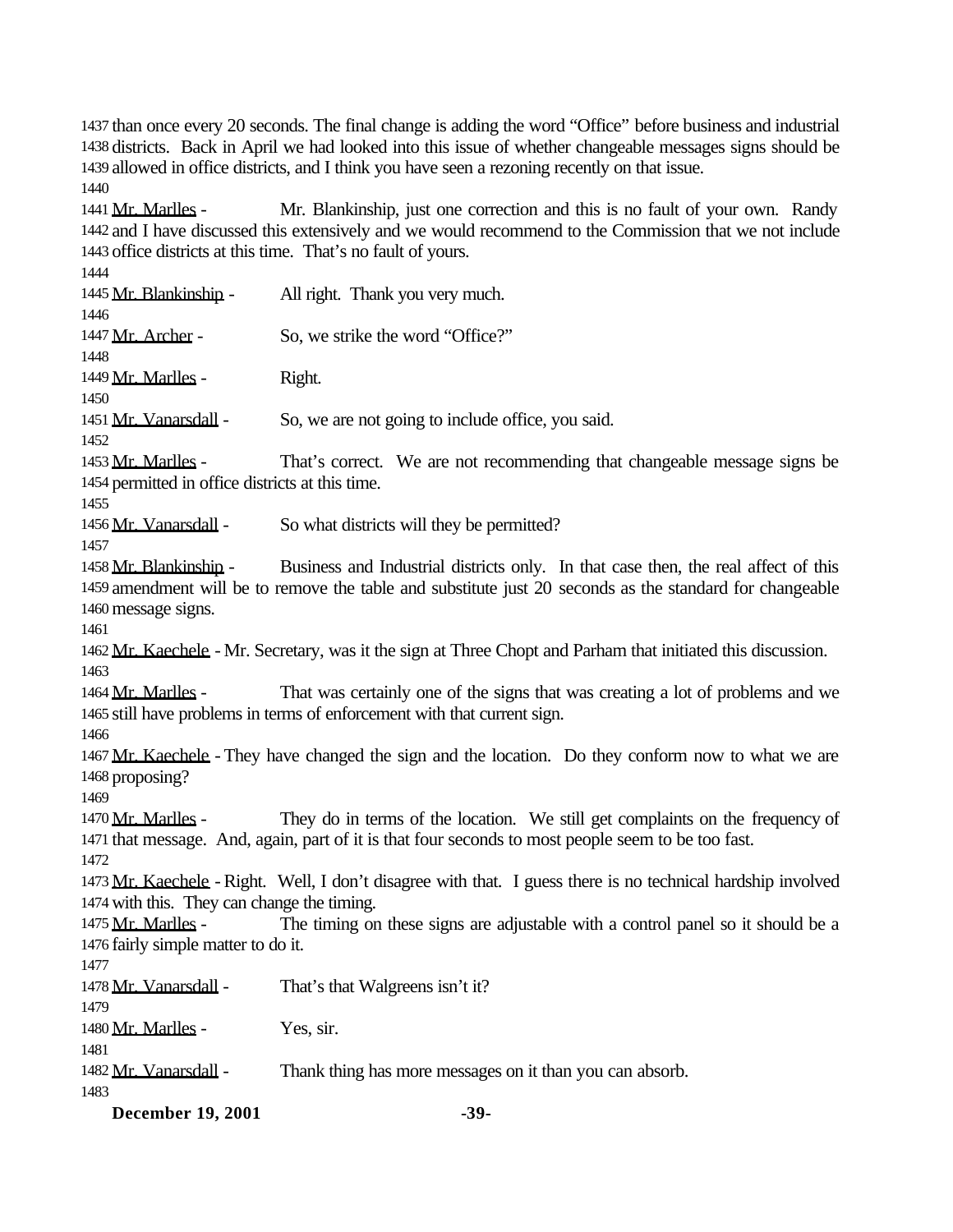1484 Mr. Archer - All right. Thank you, Mr. Blankinship. Are there any questions or comments for Mr. Blankinship? All right. Mr. Secretary, what action do we have to take on this? 1487 Mr. Marlles - Mr. Chairman, I believe at our last meeting we did schedule a public hearing on this. Mr. Blankinship, do you recall the date? Mr. Blankinship - Yes, January 23, 2002. Mr. Vanarsdall - May I ask one more question? Mr. Archer - Sure, Mr. Vanarsdall. 1496 Mr. Vanarsdall - Mr. Chairman, I want to ask Mr. Marlles. We have, I say we but we don't have it, we passed it on to the Board. What does this do to the sign that GE Financial wanted? 1499 Mr. Marlles - That request was withdrawn, Mr. Vanarsdall, so we really don't have.... Wait a minute Mr. O'Kelly might be correcting me here. 1502 Mr. O'Kelly - The rezoning case was deferred to the Board's February 12, 2002, meeting. Mr. Vanarsdall - Wasn't that request for Office? Mr. Blankinship - I believe it was to rezone a small portion of an office site to a business zoning, specifically for the purpose of allowing these signs. That's what lead to the confusion over inserting "Office" in this draft. Mr. Vanarsdall - Thank you. 1512 Mr. Archer - All right. Is there anything further? Thank you, sir. Mr. Secretary, I guess this brings us about to the end of the agenda. In the real estate section of Sunday's Times Dispatch, there is an article in here that speaks to E.I.F.s., Iffice, Exterior Installation Systems or whatever we call it. I don't know if anyone got a chance to read it or not, but if they didn't, can you copy it and make sure that everybody get a chance to see that. It's eye opening I should say but shilling also to be honest with you. Make sure I get a copy back also. All right. Go ahead, Mr. Secretary. 1519 Mr. Marlles - Leslie, would you come up to the podium. Mr. Chairman, I do like to recognize staff for doing good work. A couple of weeks ago I had the pleasure, along with Mr. O'Kelly and Mrs. News, to attend the reception for the Henricopolis Soil and Wood or Conservation District where the Planning Office received an award. It is actually their Urban Forestry Award, and this was for work associated that Leslie did on the North Park Library site in terms of working with the Department of Forestry to protect trees. She basically designed the site and it was significant enough that it won, I guess, this is the first Urban Forestry Award. But, again, I would like to recognize Leslie for her work on this because it really was her initiative... 

1528 Mr. Archer - Congratulations, Mrs. News.

1530 Mrs. News - It's a beautiful site and we are glad we could save it. We had a good site to

**December 19, 2001 -40-**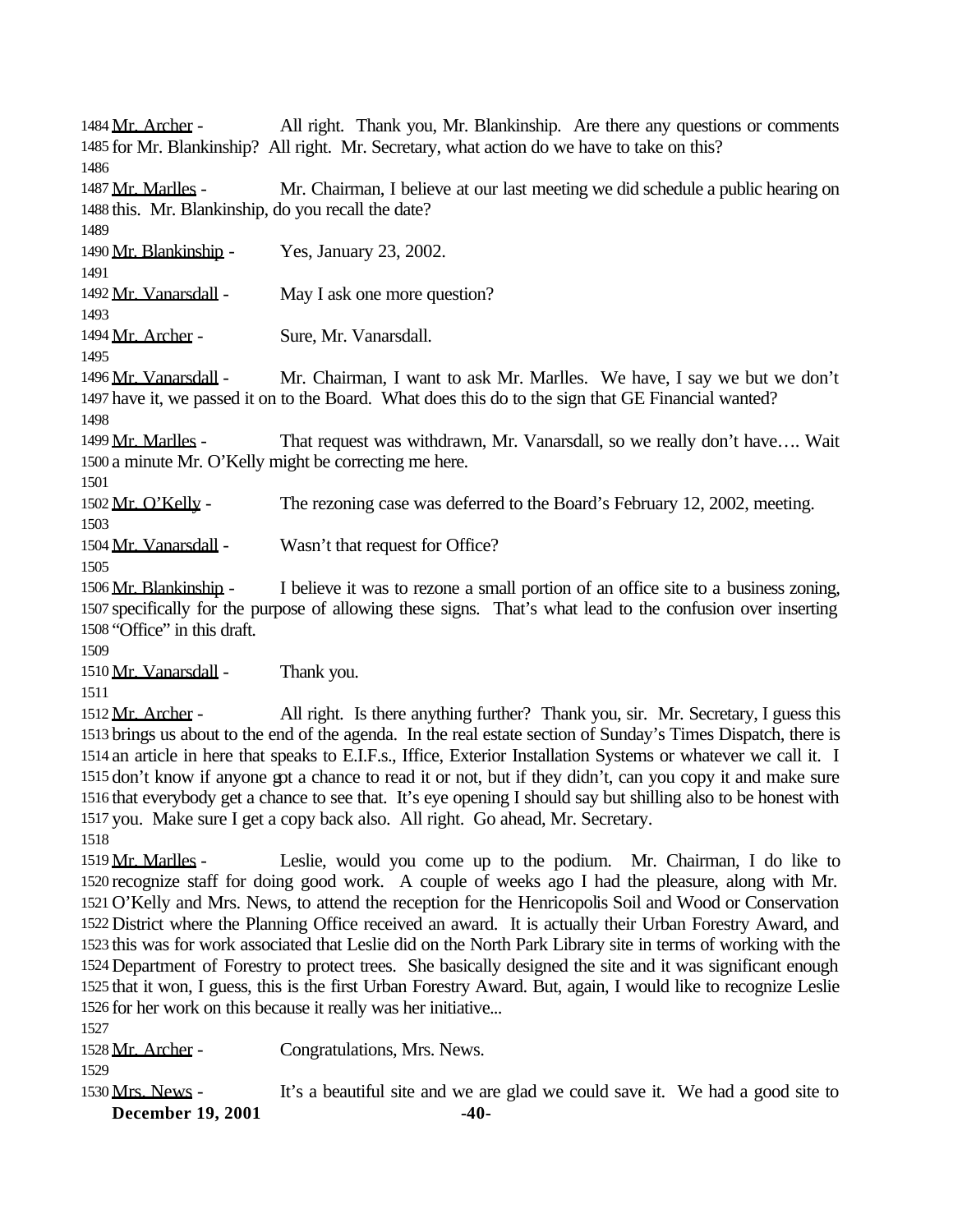work with throughout the hold process. We were saving trees all the way from the substantial in accord and the site selection and through the Board paper. Great attention was paid to that.

| 1534 Mr. Archer -                                      | You are far too modest, Mrs. News. Good job and we appreciate it. |
|--------------------------------------------------------|-------------------------------------------------------------------|
| 1535                                                   |                                                                   |
| 1536 Mrs. News -                                       | Thank you.                                                        |
| 1537                                                   |                                                                   |
| 1538 Mr. Archer -                                      | Thank you. All right, is there anything further?                  |
| 1539                                                   |                                                                   |
| $1540$ M <sub>m</sub> M <sub>am</sub> ll <sub>ag</sub> | Vector Luck on behelf of staff I mould be moving if I let Me Drug |

1540 Mr. Marlles - Yes, sir. Just on behalf of staff, I would be remiss if I let Ms. Dwyer leave without thanking her on behalf of the staff for her dedication and not only her support of staff but her upholding of good planning, excellent planning in Henrico County. Thank you.

 Mr. Kaechele - Mr. Chairman, before you do adjourn, I also would like to make one comment. As you know, the Board of Supervisors position rotates every year, and so you will have a new face here in January. But I would just like to say that I have enjoyed and appreciated the work here of this Commission and the staff. So, it has been an honor and a pleasure to work with you this year. And, I would like to further commend this Commission and the staff on the way you treat our citizens and the way you conduct business here. I think that's what the Board really looks for and appreciates. Our citizens are our herd when they come in here. There is a lot of concern for their feelings and a lot meetings are set up to further explore difficulties, so I think you are doing a great job. I would just like to say that and then it's been a good year to work with you. Thanks.

1554 Mr. Archer - Thank you, Mr. Kaechele, we appreciate that, sir.

1556 Mr. Vanarsdall - Mr. Kaechele, I've been in here when you have been on the Commission several times before and it is always a pleasure to have you.

Mr. Kaechele - Thank you.

1560 Mr. Archer - Mr. Kaechele, I believe you were the Board representative when Elizabeth and I came aboard. Now, as the outgoing Chairman, let me take this opportunity to also thank the staff for many years of support. You guys just get better all the time. And when I say guys, that's an inclusive term, Leslie, and not chauvinistic at all. And I would also like to thank my colleagues for all the respect and candor they have given me this year as chairman. I appreciate it and on top of that I hope all of you have a very happy holiday season and a prosperous and joyous New Year. And, good bye, Ms. Dwyer.

| $D_{\text{max}}$ 10 0001 | A 1                                                                            |
|--------------------------|--------------------------------------------------------------------------------|
| 1577                     |                                                                                |
| 1576 Mr. Archer -        | With that, this meeting is officially adjourned at 10:36 a.m. Merry Christmas. |
| 1575                     |                                                                                |
| 1574 Mr. Vanarsdall -    | Second.                                                                        |
| 1573                     |                                                                                |
| 1572 Ms. Dwyer -         | I move to adjourn.                                                             |
| 1571                     |                                                                                |
| 1570 Mr. Vanarsdall -    | Same to you, Mr. Chairman.                                                     |
| 1569                     |                                                                                |
| 1568 Ms. Dwyer -         | Good bye.                                                                      |
| 1567                     |                                                                                |

**December 19, 2001 -41-**